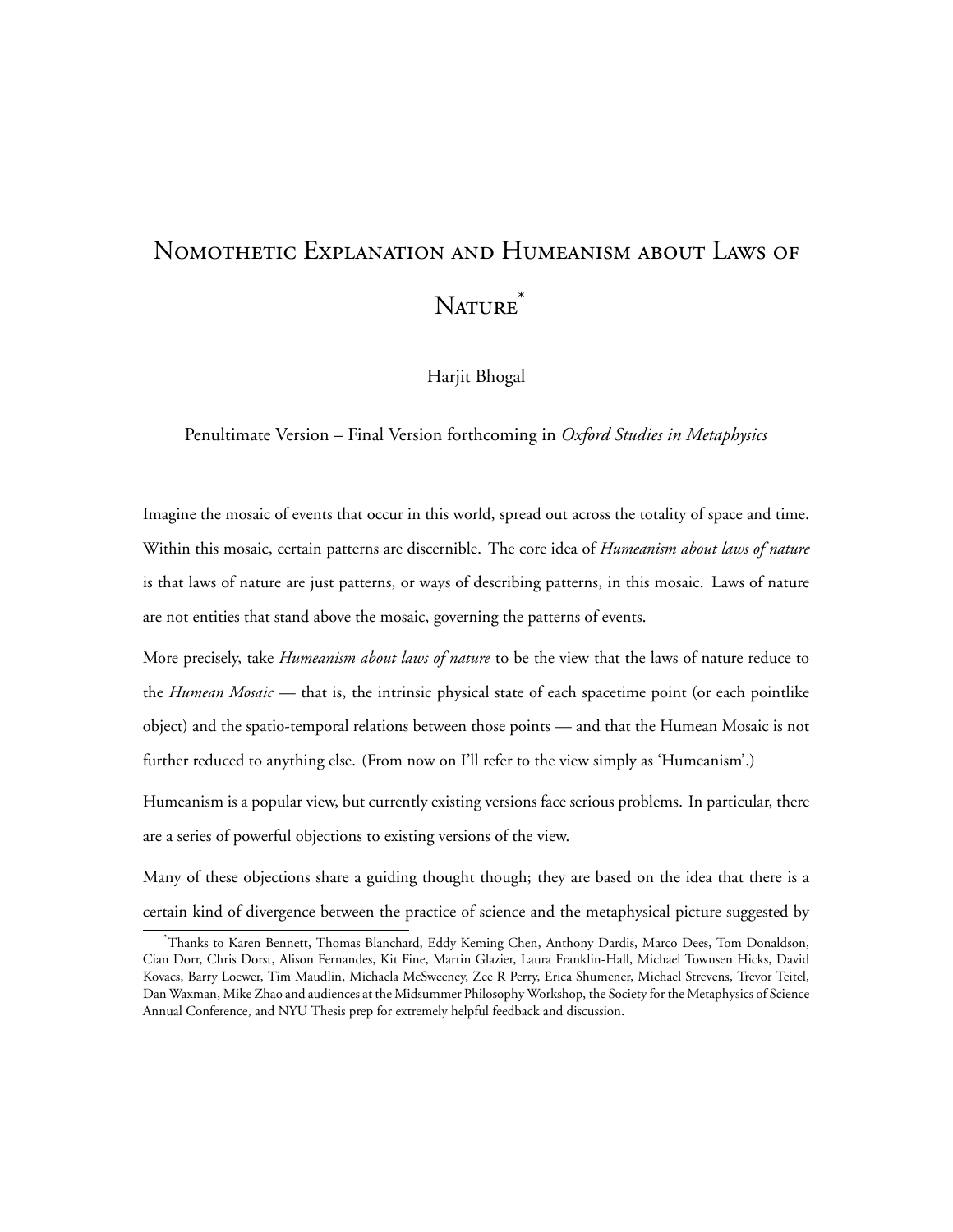Humeanism. In particular, I'm going to focus on three such objections: *non-supervenience objection*, the *non-fundamentality objection*, and the *explanatory circularity objection*. [1](#page-1-0)

I'm going to suggest, however, that this divergence is something that the Humean can make sense of. Implicit in a certain strand of Humean thinking, I claim, is the idea that some of the aims of science differ from the aims of metaphysics. For example, a certain type of Humean might naturally think that scientific explanation aims to unify in a way that metaphysical explanation does not.

Because of this, I claim, the Humean can argue that it is appropriate for there to be a divergence between certain elements of metaphysical and scientific practice. I develop this thought by sketching a novel version of Humeanism which accepts this kind of divergence and arguing that this version deals with the objections better than traditional Humean accounts.

And further, I argue that my approach can help the Humean give better accounts of other physical modalities – like counterfactuals, chance, and physical possibility – than they have been able to give so far.

Clearly, doing this all in the same paper is very ambitious, perhaps to an extent that's ill-advised. But it is important, I think, to see that many of the objections that Humeanism faces are closely related to each other and consequently, we can deal with the objections in a unified way. I'm not giving piecemeal responses to the objections that the Humean faces. Rather, I'm going to motivate and sketch a single Humean picture that deals with the objections together. So there is value in discussing them all in the same place.

This does come at a cost though. Since I'm dealing with multiple issues for the Humean which have traditionally been discussed separately I won't be able to discuss each issue as deeply. And I certainly won't be able to fully discuss all the literature on these issues. Rather, the aim is just to sketch a certain

<span id="page-1-0"></span> $1$ One common objection to Humeanism that I won't be considering is about the consistency of the view with quantum mechanical entanglement phenomena (see, for example, [Maudlin](#page-38-0) [\(2007](#page-38-0), pp. 50-61)). Some recent work has show how Humeanism need not be in conflict with quantum mechanics (see [Bhogal and Perry](#page-36-0) [\(2017](#page-36-0)), [Miller](#page-38-1) [\(2014](#page-38-1)), [Esfeld et al.](#page-37-0)  $(2014)$  $(2014)$ .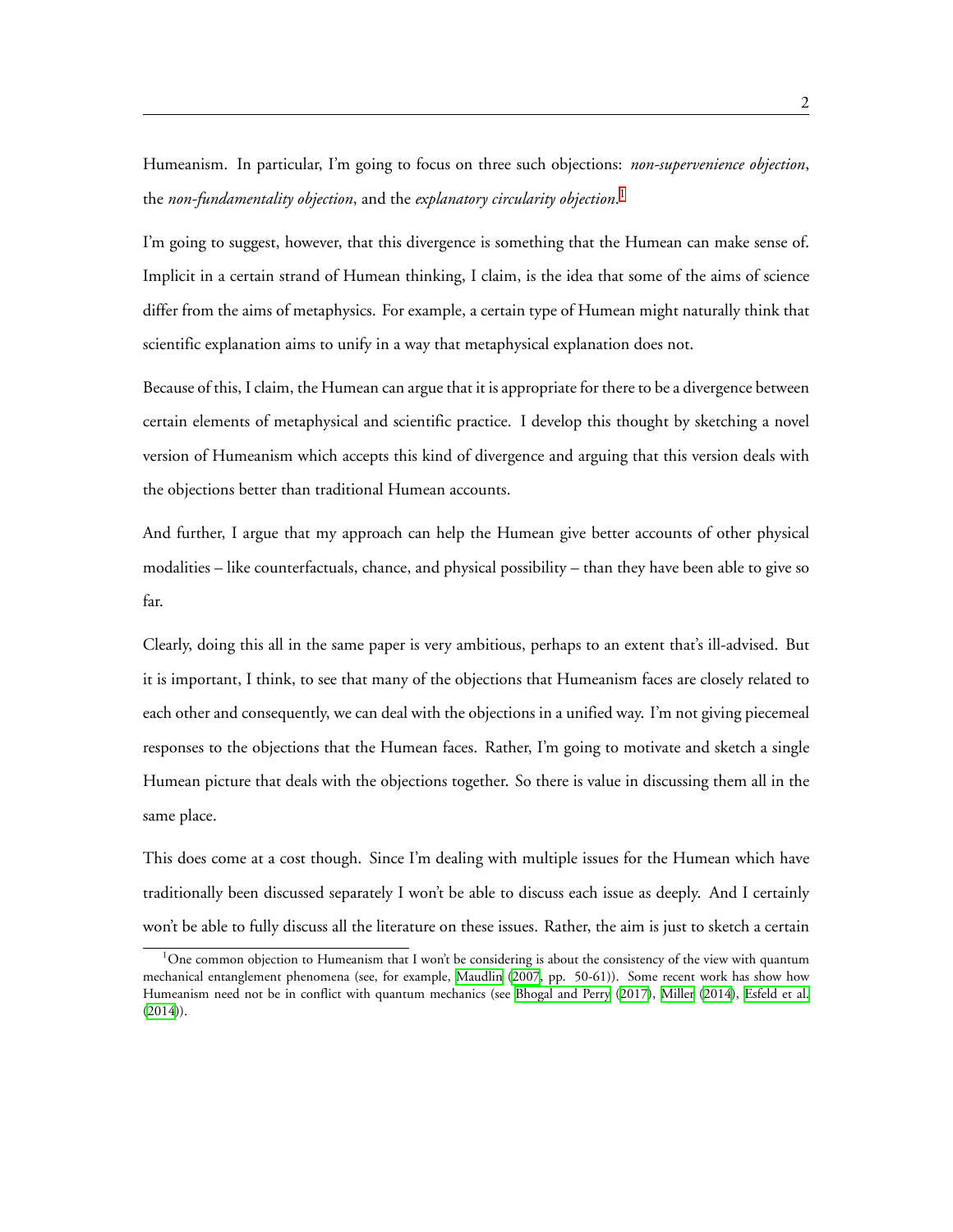Humean picture and show that this picture has promise for dealing with the objections to Humeanism. In section 1 I describe the three objections to Humeanism that I'm focusing on.

In section 2 I argue that the Humean, or at least a certain type of Humean, should expect a divergence between scientific and metaphysical practice and that seeing this allows us to respond to the objections discussed in section 1. This comes in two steps. Firstly, I develop Loewer's([2012](#page-38-2)) suggestion of distinguishing between scientific and metaphysical explanation, stressing the different aims of scientific and metaphysical explanation. And secondly, I extend this to a divergence between scientific and metaphysical notions of fundamentality and possibility.

In section 3 I argue that this distinction between scientific and metaphysical possibility feeds through to other scientific notions. In particular, recognizing this different space of possibility motivates certain approaches to counterfactuals, physical possibility and chance.

# **1 Problems for Humeanism**

In this section I'm going to briefly describe three objections to Humeanism and quickly look at some of the responses that are common in the Humean literature. As will become clear, these objections are all driven by the idea that there is a divergence between scientific practice and the practice of Humean metaphysics.

### **1.1 Non-Supervenience**

The most common objection to Humeanism is the *non-supervenience objection*. Humeanism implies that the laws supervene upon the Humean Mosaic. But this appears to be false; there appear to be worlds that match in their mosaics but differ in their laws.

There are many putative examples of this – see, for example [Tooley](#page-40-0) ([1977](#page-40-0), p. 669) and [Carroll](#page-36-1) ([1994](#page-36-1),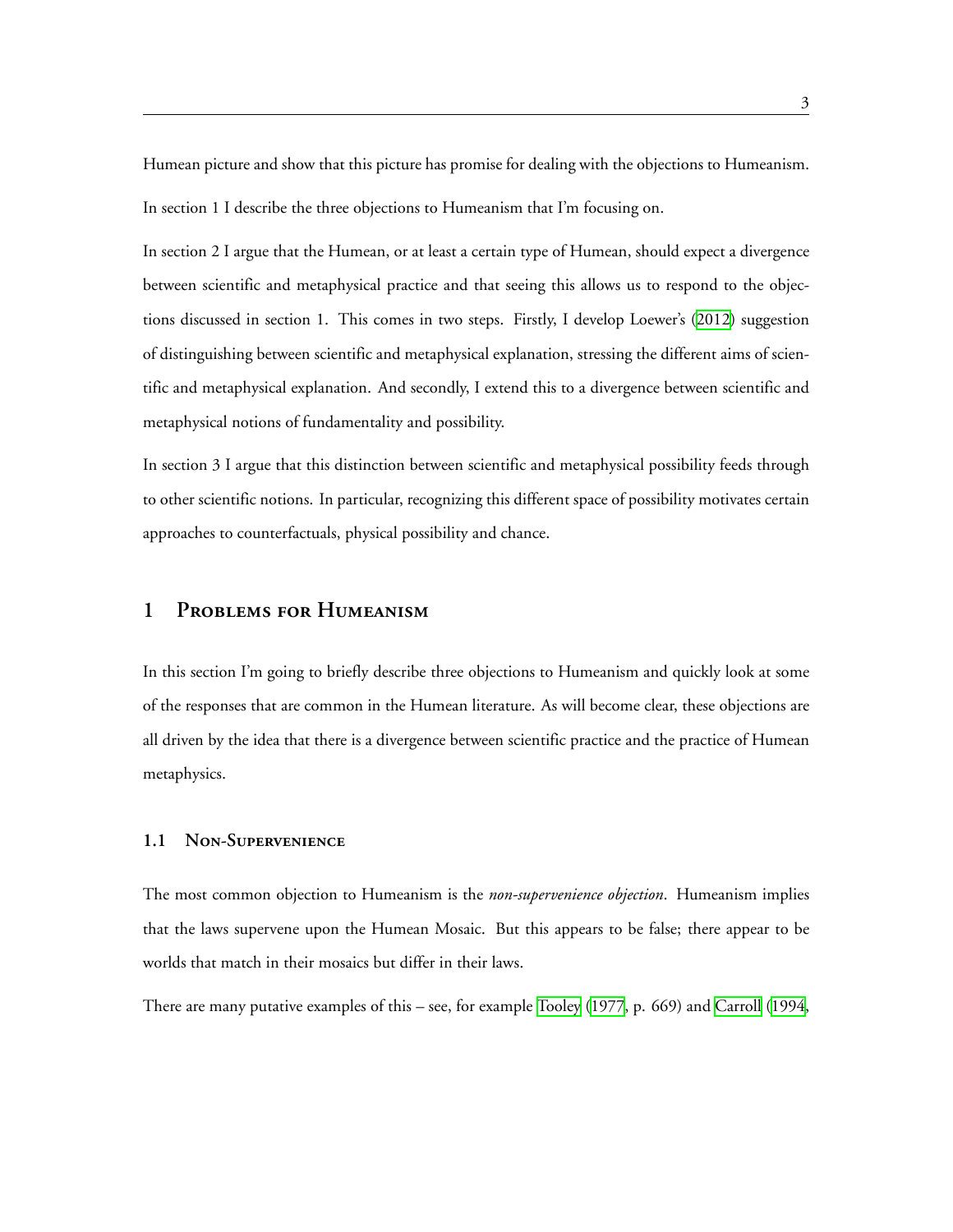pp. 57-67) – but here is a particularly simple one due to [Maudlin](#page-38-0) [\(2007,](#page-38-0) pp. 67-68): Consider a universe that just consists in an empty Minkowski spacetime. Such a spacetime is a model of General Relativistic laws.<sup>[2](#page-3-0)</sup> So it appears that there could be a world like this where the laws are General Relativistic. But, such a spacetime is also consistent with Special Relativity being the full story about spacetime and there being a different set of laws about gravitation. So it appears that there could be a world like this where Special Relativity is true and there is some non-General-Relativistic set of laws. But now we have two worlds that match in their mosaics (both consist in an empty Minkowski spacetime) but differ in their laws. Call these two worlds the empty-SR world and the empty-GR world

There are a couple of distinct ways of pressing this objection, which are not often distinguished in the literature. The first version of the objection is that Humeanism says false things about metaphysical possibility. It says that Humeanism implies that at least one of the two worlds described above is metaphysically impossible, but that is not true, both are metaphysically possible.

The second version of the objection is that Humeanism does not do justice to the scientific practice of reasoning about these cases. When scientists reason about GR and SR the two empty universe cases are both taken seriously and are treated as distinct. In fact, there look to be substantial differences between the cases. For example, there are counterfactuals that differ in truth-value between the worlds – in the empty-GR world if there was a massive object then spacetime would be curved. This is because the laws of General Relativity associate masses with curvature of spacetime. Not so in the empty-SR world. Explanations differ between the worlds too. For example, the (lack of) curvature of regions of spacetime is explained differently in the empty-GR world and the empty-SR world. The objection is that the Humean cannot make sense of how these cases are treated differently in scientific practice because, according to them, there are not two distinct worlds here which both have the same mosaic but differ in the laws, rather there is only one world with that mosaic.

<span id="page-3-0"></span> $2$ That is, the truth of the propositions that are the laws of General Relativity are consistent with an empty Minkowski spacetime.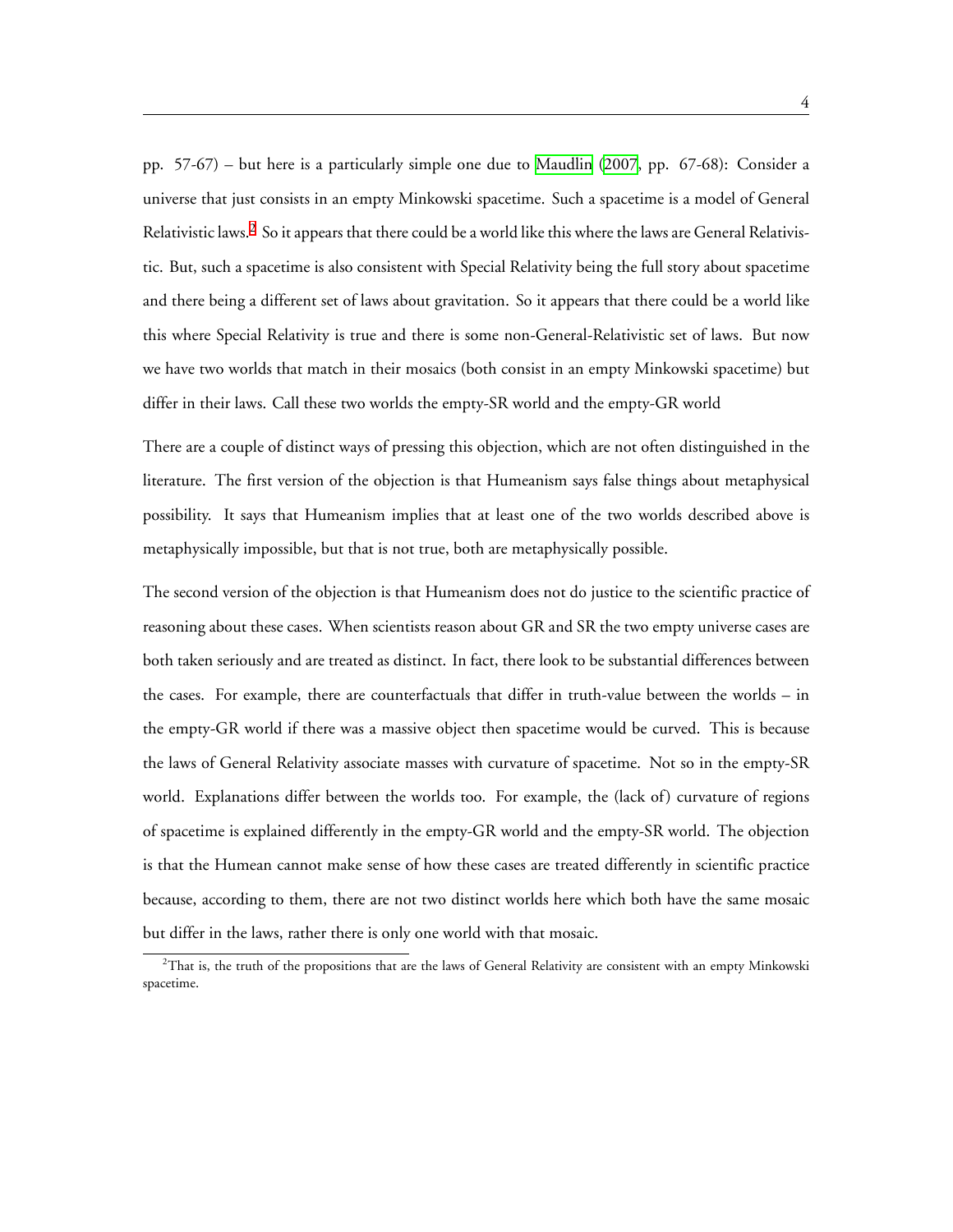#### **1.2 Non-fundamentality**

In his([2007,](#page-38-0) p. 105) Maudlin objects to Humeanism as follows:

[N]othing in *scientific practice* suggests that one ought to try to reduce fundamental laws to anything else. Physicists simply postulate fundamental laws, then try to figure out how to test their theories; they nowhere even attempt to analyze those laws in terms of patterns of instantiation of physical quantities. The practice of science, I suggest, takes fundamental laws of nature as further unanalyzable primitives. As philosophers, I think we can do no better than to follow this lead.

One way (though not the only way) of understanding this passage is as an objection that Humeanism does not respect the practice of science. Scientists don't attempt to reduce away (certain) laws, rather they take them as fundamental. The Humean, however, does not take laws as fundamental. So Humeanism conflicts with scientific practice over what is fundamental. Call this the *non-fundamentality objection*. [3](#page-4-0)

#### **1.3 Explanatory Circularity**

Laws can explain particular events; specifically, they can explain features of the Humean Mosaic. But, the *explanatory circularity objection* says, Humeanism explains what the laws are in terms of the Mosaic. So we have a circularity.

For definiteness, I'm going to assume in this paper that this explanation of the laws in terms of the mosaic goes by way of a version of the Best System account of laws (see [Lewis](#page-38-3), [1983](#page-38-3), p. 42-3). This is the most popular Humean view of laws. On this account the laws are given by systemizing all of

<span id="page-4-0"></span><sup>&</sup>lt;sup>3</sup>Perhaps you don't find this objection pressing because it seems clear that the sense of fundamentality relevant to the scientist is not the same as the philosophical sense relevant to the debate over Humeanism. Such a thought turns out in my favor, since I will end up encouraging you to have similar thoughts with respect to explanation and possibility.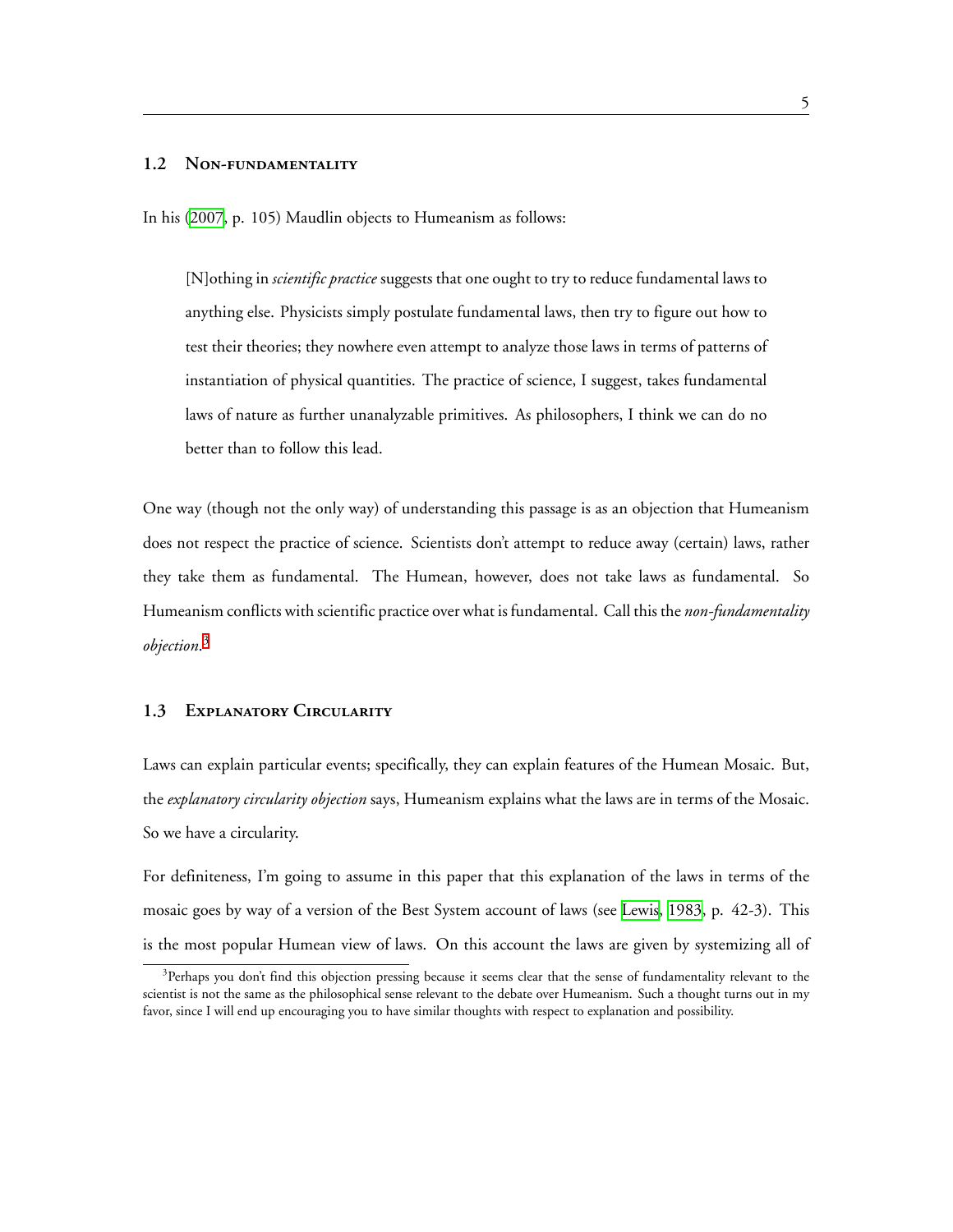the facts about the mosaic in a way that best balances simplicity and informativeness. Slightly more precisely, consider sets of axioms and the deductive closure of those axioms. Some set of axioms are informative about the mosaic – their deductive closure tells us a lot about the facts about the mosaics. Some sets of axioms are simple, in the sense of being syntactically simple when written down – there are few axioms and they are syntactically short. The axioms that best balance simplicity and informativeness *best systematize* the mosaic. The axioms of the best system (or some privileged subset thereof) count as the laws.<sup>[4](#page-5-0)</sup>

So, the Humean has to accept a certain kind of explanatory circularity — the laws explain particular events, and in turn those particular events partially explain the laws. But explanations cannot be circular in this way, so Humeanism is false.

Versions of this objection are also stated by [Armstrong](#page-36-2) ([1983,](#page-36-2) p. 40), [Bird](#page-36-3) ([2007,](#page-36-3) p. 86), [Maudlin](#page-38-0) [\(2007](#page-38-0), p. 172), and [Hajek](#page-37-1) ([2010](#page-37-1), pp. 219-220), among many others.

#### <span id="page-5-2"></span>**1.4 Responses to the Problems**

Humeans have had disappointingly little to say about the non-supervenience objection. Commonly Humeans have just bitten the bullet and accepted that it is not the case that both the empty-GR world and the empty-SR world are possible (see [Earman and Roberts](#page-37-2) [\(2005](#page-37-2), section 2), [Loewer](#page-38-4) [\(1996,](#page-38-4) pp.192- 194), [Roberts](#page-39-0) [\(1998,](#page-39-0) p. 428-433), [Beebee](#page-36-4) [\(2000,](#page-36-4) sections [5](#page-5-1)-6)).<sup>5</sup> In fact, the typical move is to claim that neither are possible. Biting the bullet seems reasonable enough as a response to the first version of the objection – rejecting an intuition about metaphysical possibility is perhaps not too big a loss for the theory, especially given that all the authors cited above go on to argue that we shouldn't be confident in the reliability of such intuitions in this context.

<span id="page-5-0"></span><sup>&</sup>lt;sup>4</sup>There are lots of further issues here, for example, about what language the axioms can be formulated in, about what exactly 'informativeness' means, and about how to weigh informativeness and simplicity. But these don't matter for our aims.

<span id="page-5-1"></span> $5R$ oberts ([2008,](#page-39-1) pp. 358-361) is an exception to this. In effect, he claims that the empty-SR and empty-GR worlds exist *and are the same world*. This is possible because he has a very non-standard conception of laws – he calls it the *meta-theoretic* conception. I'm going to ignore this response and focus on the mainstream conception of law.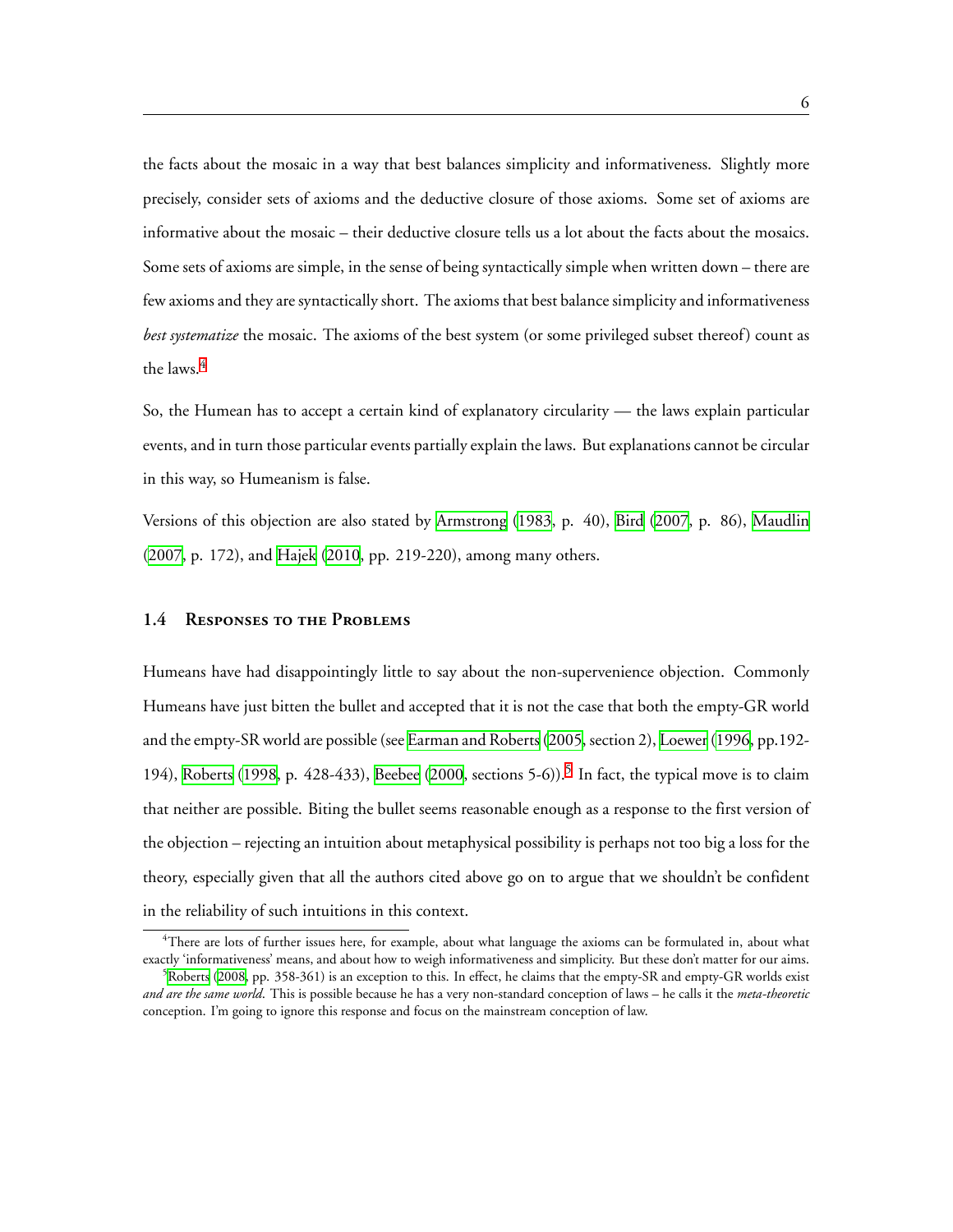But this doesn't help with the second version of the objection. The Humean still has to make sense of how, in our scientific reasoning, we recognize these two cases as distinct and says very different things – for example with respect to explanations and counterfactuals – about them. It seems plainly true that the empty-SR world and the empty-GR world differ, for example, in their explanations of the lack of curvature of spacetime. In the empty-GR world spacetime is not curved because there happen to be no massive objects in the world; in the empty-SR world spacetime is not curved because the basic geometry of spacetime does not allow it. It doesn't seem open for the Humean to reject this in the way they rejected the intuitions about metaphysical possibility. The Humean literature has been largely silent about such cases. But without a response, this is an extremely serious objection to Humeanism.

Responses to the non-fundamentality objection are not common either. Though this is more understandable than the lack of response to the non-supervenience objection, given the relative rate at which the objections are pressed in the literature.

There has been more progress with respect to the explanatory circularity problem. In particular, [Loewer](#page-38-2) [\(2012](#page-38-2)) has influentially suggested a response based on distinguishing 'scientific' and 'metaphysical' explanation. In the next section I'm going to develop this response and show how it is motivated from a certain Humean way of looking at the world. Further, I'm going to suggest that we can leverage this response into responses to the non-fundamentality and non-supervenience objections.<sup>[6](#page-6-0)</sup>

## **2 The View**

The objections of the previous section all point to a divergence between the practice of science and that of Humean metaphysics. The explanatory circularity objection says that scientific explanations run contrary to the explanations given by Humeanism. The non-fundamentality objection says that

<span id="page-6-0"></span> $6$ Another approach to the circularity problem which is gaining in popularity says that laws don't actually explain events in the mosaic, rather they explain why one event explains another([Skow,](#page-39-2) [2016;](#page-39-2) [Hicks](#page-37-3), [ms\)](#page-37-3). This response deserves much more attention that I can give it here, but it's rather unclear whether the view does, in fact, avoid problematic circularity (see, [Lange](#page-38-5) ([2013,](#page-38-5) [2018](#page-38-6)); [Hicks](#page-37-3) ([ms\)](#page-37-3)).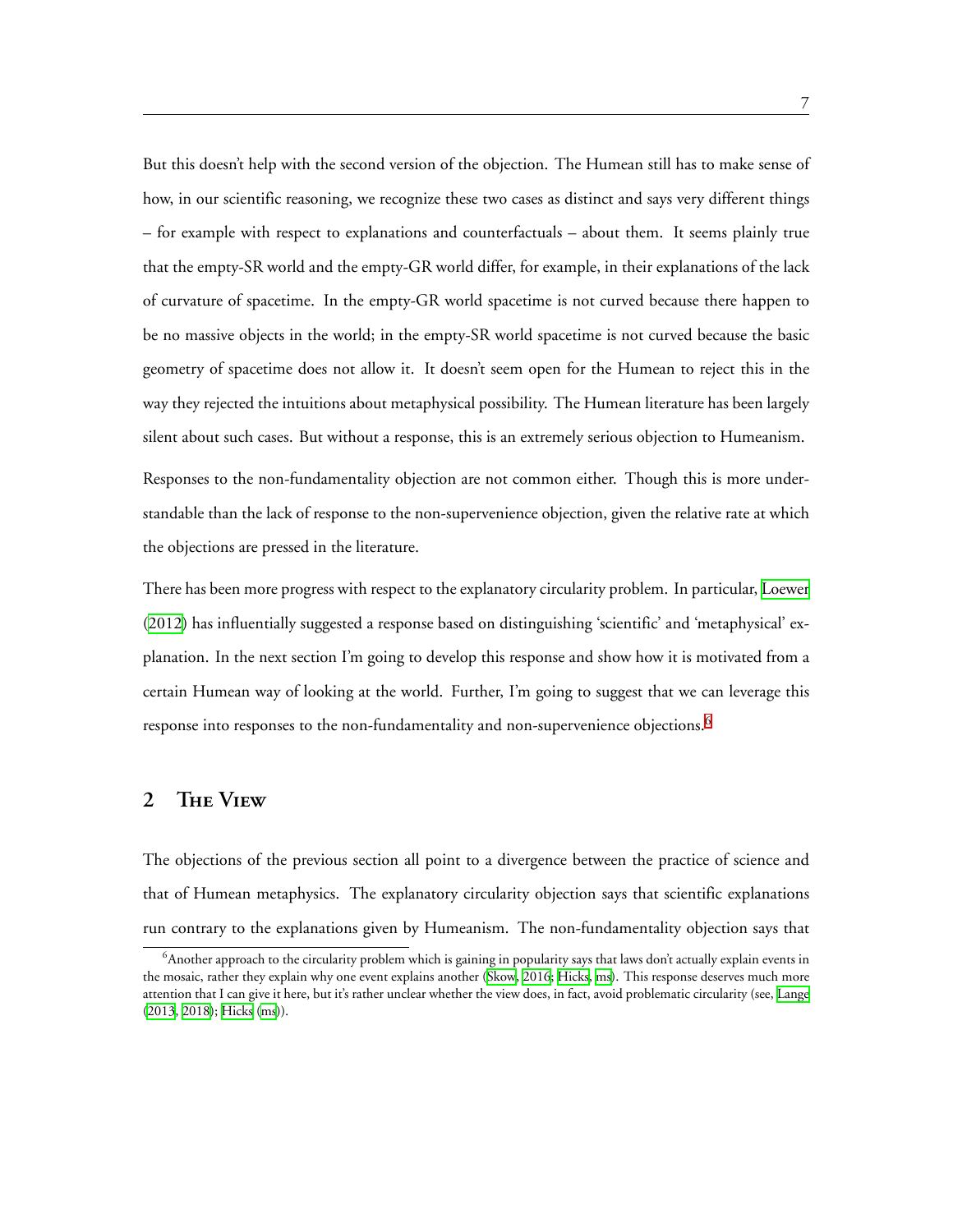Humeanism disagrees with scientific practice about what is fundamental. The non-supervenience objection says that scientific practice regards as possible situations that Humeanism does not.

My strategy is not to deny this divergence, but to suggest that it is appropriate. In particular, the Humean should accept a distinction between the scientific and the metaphysical notions of *explanation*, *fundamentality* and *possibility*. Each of these three distinctions can be used to respond to one of the three problems discussed above. Ultimately, these distinctions are motivated by a Humean view where there are differing aims of science and of metaphysics.

## <span id="page-7-1"></span>**2.1 Explanatory Circularity and Two Types of Explanation**

[Loewer](#page-38-2) ([2012](#page-38-2)) suggests, but does not fully develop, a response to the explanatory circularity objection. The idea is to accept both that the laws explain elements of the mosaic and those elements explain the laws but to avoid circularity by claiming that there are two different senses of 'explain' — the mosaic *metaphysically explains* the laws, but the laws *scientifically explain* the mosaic. Loewer's terminology is apt to cause confusion though, because, as we will see, some metaphysical explanations are relevant to science. So, instead of distinguishing metaphysical and scientific explanation I'm going to distinguish metaphysical and *nomothetic* explanation.

In this section I will consider how the Humean can use this distinction to respond to the circularity objection and I'll discuss how this response is motivated from within the Humean picture. This response doesn't come for free; it requires commitments about the nature of nomothetic and metaphysical explanation. But these commitments naturally flow from the Humean viewpoint.

(One quick clarification: In what follows, I take explanation to be a 'mind-independent' relation be-tween facts<sup>[7](#page-7-0)</sup> – one that holds in the world and is, in general, not determined by us. This is to be sharply distinguished from an *act of explanation*, which is typically a speech act.)

<span id="page-7-0"></span><sup>7</sup> Sometimes, for simplicity, I'll talk about events being explained. Strictly I mean that the fact that the event occurs is explained.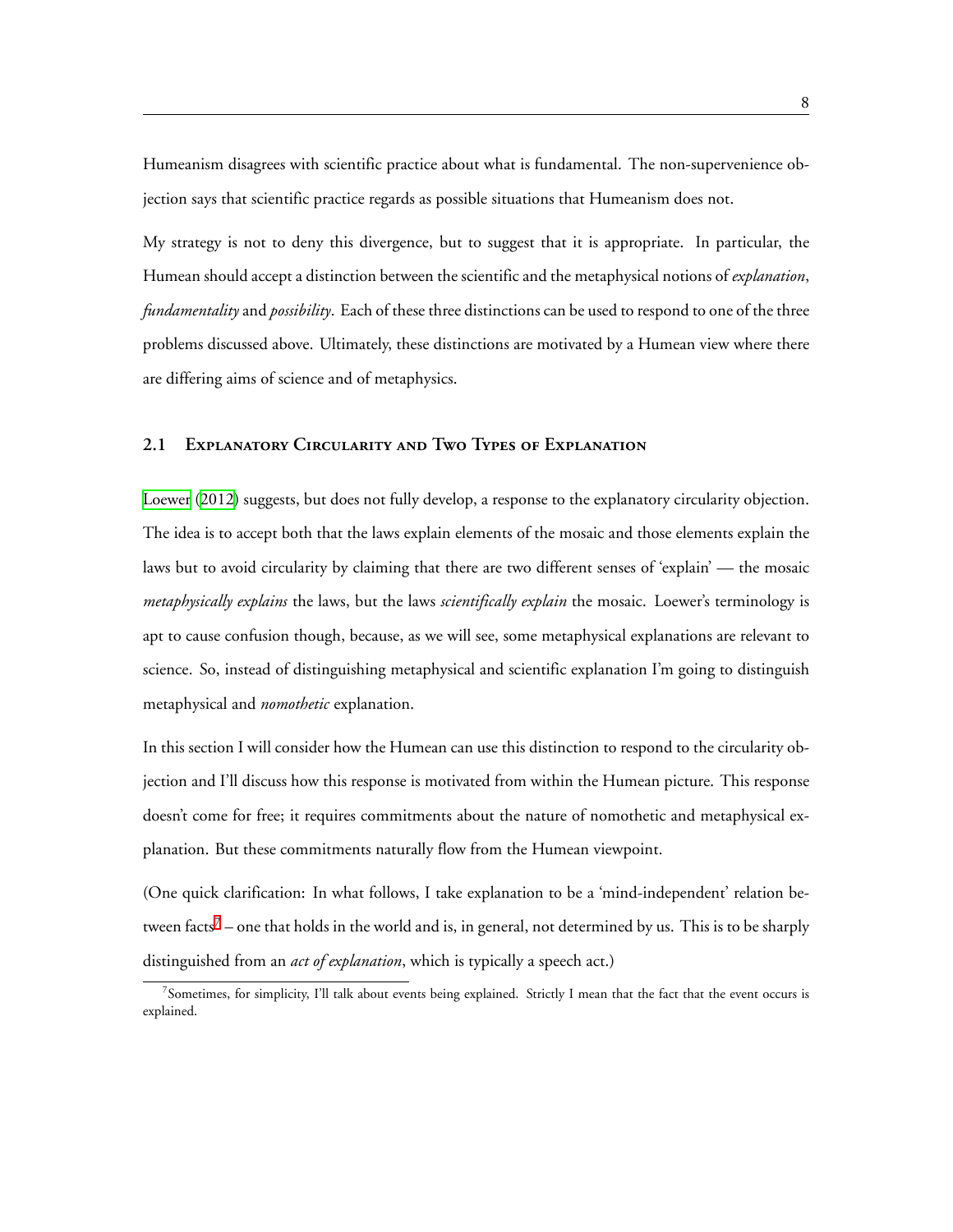Let's start by considering the distinction between nomothetic and metaphysical explanation. What is the difference between them? Consider nomothetic explanation first. I'm taking nomothetic explanation to be a type of scientific explanation – they are those where the laws of nature play an explanatory role. For example, an explanation of the velocity of a billiard ball from the facts about its recent collision and the Newtonian laws would count as a nomothetic explanation (if Newtonian mechanics were true). There may be other types of scientific explanation too, like pure causal explanations where the laws do not play an explanatory role. But I'm restricting my attention to nomothetic explanation because the circularity issue is about the laws of nature — whether laws can explain without circularity.

We have good reason, independent of Humeanism, to think that a relation of metaphysical explanation exists and is different from nomothetic explanation. In particular, many authors recently have noted that an asymmetric relation of metaphysical explanation is central to philosophical theorizing in many areas (for example, [Fine](#page-37-4) ([2001](#page-37-4)), [Schaffer](#page-39-3) [\(2009](#page-39-3)), [Rosen](#page-39-4) [\(2010](#page-39-4))). This is the relation that holds between the fact that there is a table and the fact that there are atoms arranged tablewise (if certain views about composition are true); between the facts about mental states and the facts about brain states (if certain kinds of physicalism about mind are true); and between moral facts and the facts about God's commands (if certain kinds of divine command theory are true).

This type of explanation has some distinctive features. It is very closely connected to metaphysical dependence relations, like *grounding* or *constitution*. (Perhaps those relations 'back' metaphysical explanations, or perhaps those relations just are metaphysical explanations. Further, the explanandum in a metaphysical explanation is *nothing over and above* the explanans, or at least, the explanandum is, in some sense, not a substantial addition to the ontology when we already have the explanans. (For more substantial discussion, see [Bennett](#page-36-5) [\(2017](#page-36-5), Section 8.2.2) and [Schaffer](#page-39-5) [\(2015](#page-39-5)).) Further, as [Loewer](#page-38-2) [\(2012](#page-38-2), p. 131) notes it looks like the relation of metaphysical explanation cannot be probabilistic.

Clearly, there are nomothetic explanations which aren't metaphysical explanations. So the relations of nomothetic and metaphysical explanation are not identical.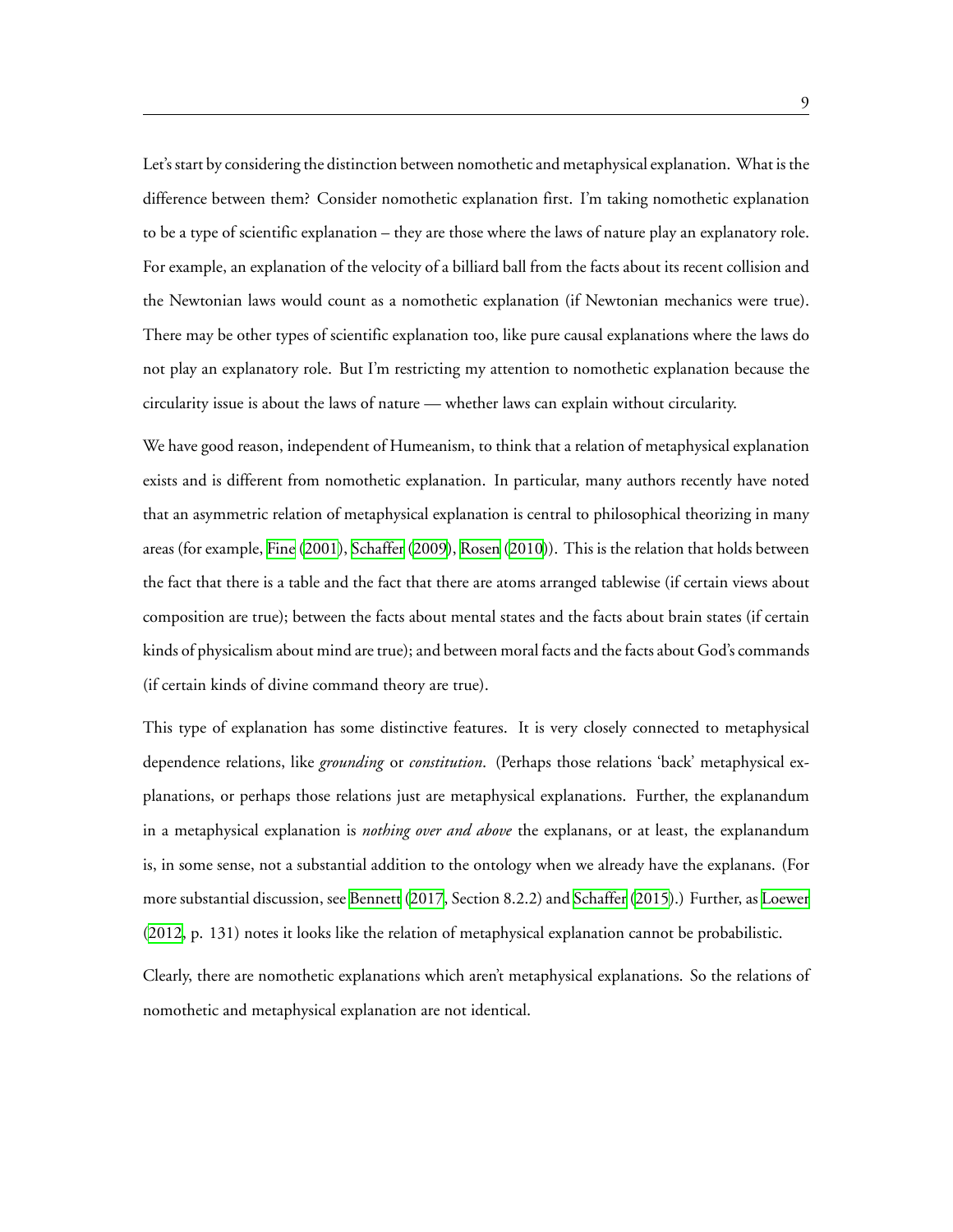Notice, that given the distinction between metaphysical and nomothetic explanation, the thesis of Humeanism — that laws are reduced to the Humean mosaic — is naturally precisified in terms of metaphysical explanation. In particular, we can say that the core thesis of Humeanism is that the laws are metaphysically explained by, and thus are reduced to, the Humean mosaic.

The strategy, then, is to say that the mosaic metaphysically explains the laws and the laws nomothetically explain the mosaic, thus avoiding circularity. This, in effect, was [Loewer](#page-38-2) [\(2012](#page-38-2)) suggestion. Loewer, though, doesn't develop this strategy further. But further development is needed since it is just at this point that things start to get complicated.

To see why, notice that there are some nomothetic explanations which involve metaphysical explanations. Consider this case:

*Interlevel Temperature***:** We are aiming to explain T, the fact that the temperature in this room now is 71 degrees. The explanation cites P, the state of the particles in this room and the surrounding area 10 minutes ago, and the fundamental laws. The way this this explanation works is that P and the laws together imply E, a fact about the kinetic energy of the particles in this room now. And, given the reduction of facts about temperature to facts about kinetic energy then T is nothing over and above E.<sup>[8](#page-9-0)</sup>

This is a nomothetic explanation of T from P and the laws. It is made up of a metaphysical explanation of T from E and a nomothetic explanation of E from P and the laws.

This case points to an important issue with the Loewer response: Certain metaphysical explanations can be part of larger nomothetic explanations, but the Loewer response relies on there being some metaphysical explanations that are not part of nomothetic explanations in this way. In particular, the metaphysical explanation of the laws from the mosaic cannot be part of nomothetic explanations. For

<span id="page-9-0"></span><sup>&</sup>lt;sup>8</sup>I also discuss this case in [Bhogal](#page-36-6) ([2017,](#page-36-6) section 2).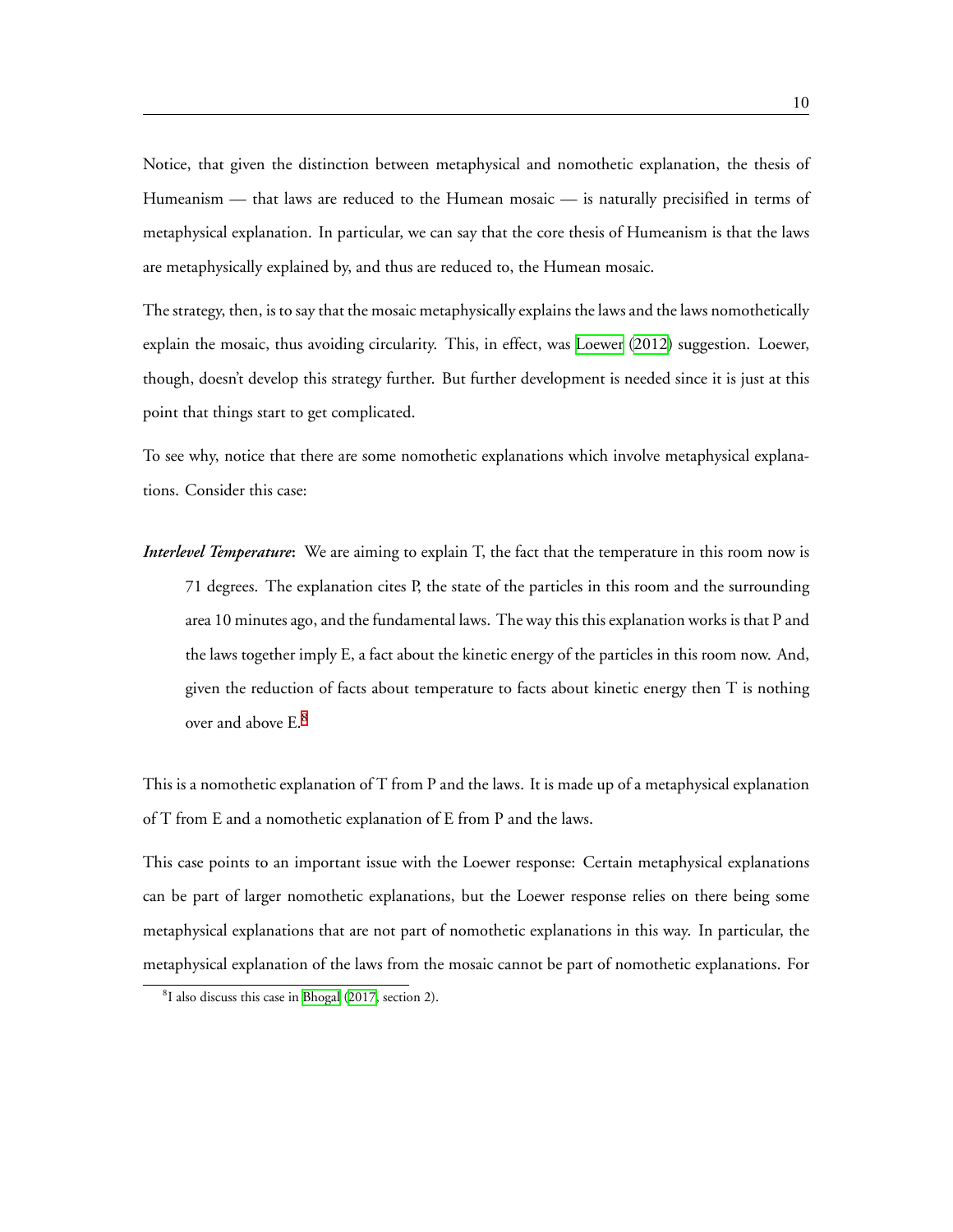example, the set of facts about the mosaic metaphysical explains the laws, and the laws nomothetically explain (at least partially) some particular fact about the mosaic F. But we can't chain together these explanations. If we did we would be left with the set of facts about the mosaic explaining a particular a particular fact about the mosaic F. But clearly this is unacceptably circular, a set of facts containing F cannot explain F.

So, for the Loewer response to be successful we need a reason why the metaphysical explanation of the laws from the mosaic cannot be part of nomothetic explanations, even when other metaphysical explanations can. To put it another way, we need a reason why we cannot chain this particular metaphysical explanation with nomothetic explanations. (So, the Loewer response needs to reject the 'Transitivity Condition' of [Lange](#page-38-5) [\(2013](#page-38-5)) which implies that you can always chain metaphysical and nomothetic explanations. But more than this, it needs to reject chaining *in this particular case*. [Miller](#page-39-6) [\(2015](#page-39-6)) and [Hicks and van Elswyk](#page-37-5) ([2015\)](#page-37-5) provide some reasons to think that the Transitivity Condition fails, but we need more than this – we need an account of how and why this chaining can occur in some cases but not in the cases that would cause problems for Loewer-style responses to the circularity worry.)

The key to locating such a reason is to say more about the natures of nomothetic and metaphysical explanation. In particular we need to say more about the *aims* of such explanations — about what *epistemic value* those explanations yield.

Grasping an explanation of a fact seems to put us in an epistemically better position with respect to that fact – but what is this benefit? Let's look at the case of metaphysical explanation — I'm going to work with a very simple account of metaphysical explanation: A set of facts S (wholly) metaphysically explains F if and only if S (wholly) grounds F.

What is the epistemic value of such explanations? The natural answer, I take it, is that such explanations elucidate the underlying structure of the world. So, in grasping an explanation we gain knowledge of this structure — the grounding structure of the world.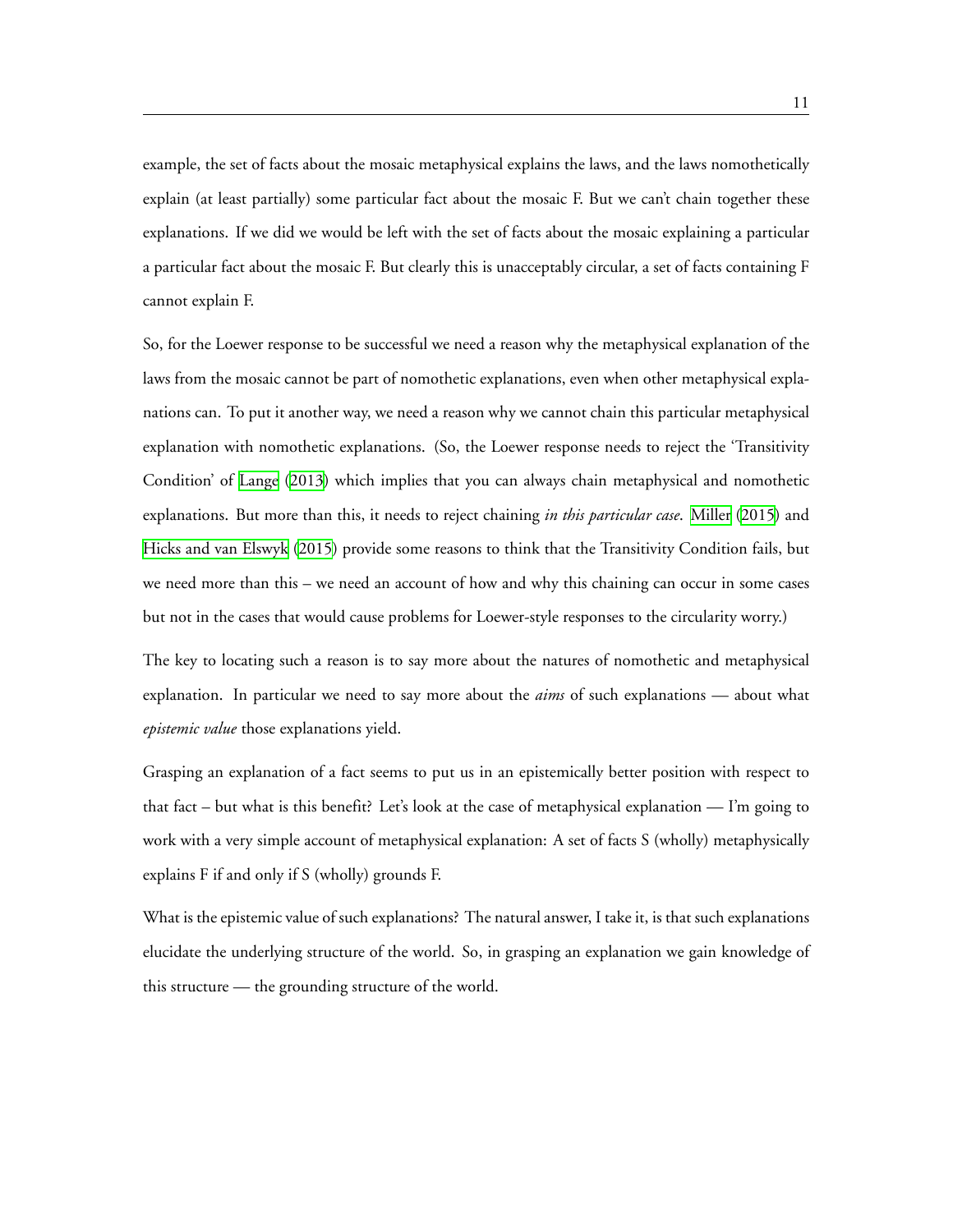Perhaps if we didn't take talk of grounding, or related notions seriously, then we would have some other story about what the value of metaphysical explanation is. But I am taking such talk seriously. I'm assuming that there really is a grounding structure to the world in the way that people like [Fine](#page-37-4) [\(2001\)](#page-37-4), [Schaffer](#page-39-3) ([2009](#page-39-3)) and [Rosen](#page-39-4) [\(2010\)](#page-39-4) suggest. Given that there is this structure then it looks that the value of metaphysical explanations comes from limning this structure.

Anti-Humeans will likely think that nomothetic explanations work in a similar way. They think that the world comes with a built-in nomic structure, so it is reasonable to claim that the value of nomothetic explanations comes from elucidating this structure. For example, imagine that we explain the momentum of a particle by citing its collision with another particle and the laws governing that collision. In doing so we gain knowledge of the nomic structure of the world that gave rise to that event.

Things look different for Humeans though. It would be strange for them to think that the epistemic value of nomothetic explanations, like the particle-collision explanation, consists in elucidating nomic structure. Or, more carefully, the Humean should not think that elucidating nomic structure has substantial non-instrumental epistemic value. This is because, for the Humean, such nomic structure isn't a deep part of the world. Nomic structure, for the Humean, is defined up using a somewhat complicated systemization procedure. If the Humean thinks that knowledge of the output of the best system procedure is particularly epistemically important it has to be because it helps us with some other epistemic end. It is not plausible for the Humean to take knowledge of the output of this complex systemization procedure to have substantial non-instrumental epistemic value. If, on the other hand, there were deep, primitive governing laws, as certain anti-Humeans think, then it is much more plausible to take knowledge of these to have substantial non-instrumental epistemic value.

The Humean, then, should say something different about the epistemic value of nomothetic explanations. What they should do, I claim, is to appeal to an important strand of thinking in the Humean tradition, and in the philosophy of science more generally — a strand of thinking that stresses the value of *unification*.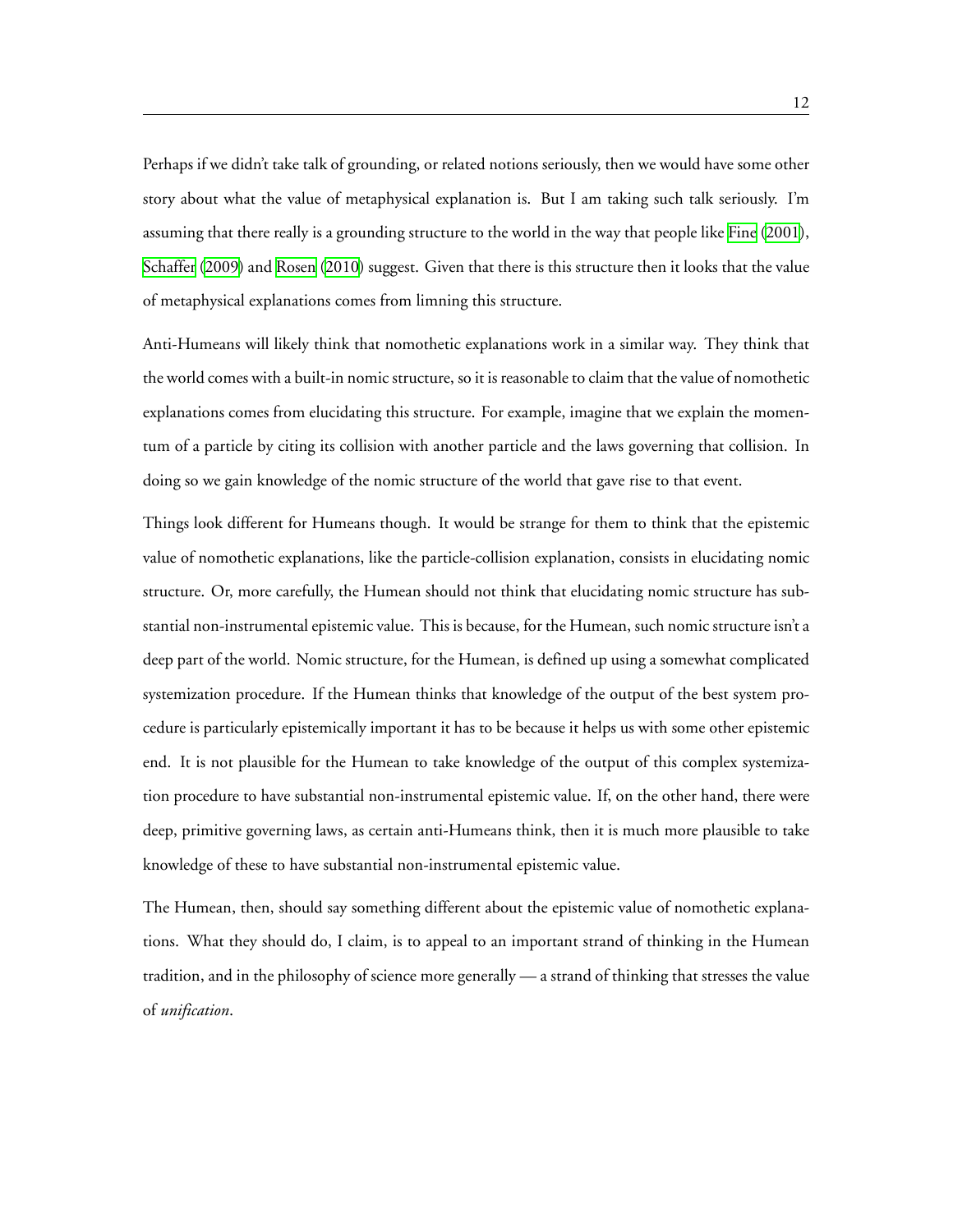Stressing the importance of unification in science, and in explanation in particular, has a long tradition. [Friedman](#page-37-6) ([1974,](#page-37-6) p. 16), for example, gives an account of explanation in terms of unification, where we unify by 'reducing the total number of independent phenomena' that we have to accept. [Kitcher](#page-38-7) [\(1981](#page-38-7)) gives an account in a similar spirit. But these accounts also locate themselves in a broader tradition, one that includes, for example, [Kneale](#page-38-8) [\(1949](#page-38-8), p. 92) who says that 'an explanation must in some sense simplify what we have to accept'. Similarly, [Feigl](#page-37-7) [\(1970](#page-37-7)) claims that 'the aim of scientific explanation throughout the ages has been unification, i.e., the comprehending of a maximum of facts and regularities in terms of a minimum of theoretical concepts and assumptions'. And [Hempel](#page-37-8) ([1966\)](#page-37-8) argues that 'what scientific explanation, especially theoretical explanation, aims at is…an objective kind of insight that is achieved by a systematic unification, by exhibiting the phenomena as manifestations of common, underlying structures and processes'

Further, unification seem to fit very naturally with the Humean picture. The mainstream Humean view on laws is the best system approach, where the laws are given by a systemization procedure — the laws are the facts that best balance simplicity and informative about the mosaic — that is extremely closely related to unification. And [Loewer](#page-38-4) [\(1996](#page-38-4), p. 113), in his discussion of the best system account, commits to the view that such laws explain via unification.

So, I claim that the Humean should say that the epistemic value of nomothetic explanations stems from unification. This suggestion seems very natural, and maybe even obvious. But surprisingly, Humeans have not committed to it in the literature, apart from the brief mention in [Loewer](#page-38-4) ([1996\)](#page-38-4). Perhaps Humeans have always had this view in mind (though nothing Lewis, for example, said suggested that), or perhaps not. Either way, I'm going to commit to this view of the value of nomothetic explanation.

And I'm going to understand unification in the Friedman way – we gain unification by reducing the number of phenomena that we need to accept independently. So, for example, the development of the kinetic theory of gases allowed us to give a single explanation of phenomena that we previously had to accept independently, like phenomenon to do with the relationship between the heat and pressure of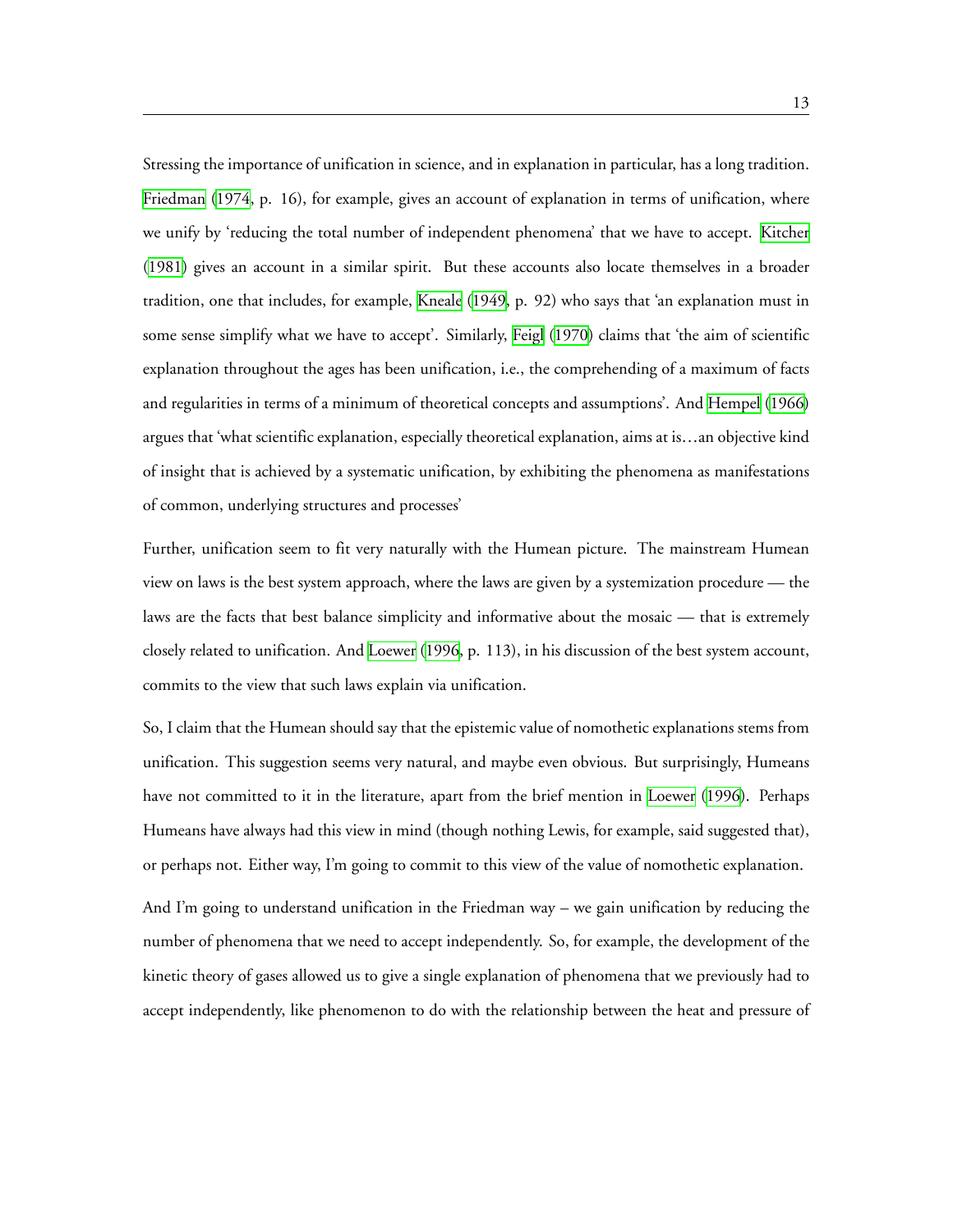gases, and to do with gaseous diffusion. In this way we reduce the number of phenomena that we need to accept independently.

Of course, there are questions about how to make this idea precise: How do we individuate phenomena? And what are the conditions under which phenomena can be accepted independently? But, given the large amount of ground that this paper covers, I can't discuss this in detail here. In any case, we won't be relying on fine judgements about unification – in the cases we consider the judgements about unification will be (hopefully) clear.

Let's look at an example. When we explain the momentum of a particle by citing the collision and the laws we see how the fact about the momentum fits into the most general patterns of the world because, for the Humean, the laws *are* the most general patterns of the world. In showing how this event fits into the general patterns of the world we are gaining unification by reducing the total number of independent phenomena that we have to accept. Instead of accepting all of the instances of collisions and the corresponding momentum changes separately we accept them together by identifying a general pattern. So, in explaining the fact of the particle's momentum using the collision and the laws we are gaining unification by assimilating the fact to this general pattern.

Again, the proposal is that the Humean should take the epistemic value of nomothetic explanation to consist in unification. Notice, though, that this does not force the Humean to accept the sorts of accounts of explanation that have been labeled 'unificationist' in the literature on explanation, for example, we don't have accept Friedman's [\(1974](#page-37-6)) account of explanation (even though we are working with his gloss on unification) or Kitcher's([1981\)](#page-38-7) account. My suggestion is that the underlining epistemic aim of nomothetic explanation is unification. The surface-level account of explanation doesn't have to appeal to unification as long as the account, together with the Humean view of laws, validates this conception of the underlying aim.

The core idea, then, is that there is a difference, for the Humean, or at least a certain type of Humean, between the epistemic value of metaphysical and nomothetic explanations. Metaphysical explanation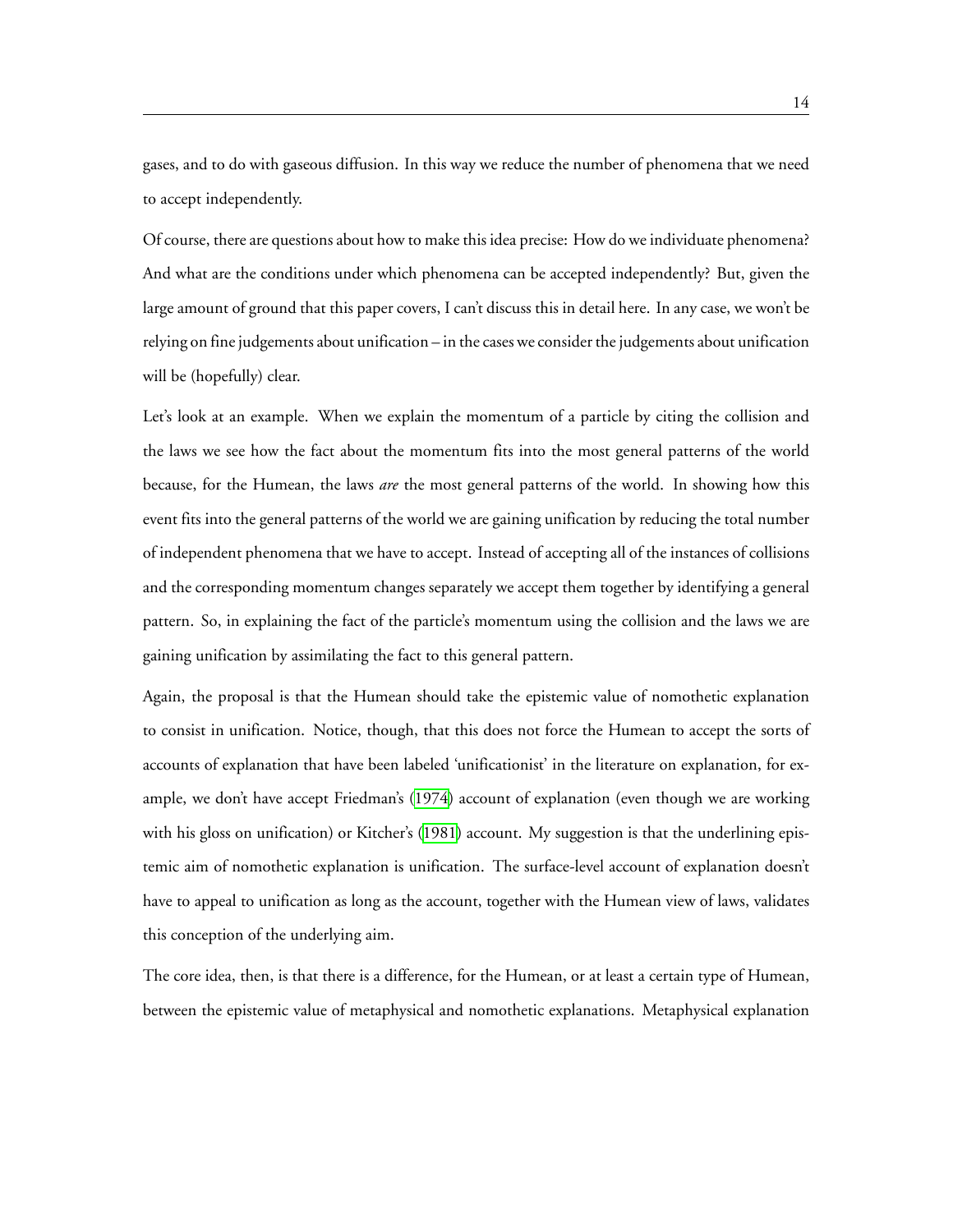aims at elucidating underlying structure. Nomothetic explanation instead aims at unification. It is this divergence which is why some metaphysical explanations can be part of nomothetic explanations and some cannot.

In particular, explanations that contain as a part the explanation of the laws from the mosaic don't look like they will help achieve the aim of unification. In fact, it looks like they will significantly hinder it. Imagine that the facts about the mosaic metaphysically explain the laws, and the laws nomothetically explain (at least partially) a particular fact about the mosaic F. Chaining these together wouldn't leave us with a unificatory explanation – it wouldn't reduce the number of independent phenomena we have to accept. Rather, it tells us to understand a particular fact F by reference to an incredibly large number of distinct facts – all the facts about the mosaic.

Chaining the metaphysical explanation of the laws with a nomothetic explanation of any particular fact, then, will not yield explanations that help the cause of unification.<sup>[9](#page-14-0)</sup>

Here's a another way to think about why the metaphysical explanation of the laws from the mosaic doesn't help the cause of unification: When we unify we are trying to reduce the number of phenomena we accept independently by assimilating specific events to more general patterns. But the metaphysical explanation of the laws starts from the general patterns – the laws themselves – and reduces them to large numbers of specific facts – the facts about the mosaic. Clearly this procedure will not help unification. Any account of nomothetic explanation that fits with the aim being unification will not allow the

On the other hand, some other metaphysical explanations *can* chain with nomothetic explanations because the resulting explanation would help the cause of unification. *Interlevel Temperature* is an example of this. The metaphysical explanations of facts about temperature in terms of facts about the

metaphysical explanation of the laws from the mosaic to chain with any other nomothetic explanation.

<span id="page-14-0"></span> $9$ The idea that it is the differing aim of scientific and metaphysical explanations that is the key to avoiding circularity for the Humean was independently developed by [Dorst](#page-36-7) ([ming\)](#page-36-7) – though our stories about what those aims are are very different (Dorst has a conception of 'scientific explanation as fundamentally aimed at predictive utility' (p. 18)). But it's somewhat unclear what, for him, determines when a scientific explanation can chain with a metaphysical one and when it cannot.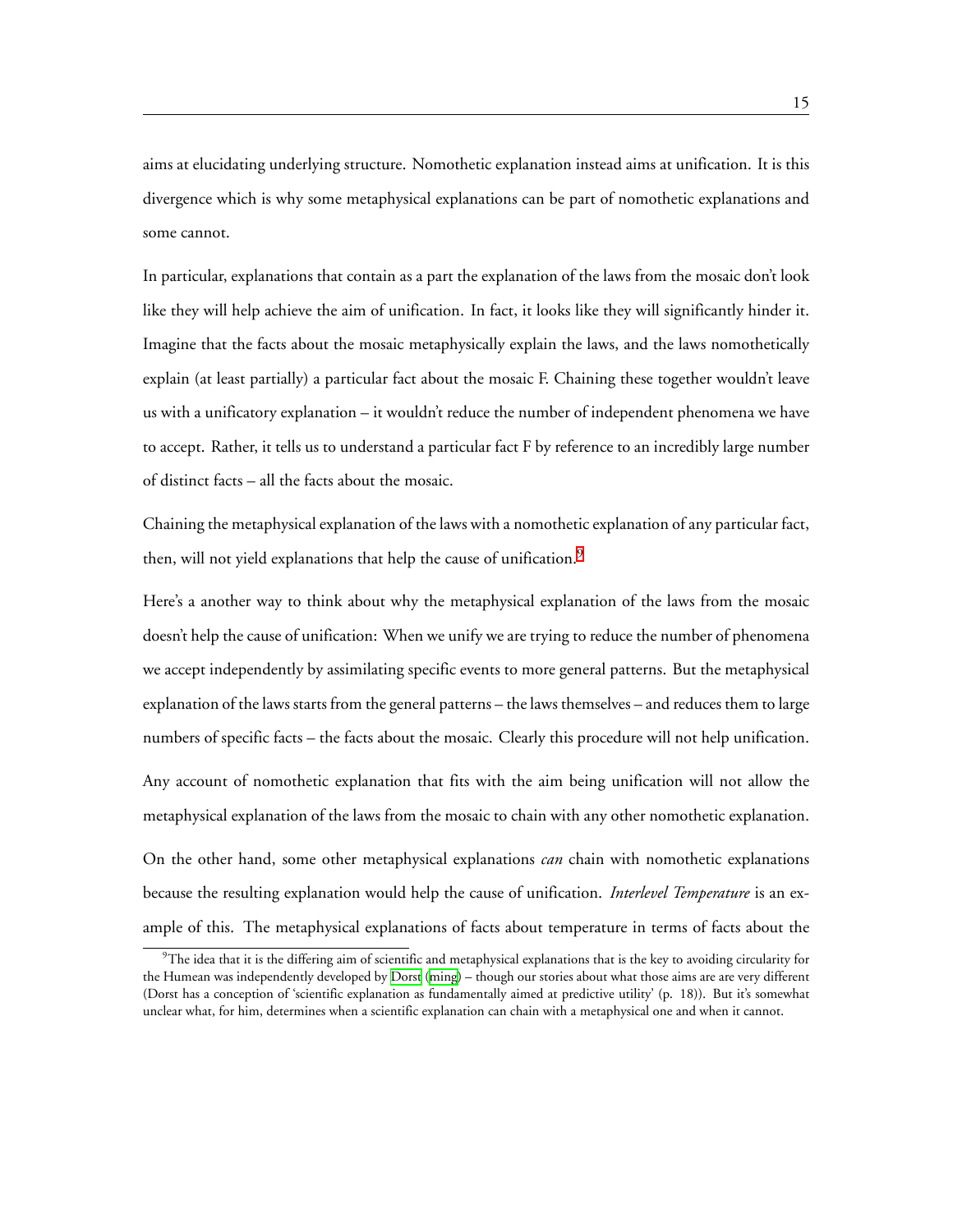energy of particles helps us assimilate the facts about temperature to the more general patterns about the movement of particles. And thus such an explanation does help the cause of unification.

The thought that the reduction of facts about temperature to facts about energy helps the cause of unification is extremely common. (See, for example, [Sklar](#page-39-7) ([1993,](#page-39-7) p. 333), [Oppenheim and Putnam](#page-39-8) [\(1958](#page-39-8), p. 6), [Friedman](#page-37-9) [\(1983](#page-37-9), p. 239-241) among many others.<sup>[10](#page-15-0)</sup>) When we reduce facts about temperature to the facts about the energy of particles then the theory about energy can now capture all the phenomena about temperature because the facts about temperature are nothing over and above the facts about energy. We no longer need to accept facts about temperature independently of the facts about energy and so we reduce the number of phenomena that we need to accept independently.

To summarize, following Loewer, I claim that we avoid the initial circularity concern by distinguishing between metaphysical and nomothetic explanation – the facts about the mosaic metaphysically explain the laws, while the laws nomothetically explain facts about the mosaic. However, if we could chain these two explanations together we would reintroduce circularity. The reason we cannot chain these explanations, I suggest, is because there is a difference in the underlying value of metaphysical and nomothetic explanation. The ultimate epistemic value of nomothetic explanation is unification, while the ultimate epistemic value of metaphysical explanation is elucidating metaphysical dependence structure. We can't chain the metaphysical explanation of the laws with nomothetic explanations of particular facts to form a larger nomothetic explanation because doing so would hinder the cause of unification.

Or, to put it another way, scientists should ignore the reduction of laws to the mosaic when giving nomothetic explanations because it is not unificatory. But other metaphysical explanations — ones that do help the cause of unification — can be part of nomothetic explanations.

Again, the key idea here is the that the ultimate value of nomothetic explanation is unification, while the ultimate aim of metaphysical explanation is elucidating metaphysical dependence structure. I don't

<span id="page-15-0"></span><sup>&</sup>lt;sup>10</sup>Though traditionally, the type of reduction considered in these contexts has not been metaphysical explanation, but rather a more linguistic conceptions of reduction. But the same ideas apply to metaphysical explanation.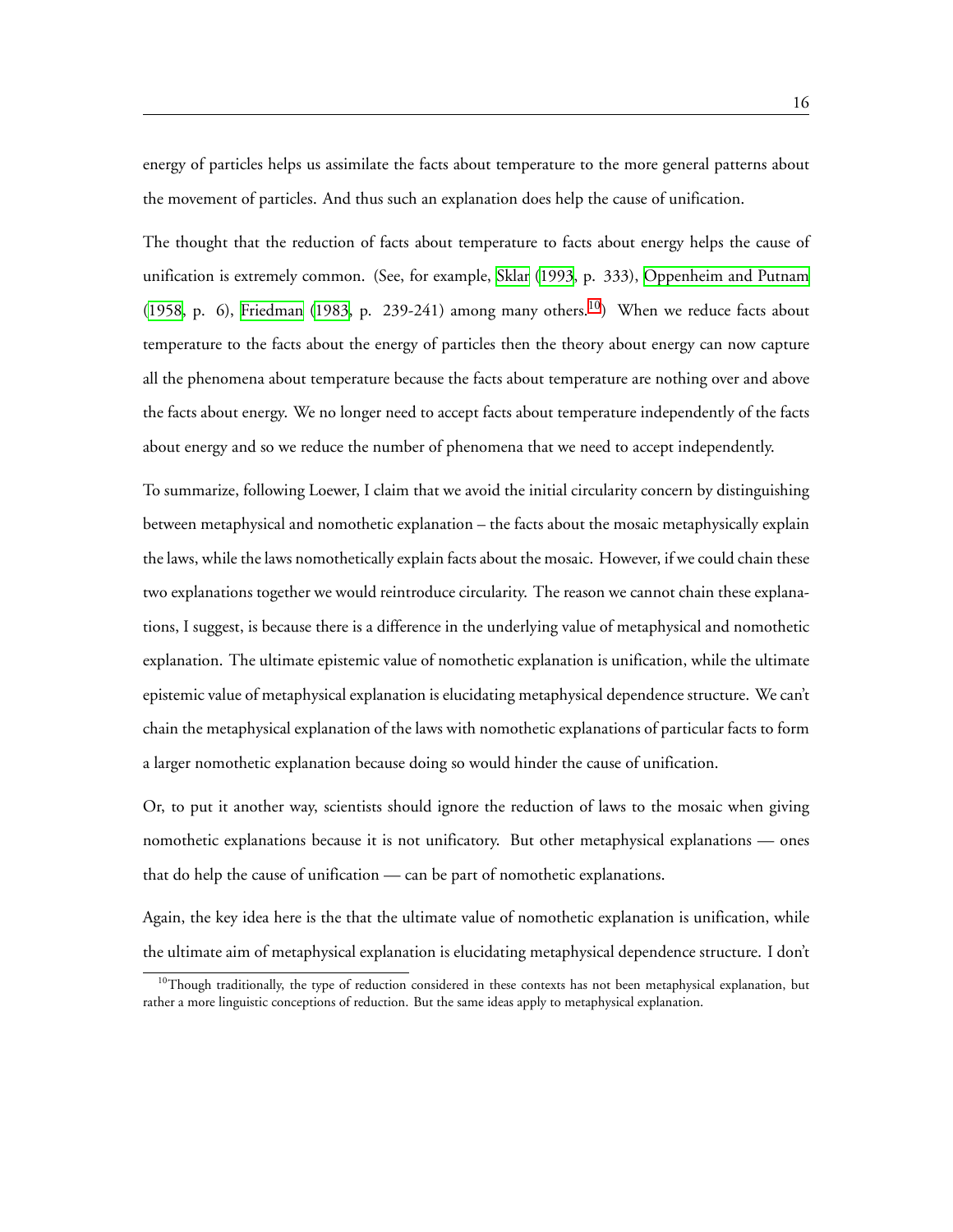take these claims to be uncontroversial; they are significant commitments of my view. But they are commitments that are antecedently attractive to a certain type of Humean. As I noted above, the idea that the force of explanation in science comes from unification has a long tradition, and naturally flows from the Humean worldview. And the idea that the value of metaphysical explanation comes from elucidating metaphysical structure is a very natural one if we take that structure seriously.<sup>[11](#page-16-0)</sup>

#### **2.2 Two types of Fundamentality**

So, a Humean understanding of the value of nomothetic explanation, and how it differs from metaphysical explanation, allows us to respond to the explanatory circularity objection. Given this picture of the different aims it is reasonable for the Humean to think that metaphysical explanation diverges from the explanations given in science.

That response motivates a similar response to the non-fundamentality objection. The distinction between nomothetic and metaphysical explanation induces a distinction between nomothetic and metaphysical fundamentality. This is because there is a link between fundamentality and explanation: A fact is fundamental if and only if it is unexplained. The Humean takes the elements of the mosaic to be metaphysically unexplained. In doing so they take the elements of the mosaic to be metaphysically fundamental.<sup>[12](#page-16-1)</sup> The laws are metaphysically explained and thus metaphysically non-fundamental.

Analogously, I claim, something is nomothetically fundamental if and only if it is nomothetically unexplained. Some laws are nomothetically unexplained. Plausibly there are laws that are nomothetically explained by other laws, but some – like the most basic laws of physics – are not explained in this way. So, some laws are nomothetically fundamental.

Given our conception of nomothetic explanation as being tied to unification, the nomothetically fun-

<span id="page-16-0"></span><sup>&</sup>lt;sup>11</sup>Notice that the Humean will not think that the aim of metaphysical explanation is also unification because, as we have seen, the metaphysical explanation of the laws from the mosaic is not unificatory. So, again, it is a commitment of my view that the aim of metaphysical explanation is illuminating metaphysical structure, not unification.

<span id="page-16-1"></span> $^{12}$ This is generally accepted in the literature, though there is some disagreement, notably [Fine](#page-37-4) [\(2001](#page-37-4)).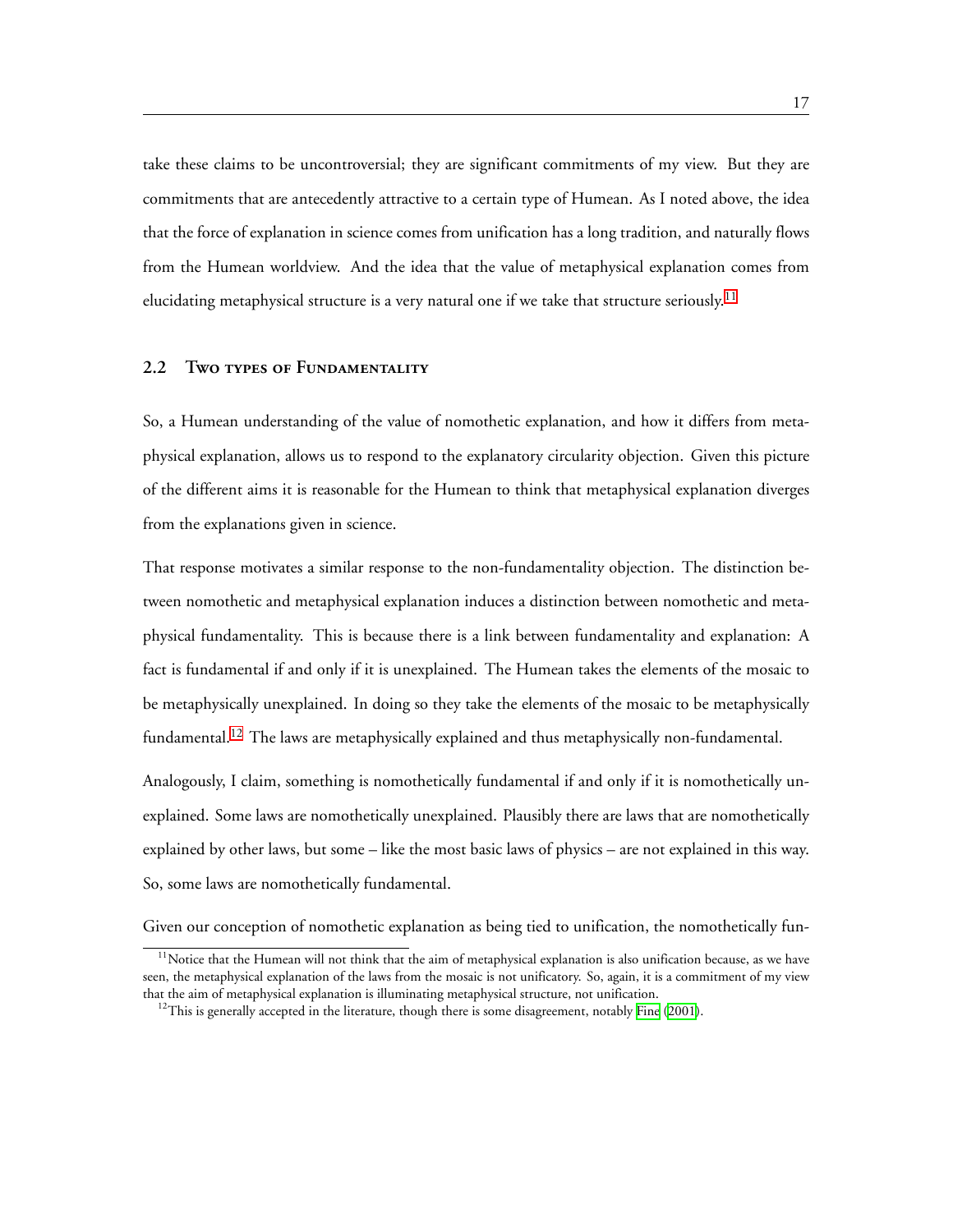damental is the *unificatory base* – it is the sparse set of facts from which we can unify all the other facts in the world. To say that a law is nomothetically fundamental, then, is to say that it is at the end point of unification – it is not one of the facts that we fit into a more general pattern, rather, it is the pattern that we fit facts into.

This, I think, is a natural way of interpreting claims about fundamentality of laws, when made in a scientific and not a metaphysical context. When scientists take a particular law to be fundamental they are not claiming that it is metaphysically fundamental – it's unlikely that they care at all about metaphysical fundamentality – rather they are saying that it is a fact that is taken as basic; we will not unify it with, or assimilate it to, any other facts. It's a fact that, in our unified understanding of the world, stands alone.

This, then, is the response to the non-fundamentality objection: The Humean can respect scientists' claims about the fundamentality of certain laws — interpreting their claims as about *nomothetic* fundamentality. There is a divergence between the scientific notion of fundamentality and the metaphysical notion.

## **2.3 Non-supervenience and Two Types of Possibility**

I argued that distinguishing between two types of explanation could allow the Humean to respond to the circularity problem. Further, I suggested that we can extend this response to the non-fundamentality problem by distinguishing between two types of fundamentality. Similarly, I will argue distinguishing between metaphysical and nomothetic possibility is a promising way for the Humean to respond with the non-supervenience objection.

Or rather, they can respond to the the second version of the non-supervenience objection in this way. The first version of the objection is that the Humean says the wrong things about what is metaphysically possible – for example, that the Humean has to say that either the empty-GR or the empty-SR world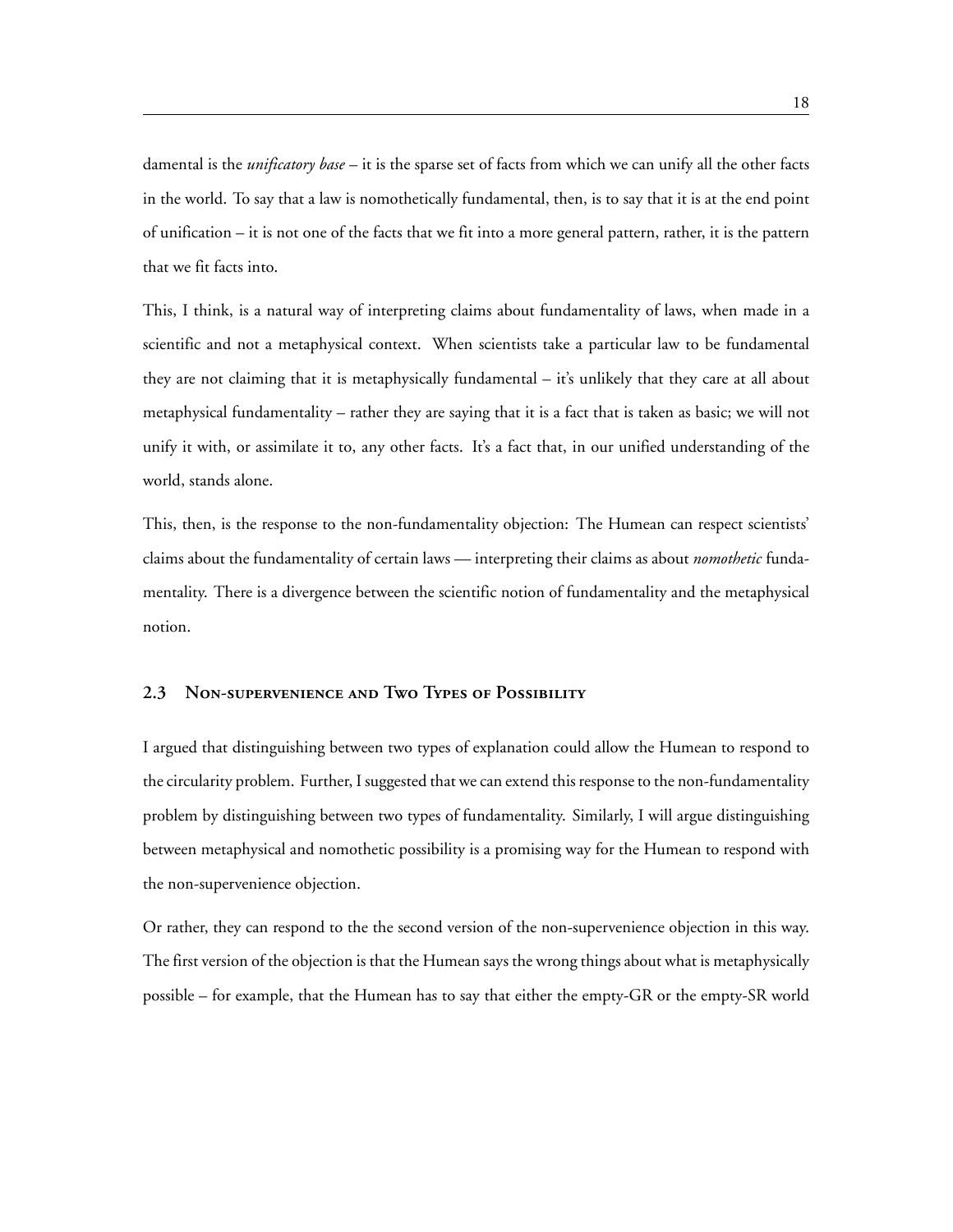is metaphysically impossible. The Humean just has to bite the bullet here and say, along with the Humeans we discussed in section [1.4,](#page-5-2) that our intuitions about metaphysical possibility are misleading in this case.

But the second version of the objection — that the Humean cannot make sense of the way that our scientific reasoning treats the cases like the empty-GR and empty-SR worlds as distinct — is the more pressing version. This is the version of the objection I'm considering. There are two steps to the response that I will suggest.

Firstly, I'll argue that in the sense of possibility relevant to scientific practice both the worlds are possible, *even though at least one is metaphysically impossible*. I call this sense of possibility *nomothetic possibility*. The Humean can say that supervenience does not hold in this space of possibility whilst it does hold in the space of metaphysical possibility. (The view remains distinctively Humean because the laws of nature are reduced to the Humean mosaic.)<sup>[13](#page-18-0)</sup> The second step in this response is to say something about counterfactuals and explanations (and related notions) that allows us to understand how they can differ between these worlds.

But before that, in order to ward off confusion, it is very important to be clear that nomothetic possibility is not the same as the more familiar physical possibility. A proposition is physically possible relative to a world if it is consistent (in some sense) with the laws of that world. It is typically thought of as a restriction of metaphysical possibility.<sup>[14](#page-18-1)</sup> Nomothetic possibility, in my sense, does not have this structure.

So, central to this response is an appeal to a sense of possibility that is broader than metaphysical possibility — there are worlds that are metaphysically impossible but nomothetically possible. This is clearly

<span id="page-18-0"></span><sup>&</sup>lt;sup>13</sup>Notice that responding to the second version of the non-supervenience objection – by saying that that the Humean should expect there to be a divergence between the metaphysical possibility and the possibilities countenanced in science – also weakens the first version. After this response to the second version of the objection the opponent of Humeanism cannot defend their assertion that both the empty-GR and the empty-SR worlds are both metaphysically possible by appealing to the way that those possibilities are countenanced in scientific practice.

<span id="page-18-1"></span> $14$ Though in section [3.3](#page-31-0) I will argue that the Humean should not think of it that way.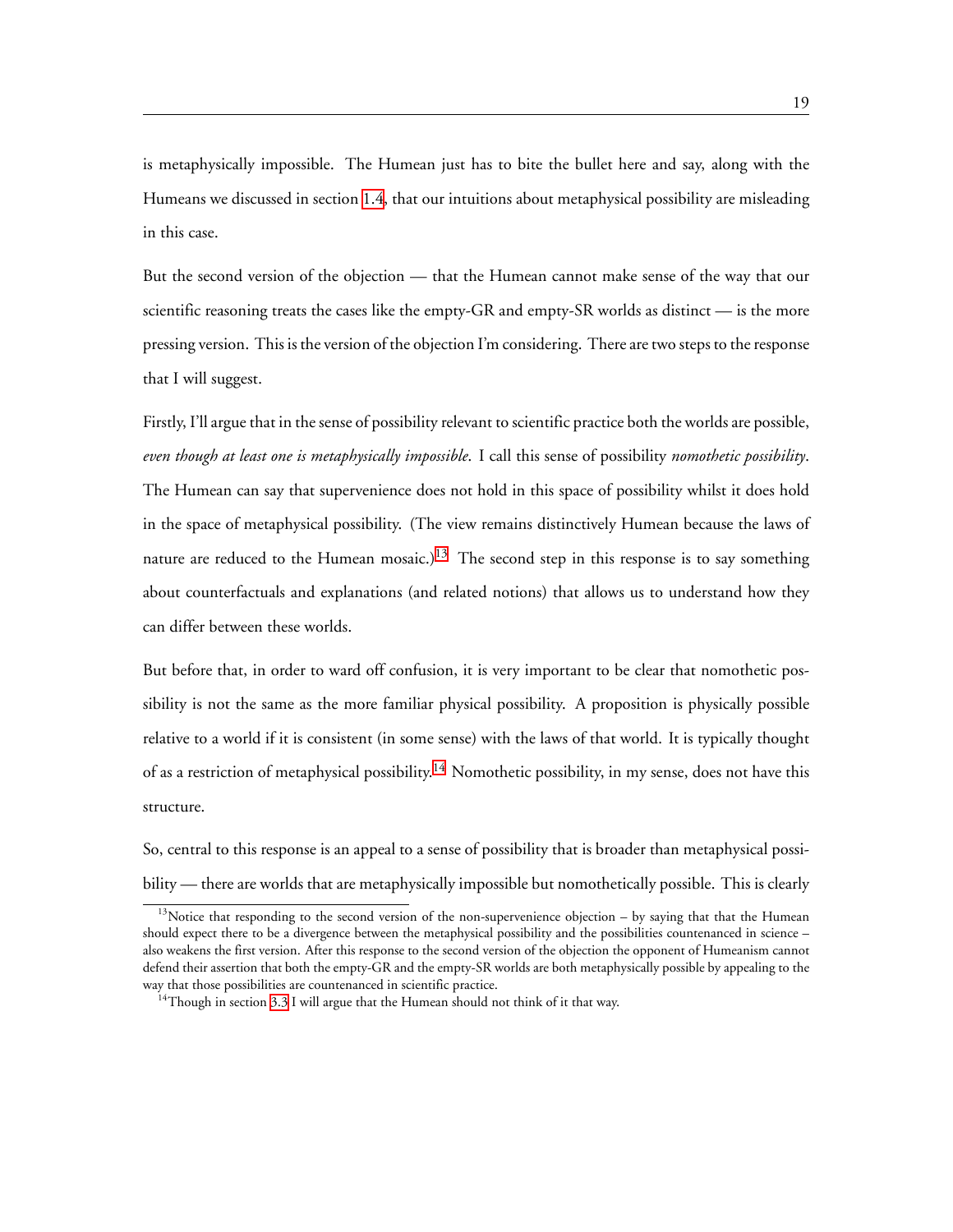a relatively unfamiliar idea. (Though appeals to senses of possibility that outrun metaphysical possibility are becoming more common (e.g. [Jenkins and Nolan,](#page-37-10) [2012;](#page-37-10) [Spencer,](#page-40-1) [2017\)](#page-40-1).) Further, I claim that this sense of possibility is the relevant sense for scientific practice. So, we should start by considering why scientific practice would countenance possibilities that outrun the space of metaphysical possibility.

In general, I take it that the point of scientific reasoning about possibility is to explore the implications of scientific theories by looking at what alternative situations are consistent with the theory. Doing this can shed light on the theory we are considering but also it can shed light on the actual world. Let's look at a few examples of such scientific reasoning about possibility.

Imagine that the theory that we are investigating is Newtonian mechanics. We might, for example, investigate what the theory says about objects falling to earth. A natural place to start is by considering a situation where one object falls towards a much more massive object, and apart from those two objects, there is a vacuum. It is simple for us to use the theory to calculate what happens in this possibility. If we carry on this investigation we find variety of interesting things about what possibilities the theory allows. We find, for example, that in every situation where small objects fall towards earth in the absence of air resistance they accelerate at almost exactly the same rate. This sheds light on the theory. But also, exploring these possibilities – especially simple possibilities like worlds containing only two objects – tells us a lot about how objects fall in the actual world. For example, by comparing actual cases of objects falling to these very simple situations we can see what the effect of air resistance is in our world. In particular, we find that air resistance is a lot more significant than we might have initially thought – it is the difference between the way a feather falls to the ground and the way a hammer does. More generally, scientific modeling often works like this – we look at simple cases which are consistent with the theory in question, seeing what happen in these cases is informative about the mechanics of the actual world.

Here's a very different example of scientific reasoning about possibility. When we explore the possibilities left open by non-inflationary Big Bang theory we find that nearly all of those possibilities lead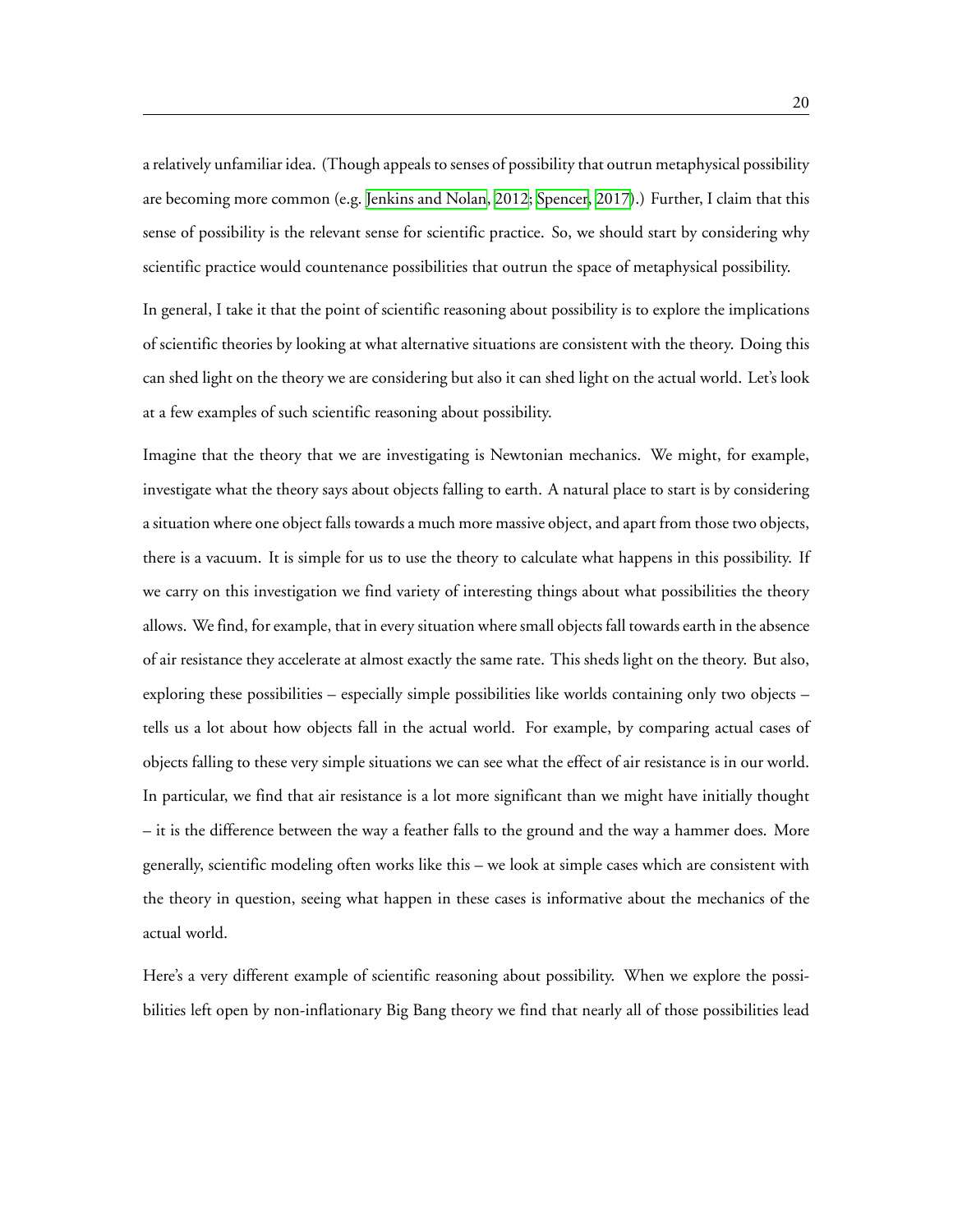to situations which are inconsistent with striking cosmological phenomena that we observe (like the uniform temperature of the microwave background radiation). Only a very specific choice of initial conditions allows the theory to be consistent with such phenomena([Maudlin](#page-38-0), [2007](#page-38-0), pp. 40-45). This is generally taken to be powerful evidence against the theory, and a key part of the motivation for the development of inflationary theories. Exploring the space of situations consistent with the theory, then, gives us reason to suspect that the theory is false.

Here's another case. [Krauss](#page-38-9) [\(2012](#page-38-9)) argues that relativistic quantum field theory is inconsistent with stable situations where there are no particles. This is unlike, for example, standard general relativistic theories which are, as we noted, consistent with empty worlds. Plausibly, this has implications for what the explanation of the existence of particles is.<sup>[15](#page-20-0)</sup> Seeing the differences between the theories that are consistent with there being no particles and those that are not is revealing both about the theories and about the nature of particles in our world.

All of this reasoning involves looking at what situations are logically consistent with particular scientific theories. This, I take it, is what scientific reasoning about possibilities ultimately consists in. Such reasoning can be enlightening in a variety of ways.

This suggests an understanding of what possibilities are relevant to scientific practice: they are those situations where the events in the world  $-$  i.e. the Humean mosaic  $-$  are logically consistent with the scientific theory. That is, where the Humean mosaic is consistent with the laws of that world and the patterns of explanations vindicated by those laws.

This might all seem pretty uncontroversial and obvious, but it has important implications. This is because the metaphysical explanation of the laws from the mosaic is *not* part of the scientific theory of the world. As we saw in section [2.1,](#page-7-1) scientific practice has a good reason to ignore such an explanation. And so the mosaic being consistent with the scientific theory of that world does not require that it is consistent with the scientific theory *together with* the metaphysical explanation of the laws from the

<span id="page-20-0"></span><sup>&</sup>lt;sup>15</sup>Though it does not seem, contra Krauss, to have implications for why there is something rather than nothing.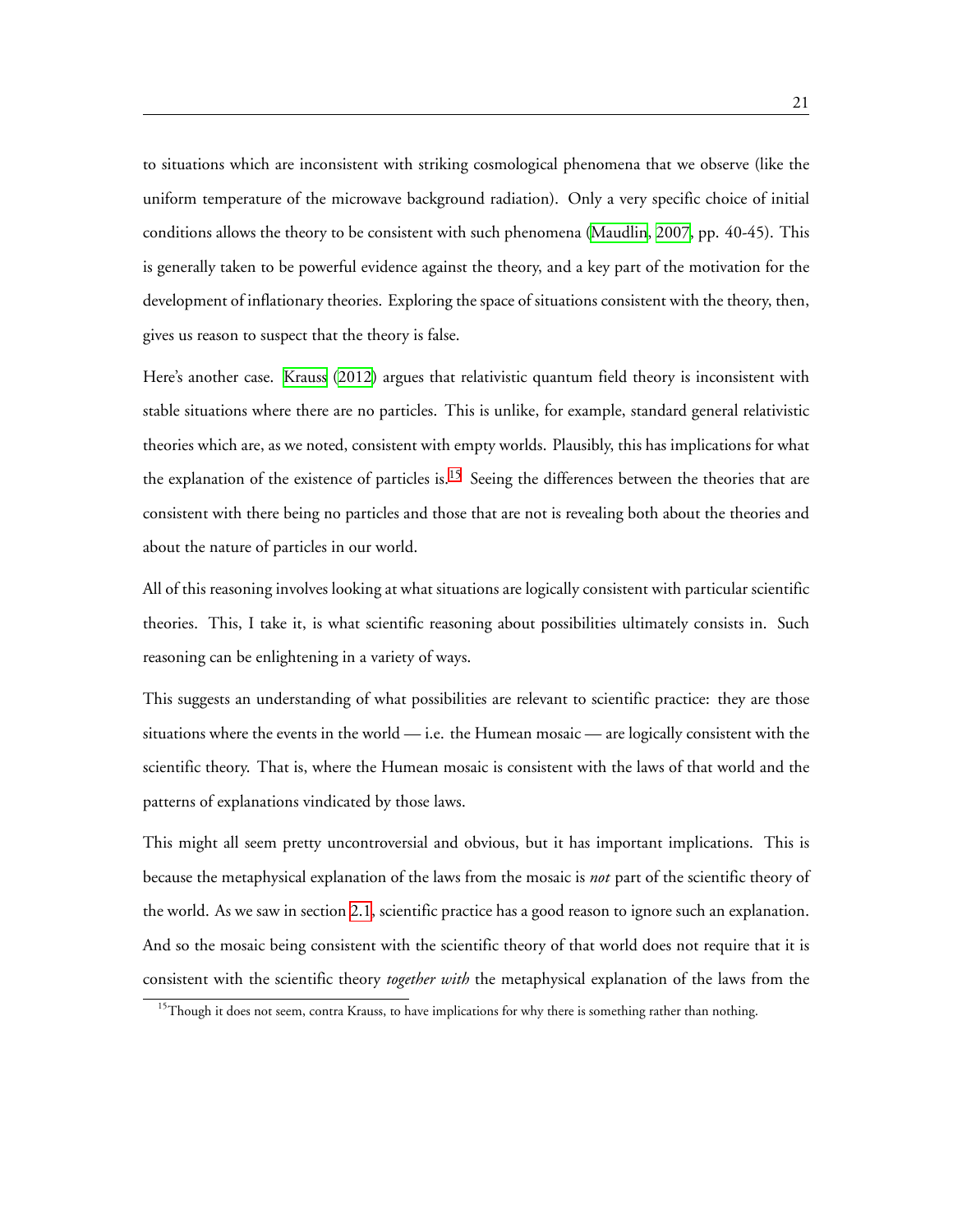mosaic.

Consider an example. Assume that the best system of the world is given by Newtonian mechanics. So, on the Humean account we are working with, the correct scientific theory of the world is given by the laws of Newtonian mechanics. But the metaphysical explanation of the laws given in terms of facts about the mosaic is not part of the scientific theory – it is not part of Newtonian mechanics. Scientists ignore this metaphysical explanation (at least when doing science), and they are right to do so because this explanation runs contrary to the aim of unification.

So, when we consider what situations are consistent with Newtonian mechanics, we find that very simple situations like those we considered above – for example, the case where there is one body falling towards another much larger body, and those are the only two things in the world – are consistent with the theory. In fact, Newtonian mechanics has some precise predictions for how such a situation would unfold.

It is true that this situation is inconsistent with Newtonian mechanics *and the metaphysical explanation of the laws from the mosaic* because the best system for a world where those are the only two objects in the world would not output Newtonian mechanics. But this fact is irrelevant for scientific appeals to possibility. It would clearly be inappropriate for a philosopher to complain to a scientist that we shouldn't model objects falling by appealing to a two-object Newtonian world because such a world is metaphysically impossible. Again, the metaphysical explanation is not part of the scientific theory, and so it is not relevant for scientific judgments of possibility.

Similar reasoning applies to the empty-GR world. The empty mosaic is logically consistent with the theory of the world being given by general relativity, and thus the empty-GR world is a possibility that is relevant to scientific practice. This is true even though the empty mosaic is inconsistent with the theory of the world being given by the laws of GR *together with* the metaphysical explanation of the laws in terms of the mosaic. (And similarly with the empty-SR world.)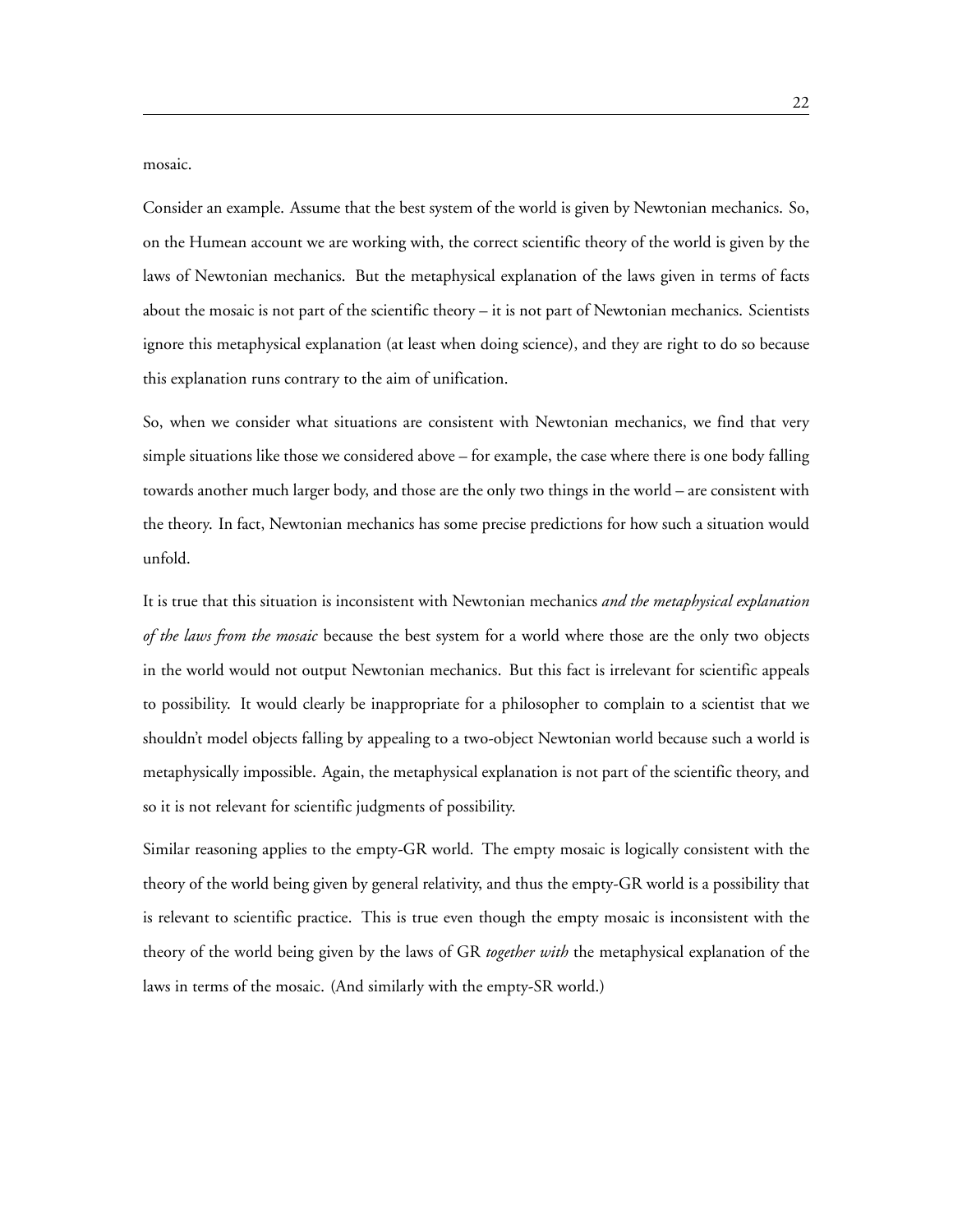We now have a picture of why scientific practice would countenance situations that are not metaphysically possible. The suggestion is that the metaphysical explanation of the laws from the mosaic is not part of the scientific theories considered by scientists, and there is a principled reason for this – such an explanation acts contrary to the goal of unification that is central to nomothetic explanation. Consequently, that metaphysical explanation does not constrain the possibilities that are relevant to scientific practice.[16](#page-22-0)

Let's give a name to this space of possibility that is relevant to science. Call it *nomothetic possibility* because it is importantly connected to nomothetic explanation. We have seen that the empty-GR world counts as nomothetically possible, even though it is metaphysically impossible (clearly the same reasoning applies to the empty-SR world).<sup>[17](#page-22-1)</sup>

We should pause at this point and recap some important features of nomothetic possibility:

(1) The key feature of nomothetic possibility for our purposes is that the laws do not supervene upon the mosaic in the space of nomothetic possibility whilst they do in the space of metaphysical possibility. Again, the reason that laws supervene upon the mosaic in the space of metaphysical possibility is that the laws are metaphysically explained by the mosaic. But this explanation is ignored by scientific practice, because it hinders the cause of unification – and so is not relevant for what is nomothetically possible.

<span id="page-22-0"></span> $^{16}$ The relation between scientific and metaphysical practice here is somewhat analogous to the relation between higher and lower-level sciences. Just as scientific practice countenances possibilities that are metaphysically impossible so higher-level sciences often countenance possibilities that are physically impossible. For example, economists often consider what their theories say about situations where information moves instantaneously and costlessly. The fact that such possibilities are physically impossible because they involve superluminal signaling does not stop them from being relevant for the practice of economics.

<span id="page-22-1"></span> $^{17}$ [Dasgupta](#page-36-8) ([2018\)](#page-36-8), in work defending relationalism about motion and about quantities like mass develops a strategy that is structurally very similar to the one implemented here. He distinguishes two senses of explanation and has that feed though to different senses of fundamentality and possibility. In fact, this general structure could apply to many cases where we might reasonably think that there is more than one type of explanation at work. As suggested in the previous footnote the relation between the higher and lower-level sciences is one possible case. Further, some metaethical views might want to distinguish two types of explanation. Some views reduce moral facts to some other facts, say facts about mental states or facts about our society. But defenders of those views might want to say that, nevertheless, certain facts are morally unexplained – they have no explanation from within our first-order moral theory, rather they are foundational to the theory. We could then distinguish different senses of fundamentality and possibility. In fact, I think this could be an attractive way to develop those metaethical views – having benefits that are closely analogous to the ones I describe for the Humean here.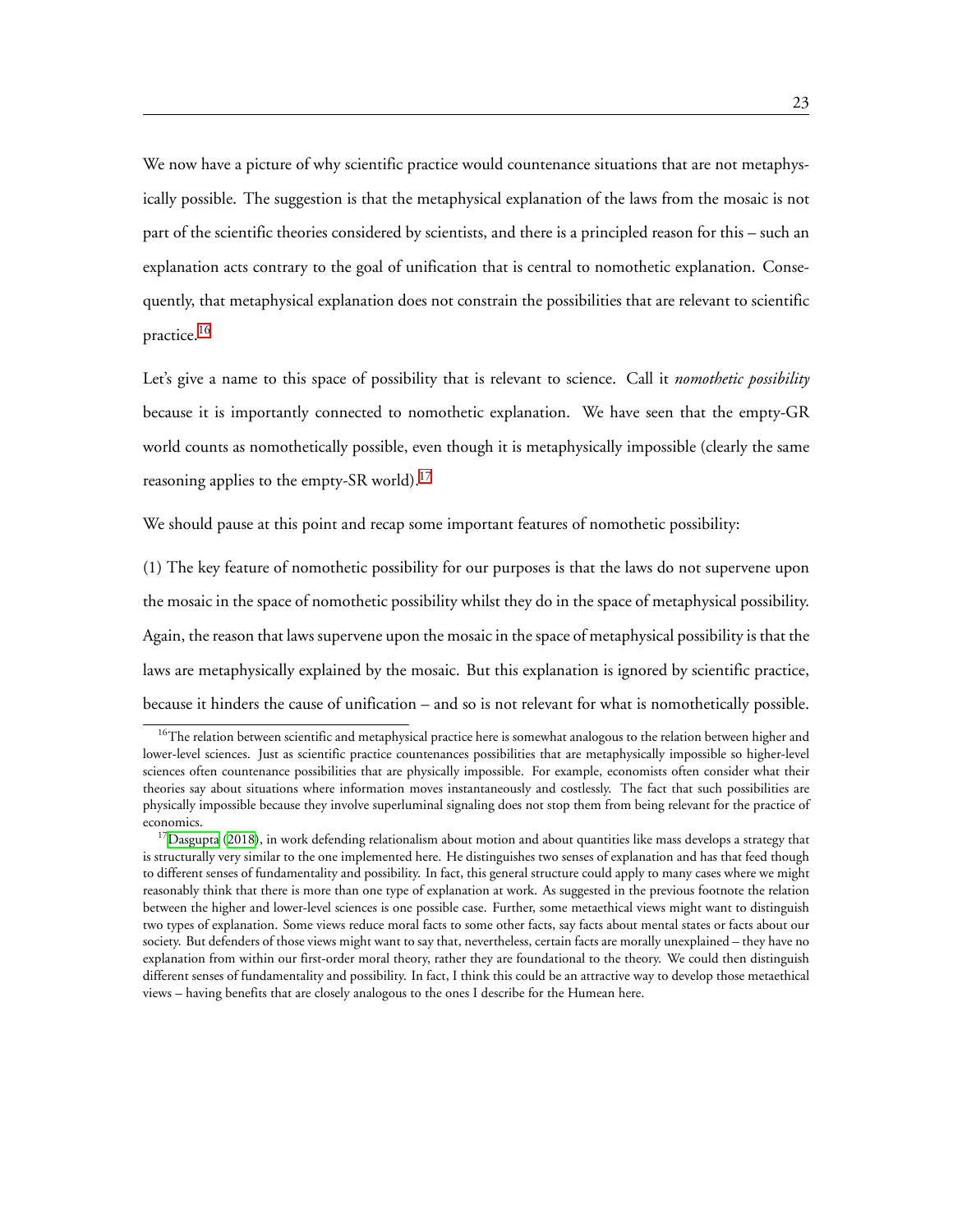Rather, the nomothetic possibilities are the cases where the mosaic is logically consistent with the laws. This allows for non-supervenience in the space of nomothetic possibility.

(2) More specifically, both the empty-SR and empty-GR worlds are nomothetically possible, even though they are not metaphysically possible. The empty Minkowski spacetime is logically consistent with the laws of GR, so the empty-GR world is nomothetically possible. The empty Minkowski spacetime is*not* logically consistent with the laws of GR *and* the metaphysical explanation of the laws in terms of the mosaic, so the empty-GR world is metaphysically impossible.

(3) So, some worlds are nomothetically possible but not metaphysically possible.

(4) Nomothetic possibility, for the Humean, in some ways mirrors what the non-Humean thinks is metaphysically possible. The non-Humean think that laws do not supervene on the mosaic in the space of metaphysical possibility and that things like the empty-SR and empty-GR worlds are possible because the mosaic is consistent with the relevant laws. My suggestion is that the Humean should think the analogous things about nomothetic possibility.

Of course, this isn't a full characterization of nomothetic possibility, there are a lot of questions still open. To pick just one, is it the case that everything that is metaphysically possible is nomothetically possible? Or are there certain metaphysical possibilities which just aren't relevant for the practice of science? There is a lot more work to be done on filling out the idea of nomothetic possibility. But hopefully we can start to see how such a notion could help with respect to the non-supervenience problem.

In fact, before we move on, we can motivate this sense of nomothetic possibility in a slightly different way as well, though it ultimately relies on the same ideas. The key is to consider the links between explanation and possibility. We can use the distinction between nomothetic and metaphysical explanation to motivate an analogous distinction in possibility – just as we leveraged the distinction between two types of explanation into a distinction between two types of fundamentality.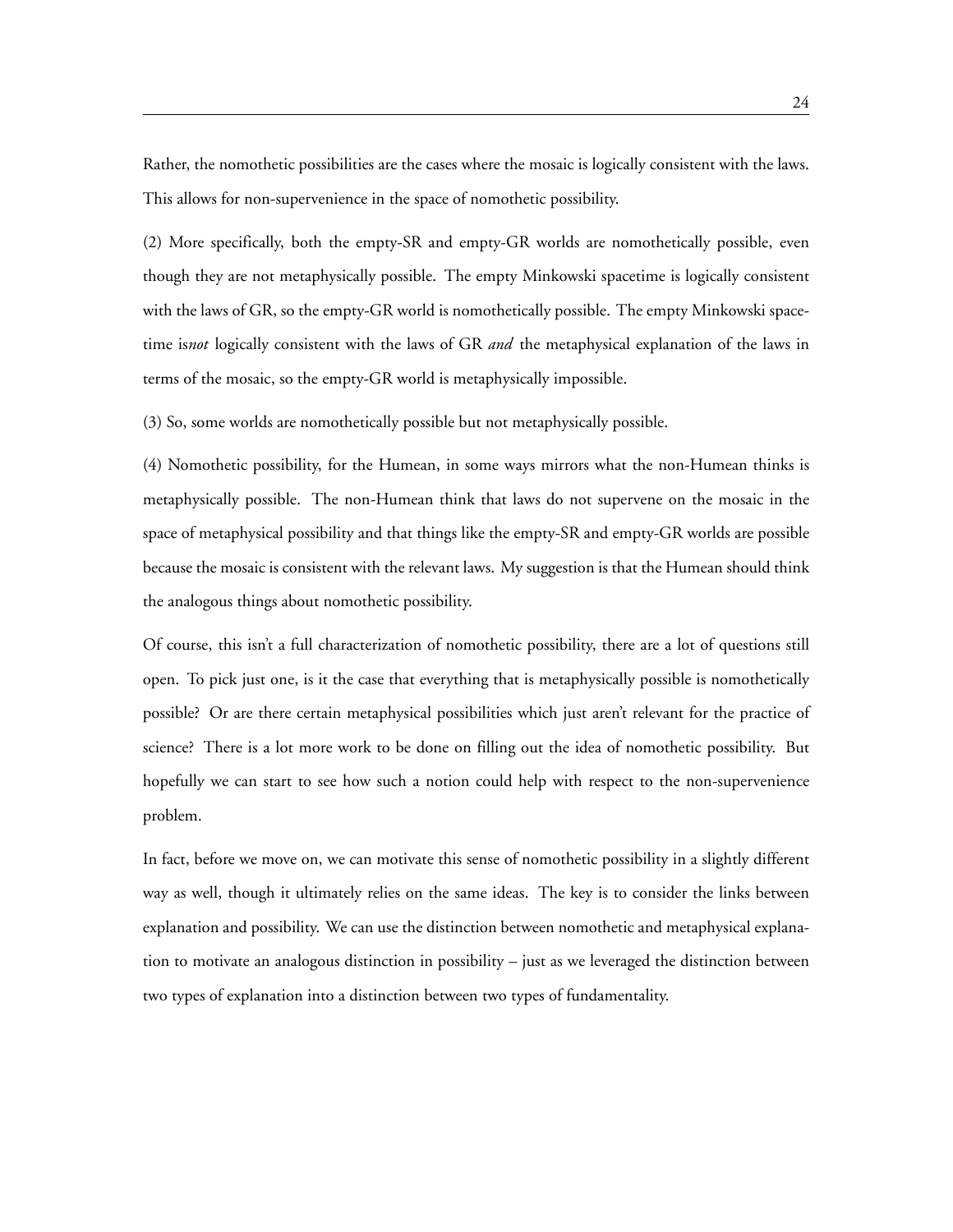There is a link between explanation and possibility – explanation has a distinctive modal signature.<sup>[18](#page-24-0)</sup> If A explains B then this has implications for how A and B can covary. More specifically, if A wholly explains B then B supervenes upon A.

The motivation for this is pretty simple: If I find a case where A is present but B is not then it looks like A is either wrong, or not complete, as an explanation of  $B<sup>19</sup>$  $B<sup>19</sup>$  $B<sup>19</sup>$ . This thought is common (though not totally uncontroversial) in the case of metaphysical explanation.[20](#page-24-2) And it also seems very intuitive when considering nomothetic explanations.

Different types of explanation imply different grades of supervenience though. Consider an analogy with moral explanation. Imagine that utilitarianism is true. The fact that an action A is wrong is wholly morally explained by its consequences for utility. The wrongness of the action will supervene upon the facts about utility then, *but only in the range of worlds where utilitarianism is true*. If we are considering worlds where utilitarianism is false we should not expect supervenience to hold across this range of worlds. The supervenience holds over the *morally possible* worlds.<sup>[21](#page-24-3)</sup>

Similarly, nomothetic explanation and metaphysical explanation imply supervenience over different spaces of worlds — nomothetic explanation constrains the nomothetically possible worlds; metaphysical explanation constrains the metaphysically possible worlds. More generally: If *A* wholly explains *B* then *B* supervenes on *A* in the corresponding space of possibility.

Metaphysical possibility is constrained by the metaphysical explanation of laws from the mosaic. Since the laws are metaphysically explained by the mosaic then the laws supervene on the mosaic in the space of metaphysically possible worlds. But, as we have seen, there is no nomothetic explanation of the laws

<span id="page-24-0"></span><sup>&</sup>lt;sup>18</sup>I'm ignoring probabilistic explanations for now. In footnote [22](#page-25-0) I'll note why this does not significantly affect my argument.

<span id="page-24-1"></span><sup>&</sup>lt;sup>19</sup> [deRosset](#page-36-9) ([2010,](#page-36-9) section 4) explicitly defends such a principle, arguing that it is central to our practices of reasoning with, and about, explanations.

<span id="page-24-2"></span><sup>20</sup>Most notably, people who deny *grounding necessitism* (e.g. [Leuenberger](#page-38-10), [2014;](#page-38-10) [Skiles](#page-39-9), [2015](#page-39-9)) will reject this claim. [Bennett](#page-36-5) ([2017,](#page-36-5) section 3.3) discusses this in more detail, suggesting that our principle would need to be adapted slightly if we accept that there are background conditions required for A to explain B but which are not part of the explanation of B.

<span id="page-24-3"></span><sup>&</sup>lt;sup>21</sup>Which may or may not, depending on your view, overlap with the metaphysically possible worlds.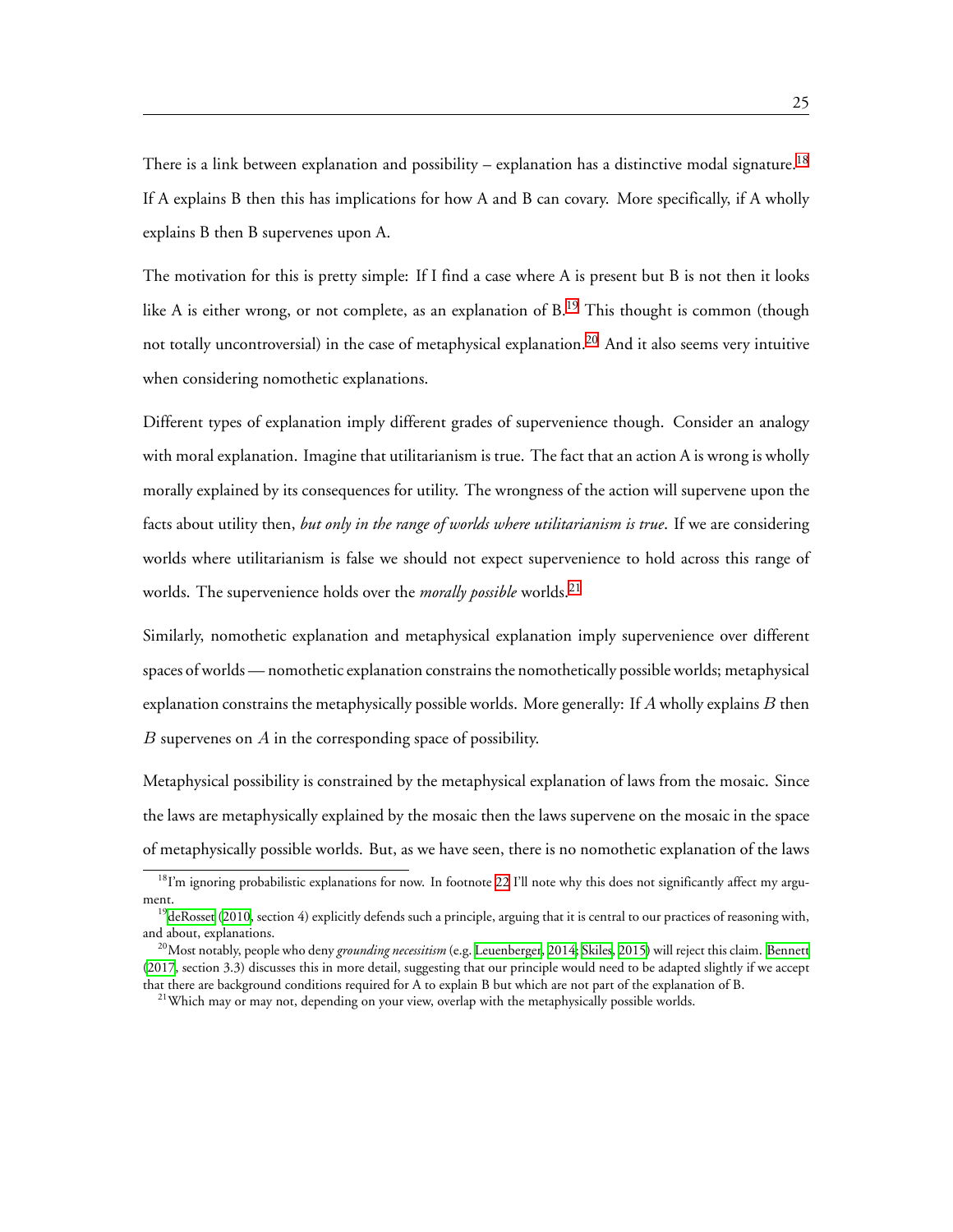from the mosaic. And so, there is no reason for there to be supervenience of the laws on the mosaic in the space of nomothetically possible worlds. Thus, the space of nomothetic possibility contains worlds which are not metaphysically possible.<sup>[22](#page-25-0)</sup>

In particular, worlds like the empty-GR and empty-SR worlds are ruled out from both being metaphysically possible by the metaphysical explanation of the laws from the mosaic. But since there is no nomothetic explanation of the laws from the mosaic there is nothing to stop both of them being nomothetically possible.

Just as before, the central idea is that the metaphysical explanation of the laws from the mosaic is not relevant for what situations are taken as possible in scientific practice.<sup>[23](#page-25-1)</sup>

So, we have the first step in the response to the non-supervenience problem. The empty-GR and empty-SR worlds are not both metaphysically possible, but they are both possible in the sense relevant for scientific practice. The second step is to describe what is going on with counterfactuals and explanations (and related concepts) in these worlds.

The story here is very simple. Most accounts of explanations and counterfactuals (and other scientific modal notions, like causation) in the literature are given in terms of the mosaic and the laws. I can just appeal directly to such accounts. The reason that I have freedom to appeal to such accounts is because I countenance worlds, like the empty-GR world, where the laws and the mosaic are not connected via the Humean story about laws. Such worlds are metaphysically impossible, but they are nomothetically possible and important for the practice of science. The traditional Humean – one who does

<span id="page-25-0"></span><sup>&</sup>lt;sup>22</sup> We can now see why ignoring the possibility of probabilistic explanation is not problematic. There are no probabilistic or indeterministic metaphysical explanations (see [Bennett](#page-36-5) [\(2017](#page-36-5), section 3.3.1)), and the key claim about nomothetic explanation is that there is no supervenience of laws on the mosaic in the space of nomothetic possibility. Clearly, countenancing indeterministic explanation will not allow us to recover any supervenience claim.

<span id="page-25-1"></span> $^{23}$ Dasgupta's story about how two distinct types of possibility arise from two distinct types of explanation is superficially different, but, I think, rests on the same ideas. He takes the two different spaces of possibility to be generated via a recombination procedure from the two different fundamental bases. But, applying this to our setting, this relies on the idea that the metaphysical explanation of the laws from the mosaic constrains the ways in which the metaphysically fundamental can recombine to create metaphysical possibilities worlds, but it doesn't constrain the way that the nomothetically fundamental can recombine to create nomothetic possibilities.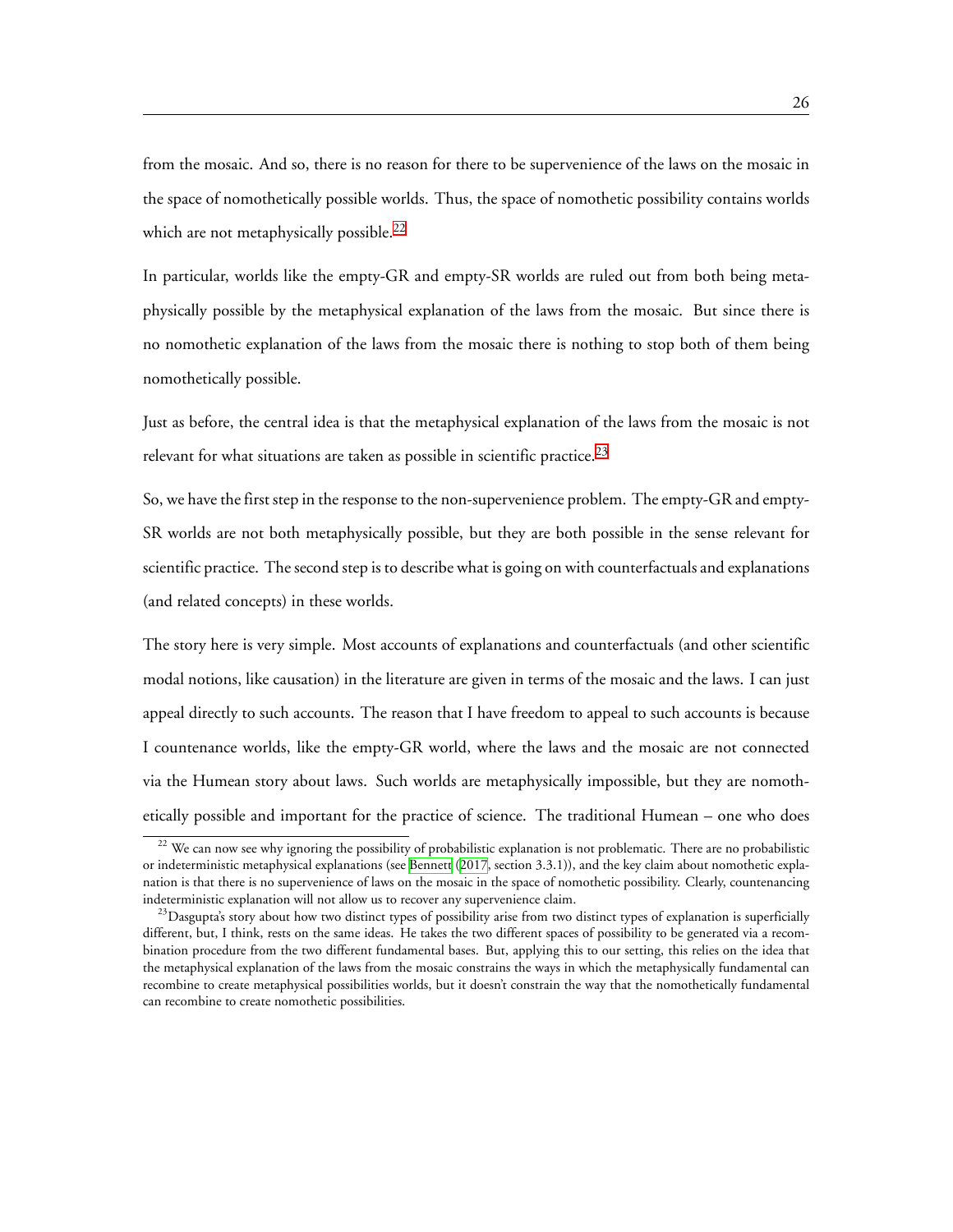not countenance an important space of possibility that is broader than metaphysical possibility – has problems here because they ignore such worlds and so cannot appeal to these accounts. I do not face these problems.

Standard accounts of explanations and counterfactuals are going to have the result that there is a difference in the truth value of explanatory and counterfactual claims between the empty-GR world and the empty-SR world because there is a difference in the laws. So my view, being able to appeal to such accounts, will also accept that there is a difference in these respects between these nomothetically possible worlds.[24](#page-26-0)

In summary, I suggest that the Humean should respond to the non-supervenience problem by saying that there is a divergence between the space of possibility relevant for scientific practice and metaphysical possibility — there is a space of nomothetically possible worlds that is broader than the space of metaphysically possible worlds. The Humean has reason to accept that supervenience of laws on the mosaic does not hold in this space of worlds. In particular, the empty-SR and empty-GR worlds are both possible in this sense. It's important to note that the view is still distinctively Humean, though, because the laws of nature are metaphysically explained by, and thus are nothing over and above, the Humean mosaic.

As I noted, there is still a lot more work to be done about the nature of nomothetic possibility if a fully satisfying Humean account along these lines is to be developed. But hopefully we have seen the outlines of how such a project might go.

<span id="page-26-0"></span><sup>&</sup>lt;sup>24</sup>Perhaps you might worry that, given the introduction of nomothetic possibility and my argument that this sense of possibility plays a central role in science, metaphysical possibility becomes, in some sense, devalued; it no longer plays as central a role as it used to. I think there is some truth in this, but I don't think it's a bad result. For example, Sider, in his recent Locke Lectures, has discussed what he calls the 'postmodal' approach to philosophy, and to metaphysics in particular. This approach takes the central philosophical tools to be concepts like *metaphysical explanation*, or *fundamentality*, rather than modal notions. Like many philosophers, I am independently attracted to this approach. For example, I think that many philosophical positions – like physicalism, say – are best cashed out by appealing to metaphysical explanation rather than by appealing to modal notions. So I don't think it's problematic that my account here deemphasizes metaphysical possibility. Clearly there is much more to say about this, but equally clearly, this is not the right place to do that.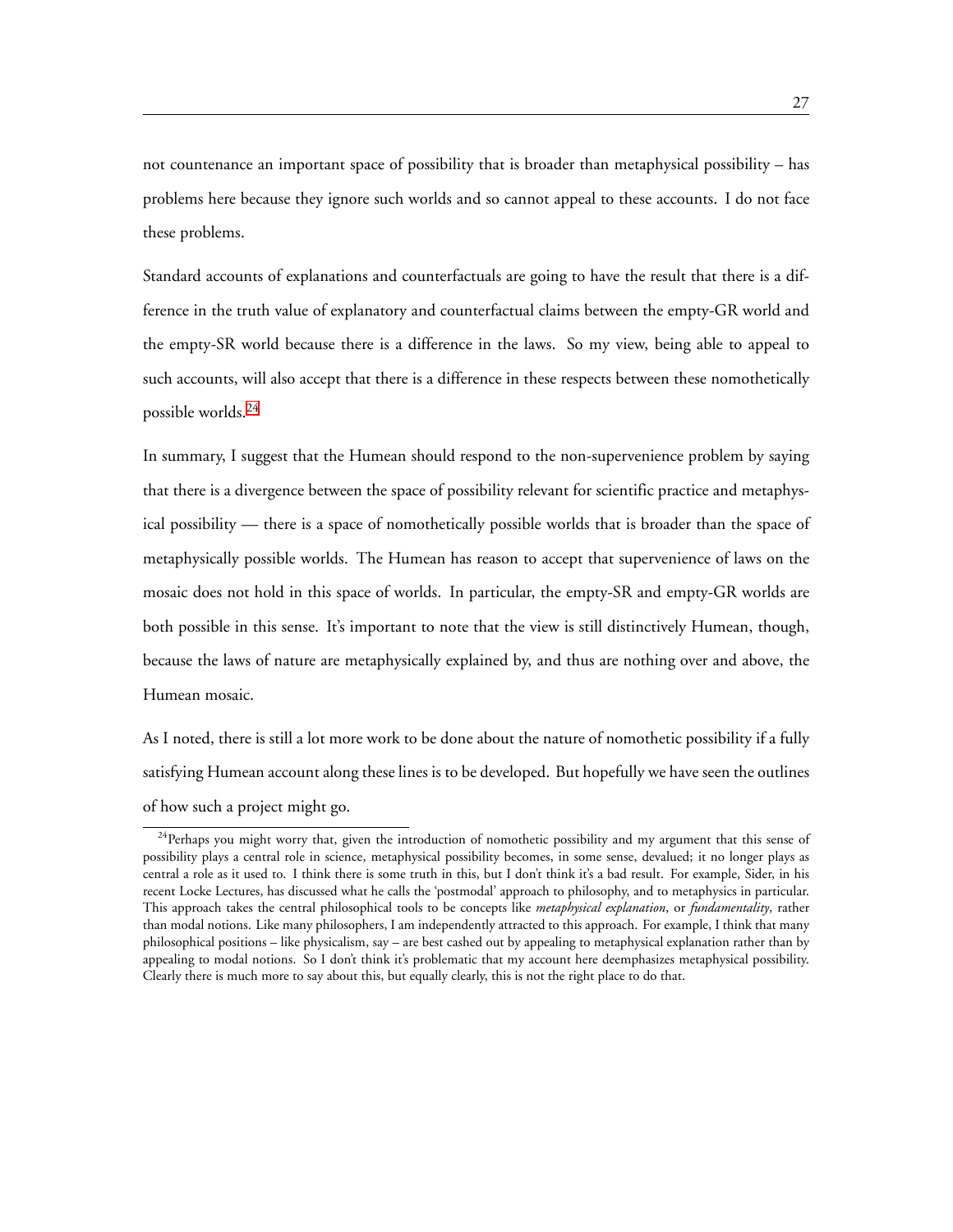# **3 Nomothetic Possibility and Scientific Modalities**

I have sketched a new way of developing Humeanism, one that involves a divergence between elements of scientific and metaphysical practice. In particular, I distinguished nomothetic and metaphysical versions of explanation, fundamentality, and possibility and outlined how we might use these distinctions to deal with the circularity, non-fundamentality and non-supervenience problems.

In the last section I argued that the Humean should take there to be a divergence between the type of possibility appealed to in science and metaphysical possibility. I'm going to finish in this section by noting how this distinction between metaphysical and nomothetic possibility has consequences for other parts of scientific practice. In particular, I'll argue that countenancing nomothetic possibility allows the Humean to give accounts of various physical modalities – like chance, counterfactuals, and physical possibility – that are better than they could previously. The Humean can avoid problems that they face with these notions, and can do so in unified way – not by dealing with each in a piecemeal fashion.

#### **3.1 Counterfactuals**

Here is a problem that is closely related to the non-supervenience problem. The Humean appears to evaluate the truth of certain nested counterfactuals wrongly. Assume that the laws of GR hold in our world. Then consider the following counterfactual:

If the world were empty then (if there were a massive object in the world then spacetime would be curved)

This counterfactual is true. The rationale is fairly simple. If the world were empty then it would be the empty-GR world. But in any world where the laws are those of GR it's true that if there were massive objects then spacetime would be curved.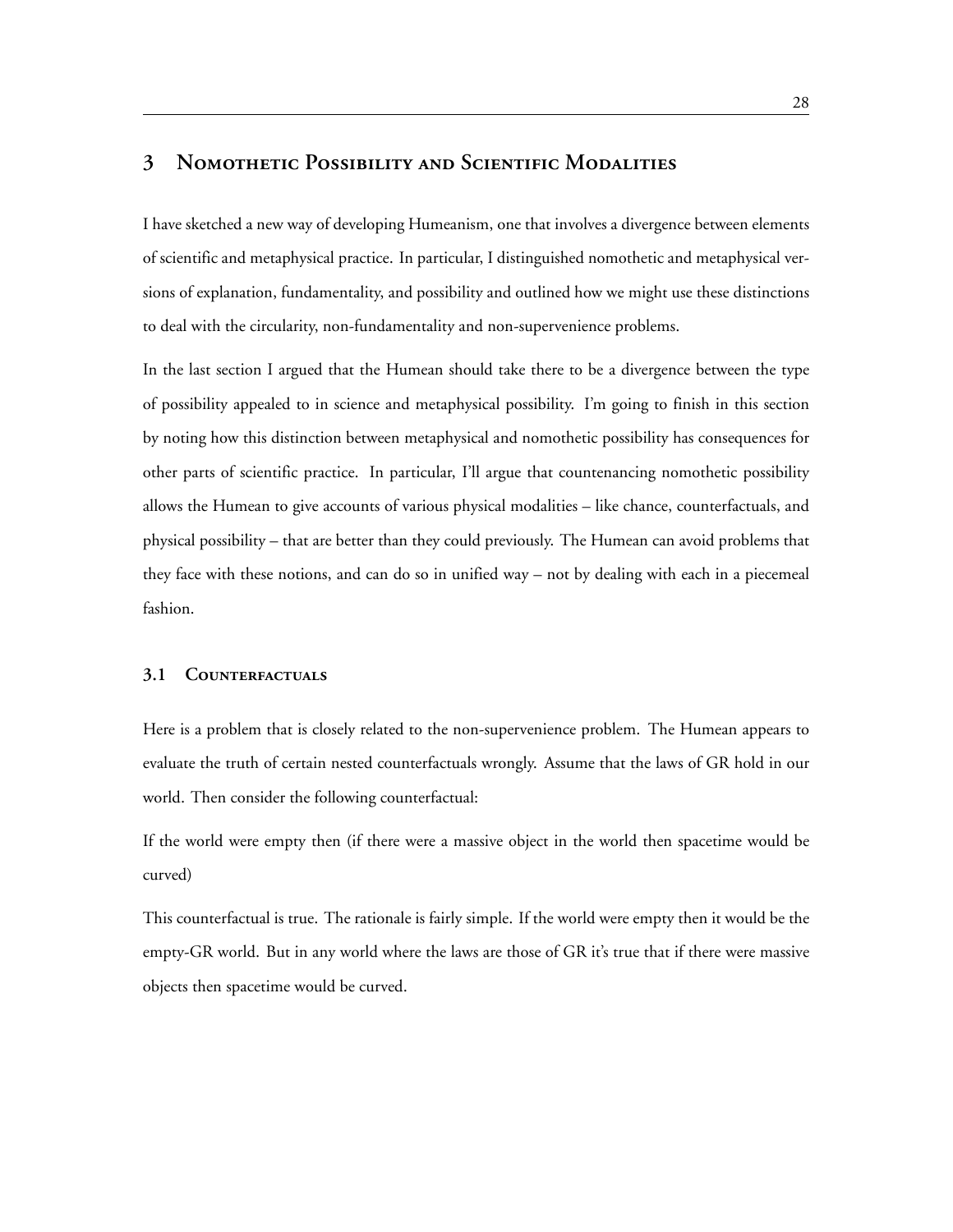But the traditional Humean fails to get this result. For them, if the world were empty then we would not be in a GR-world, we would be in a world where the laws were something much simpler. The laws of that world would almost certainly not associate masses with curvature of spacetime. And so in that world it is not true that if there was a massive object then spacetime would be curved, [Lange](#page-38-11) ([2009,](#page-38-11) p. 54), [Sklar](#page-39-10) [\(2014,](#page-39-10) pp. 79-80) and [Hall](#page-37-11) [\(2012](#page-37-11), pp. 32-33) develop versions of this objection.<sup>[25](#page-28-0)</sup>

Hall suggests that the Humean should respond by tweaking the standard possible world semantics for counterfactuals to get the desired result for the nested counterfactual. He suggests that in order to evaluate a counterfactual like 'if the world were empty then (if there were a massive object in the world then spacetime would be curved)' the procedure is as follows: The the first step is to find an empty world *w*<sup>1</sup> where the mosaic is a model of the actual laws. That is a world where the mosaic is consistent with the propositions that make up the actual laws, though not necessarily with the fact that those propositions are laws. Then we find the world  $w_2$  closest to  $w_1$  where the mosaic is again a model of *the actual laws* and there is a massive object in the world. If in  $w_2$  spacetime is curved then the whole nested counterfactual is true.

It's not totally clear that this procedure gets the right result here – it depends on fine details of the closeness relation. But even assuming it does, there's a concern that this tweak to the semantics is somewhat ad hoc. In particular, the account in effect implies that we should evaluate a counterfactual differently when it is embedded in a larger counterfactual than when it is not. It's not clear why we should change the semantics in this way just to save Humeanism.<sup>[26](#page-28-1)</sup>

My account, on the other hand, gets the right result for the nested counterfactuals without such an ad hoc tweak to the semantics. All we need to do is to recognize that the relevant space of possibility is

<span id="page-28-0"></span> $^{25}$ [Hall](#page-37-12) ([2015\)](#page-37-12) is a much shorter version of the unpublished 2012 Hall paper mentioned above that doesn't include the content discussed here. Confusingly, though, both papers have the same title (though the longer, unpublished version is sometimes referred to as the 'Director's Cut') and it is the unpublished version that is more influential in the literature. My discussion here is of the unpublished 2012 paper.

<span id="page-28-1"></span> $^{26}$ [Loew and Jaag](#page-38-12) [\(2019](#page-38-12)) argue that a certain type of Humean does have motivation for accepting a semantics for counterfactuals such that so that the actual laws remain held fixed in nested counterfactuals. But their story doesn't motivate the Hall approach over mine, below.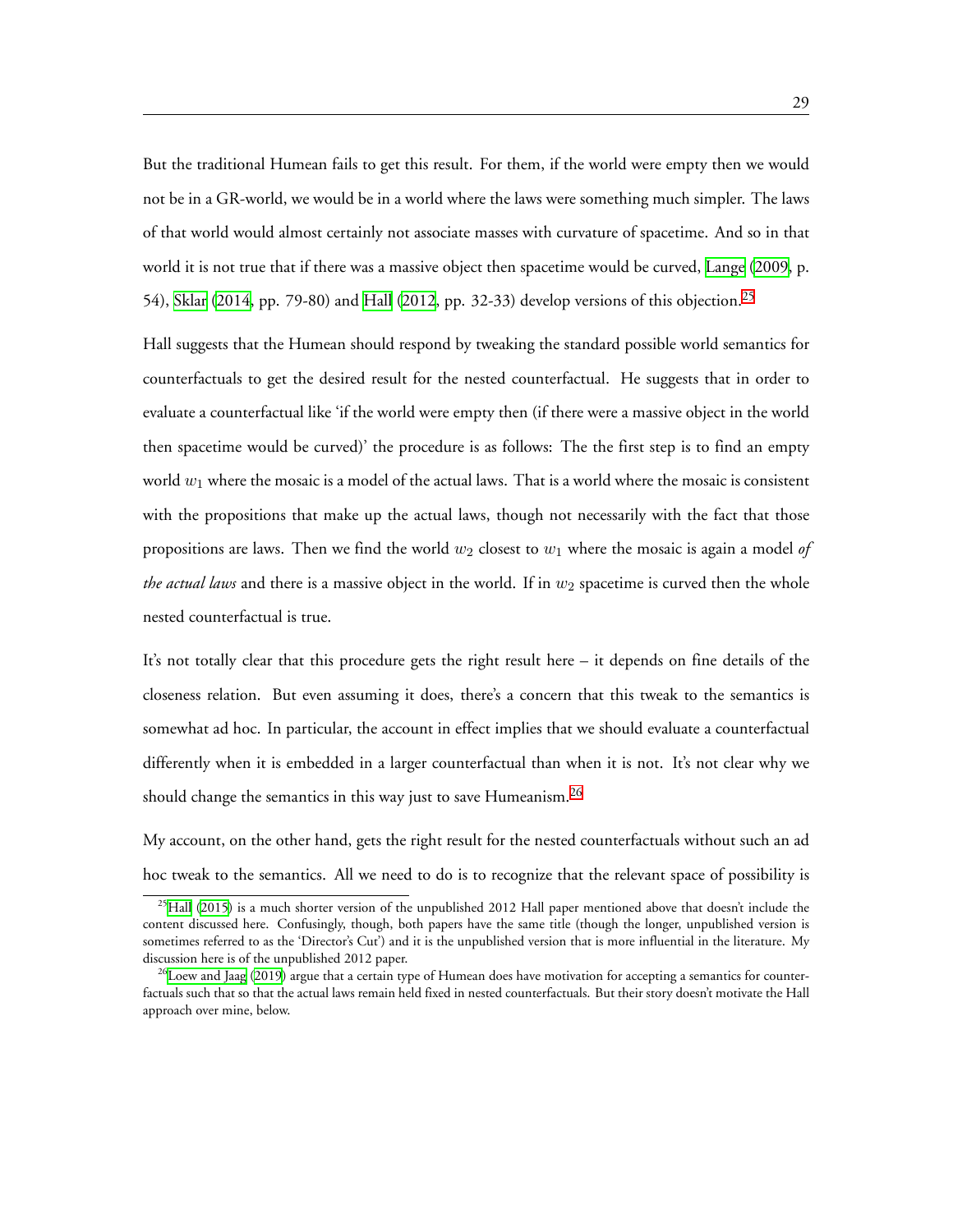nomothetic possibility, not metaphysical possibility. Standard accounts of counterfactuals say that if the world were empty then the world would be an empty-GR world. And my account can appeal to those standard accounts because it accepts that there is an empty-GR world – a nomothetically possible one. The traditional Humean does not accept that there is a possible empty-GR world, and so had to deny that if the world were empty then it would be an empty-GR world – hence they fail to get the right result for the nested counterfactual.

So we have some reason to think that my account deals better with the nested counterfactual problem than traditional Humeans. But, there's a much more powerful reason for this to do with the way in which the nested counterfactual problems is part of a larger class of issues for the Humean. I'll describe this more soon.

#### **3.2 Chance**

Consider cases of 'undermining'. These are cases where a probabilistic law assigns a positive chance to a situation in which it is not a law.

It is often argued that the Humean has to accept the existence of such cases [\(Lewis](#page-38-13), [1994](#page-38-13); [Thau](#page-40-2), [1994](#page-40-2); [Arntzenius and Hall](#page-36-10), [2003\)](#page-36-10). Imagine, for example, that there is a probabilistic law L: coin tosses have a 50% chance of landing heads. (Imagine too that coin tosses are irreducibly chancy.) Then consider a mosaic where every coin toss in the history of the world lands heads (and nothing about it violates any of the other laws). Assuming there are a finite number of coin tosses then the proposition P describing this mosaic will be assigned a positive probability.

But it is very plausible that if P is true then the Humean recipe for constructing laws from the mosaic will not have the result that L is a law. More likely, a law that assigns coin tosses a higher chance of landing heads would result.

It seems undeniable, though, that there is a positive chance of P. This is puzzling, because it looks like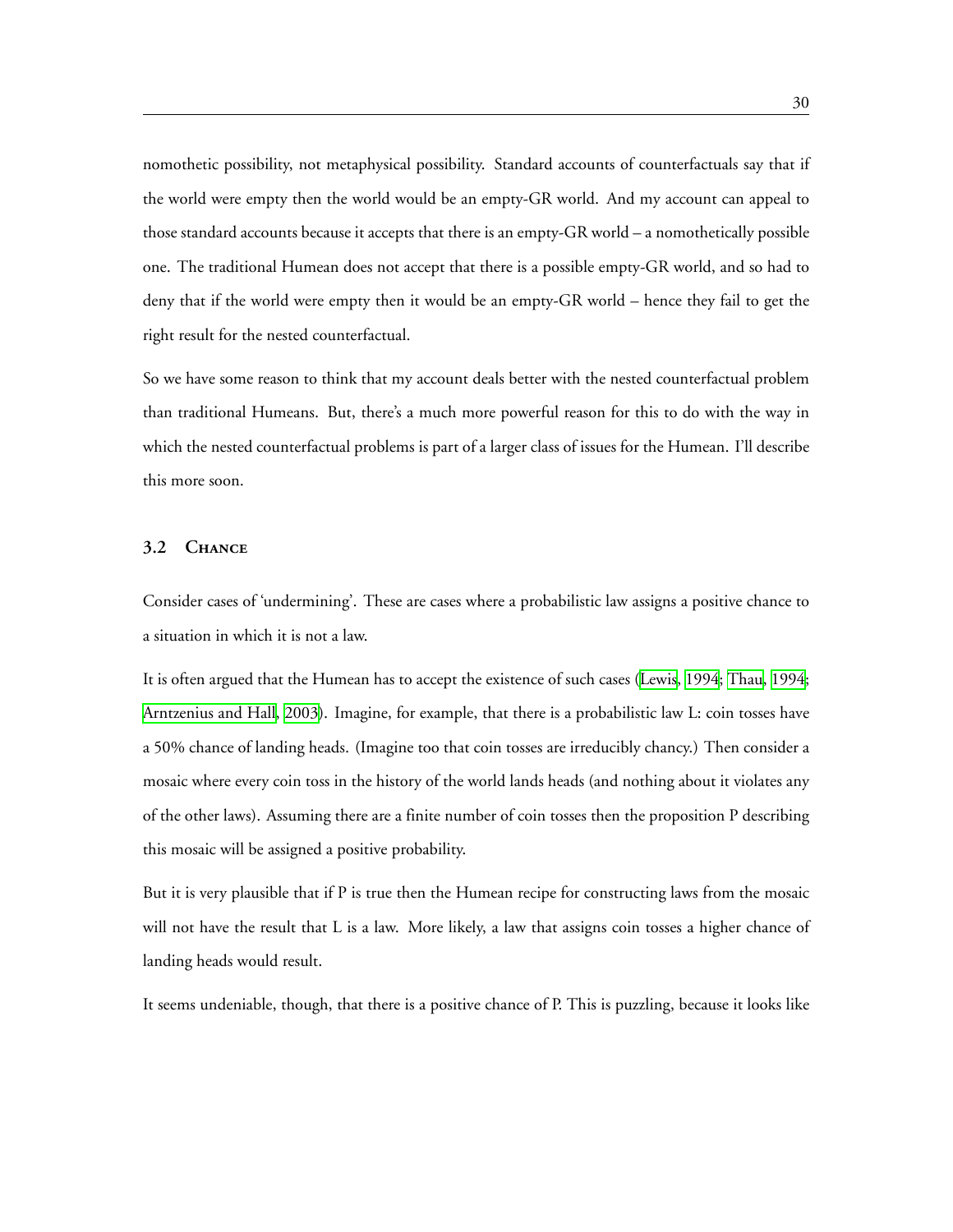the laws shouldn't assign a positive chance to propositions that are inconsistent with the laws.<sup>[27](#page-30-0)</sup> On one understanding this thought about consistency is in conflict with the case described — there is no metaphysically possible world where L is a law and P is true, yet L assigns P a positive probability.

However, there is a *nomothetically* possible world where L is a law and P holds. More generally, all cases of undermining involve laws assigning probabilities to situations which are models of the laws. That is, all cases of undermining involve the laws assigning probabilities to situations which are logically consistent with the laws (though not logically consistent with the laws along with the metaphysical explanation of the laws from the mosaic).

So, all cases of undermining involve laws assigning chances to (parts of) mosaics such that the law and the mosaic hold together in a nomothetically possible world. The Humean can, therefore, retain a thought about the laws not assigning a positive chance to situations which are impossible given the laws, as long as they understand it in terms of nomothetic, not metaphysical possibility.

More precisely, the Realization Principle of [Schaffer](#page-39-11) [\(2007](#page-39-11)) (a strengthening of the Basic Chance Principle of [Bigelow et al.](#page-36-11) ([1993\)](#page-36-11)) says that if proposition has a chance of more than zero, there must be a possible world where the history is the same as what it actually is, the laws are the same, and where the proposition is true. If we understand this principle as appealing to metaphysically possible worlds then the possibility of undermining cases shows that this principle rules out Humeanism about probabilistic laws. But the Humean can accept this principle on the understanding the relevant grade of possibility is nomothetic, not metaphysical.

In fact, the considerations in this section suggest something more. They suggest that chances are defined over (restrictions of ) the set of nomothetically possible worlds, not metaphysically possible worlds; the algebra over which chance is defined is made up of nomothetically possible worlds. Consequently, chance doesn't always assign probability 1 to the metaphysically necessary facts. I think this is the right

<span id="page-30-0"></span><sup>&</sup>lt;sup>27</sup> Much of the debate about undermining has been about what principles for how chance guides rational credence are plausible in the presence of undermining. I'm not going to consider this question here but I hope, in future work, to take on this question in light of what I say about undermining here.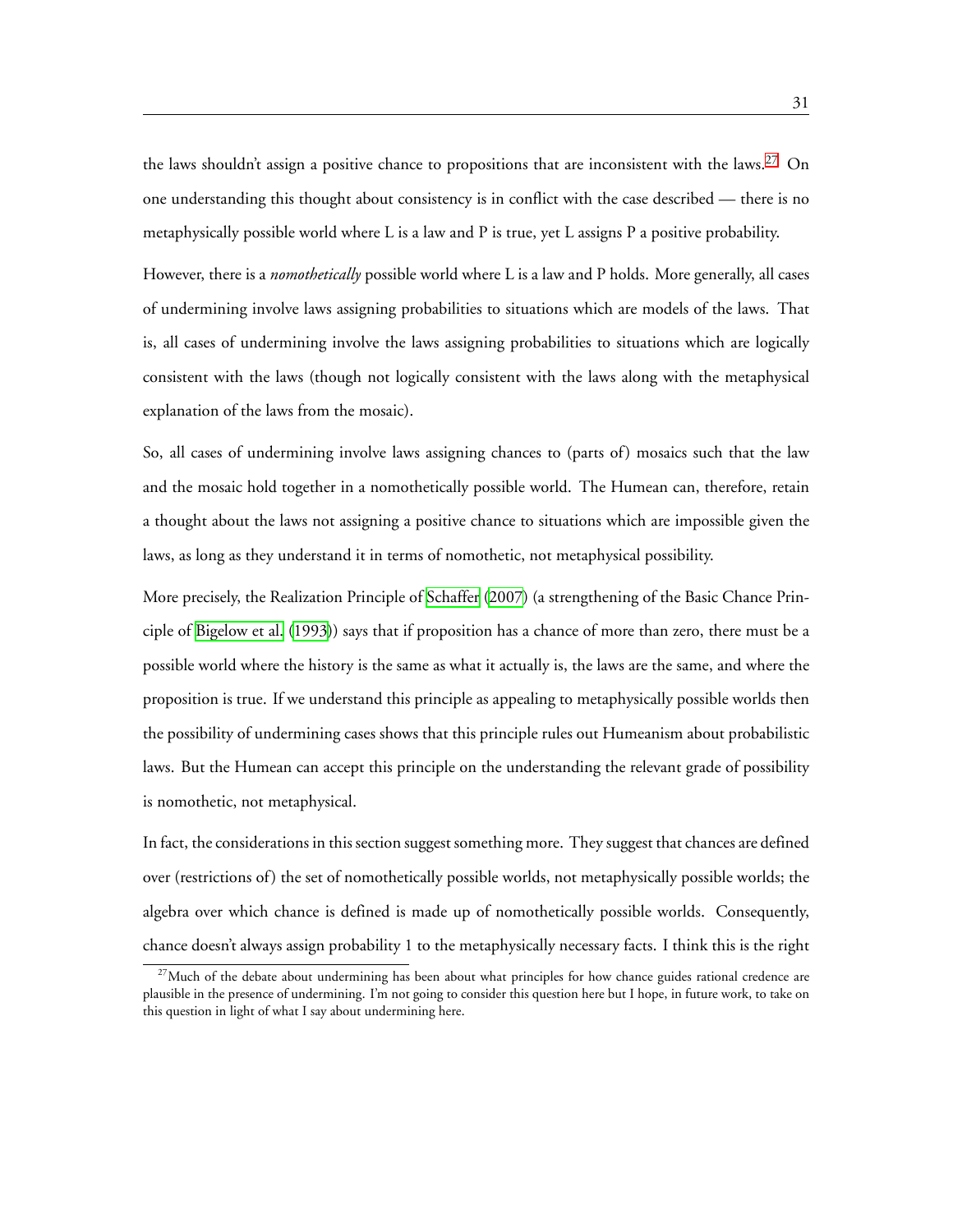thing for the Humean to say about chance, though I don't have space to discuss it further here.

# <span id="page-31-0"></span>**3.3 Physical Possibility**

There are related issues with the traditional Humean account of physical possibility. Here are two natural, and commonly used, accounts of physical possibility (see, for example, [Roberts](#page-39-0) ([1998,](#page-39-0) p. 433), [Schneider](#page-39-12) ([2007,](#page-39-12) p. 312), [Hall](#page-37-11) [\(2012](#page-37-11), pp. 32-33)). The first account says that a proposition is physically possible relative to a world *w* if and only if it is true in a (metaphysically possible) world that has the same laws as *w*. The second account says that a proposition is physically possible relative to a world *w* if and only if it is true in a (metaphysically possible) world that is a model of the laws of *w*.

The traditional Humean move is to accept the second account (see again the authors cited above). The first account fails for the Humean because it implies that an empty mosaic is not physically possible relative to both GR and SR worlds. (Because for the empty mosaic to be physically possible relative to both GR and SR worlds there would have to be a metaphysically possible empty-GR world and a metaphysically possible empty-SR world.)

But nevertheless – as, I think, has gone unrecognized in the literature – this second account fails too. The reason it fails is because it construes physical possibility as a restriction of metaphysical possibility when, for the Humean, there are some propositions that are intuitively physically possible but not true in *any* metaphysically possible world.

Here is a case. Imagine the actual world is Newtonian. The following situation then seems physically possible: There are only three bodies in the world. Two bodies orbit a central body such that at all times a straight line connects the centers of mass of all the bodies. The outer bodies are the same mass and are always at the same distance from the central body. Call this setup S. The gravitational forces in this case are such that the outside bodies orbit whilst the central body does not ever move because it is always equally attracted by the two outside bodies. So, here is a causal claim, call it C, that seems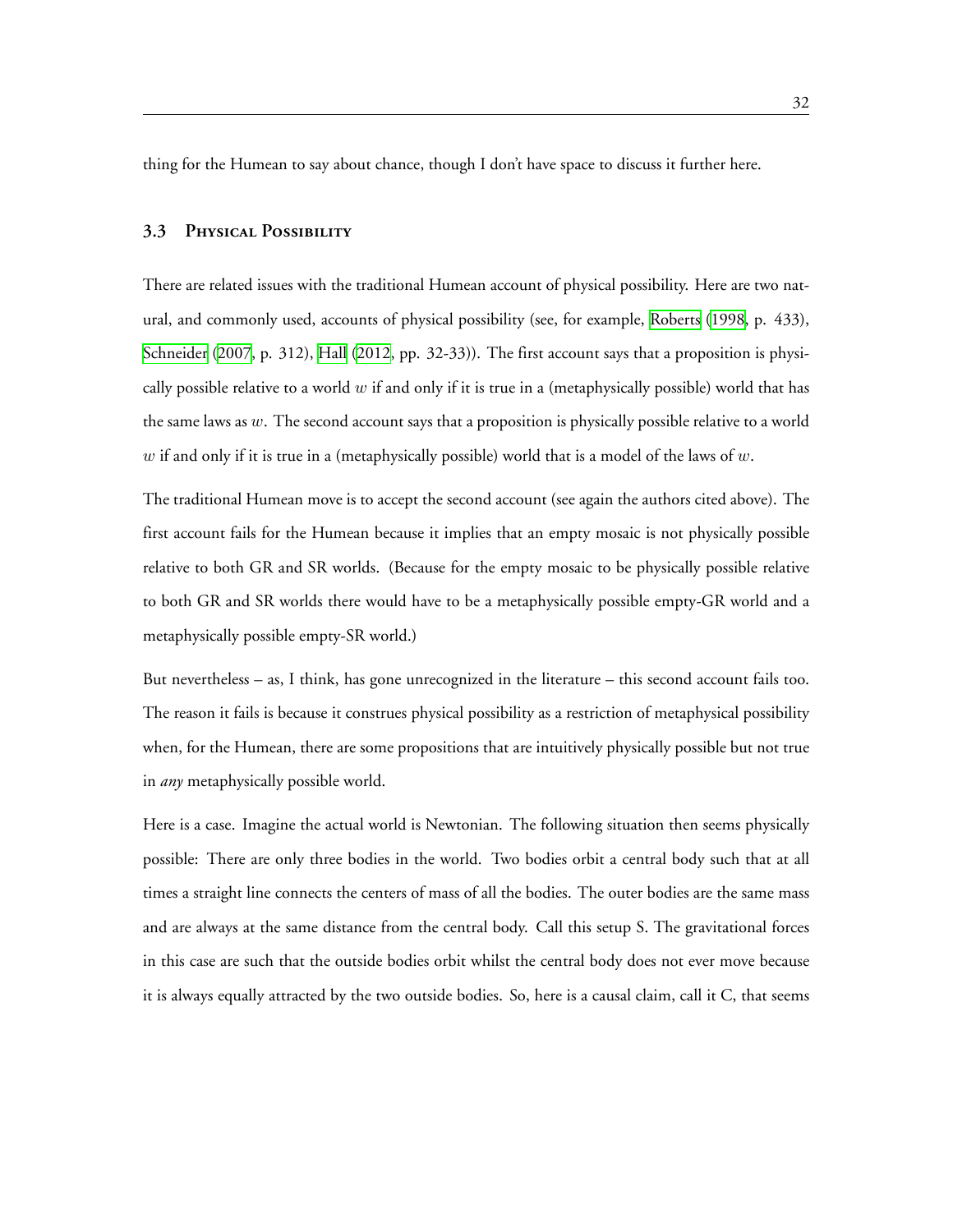physically possible: S holds and the distribution of the outside bodies causes the central body to remain motionless forever.

But C is, very plausibly, not true in any metaphysically possible world for the Humean. Because for C to be true not only must it be the case that the mosaic is the way that was described in the last paragraph, but it must also be the case that something like the laws of gravitation hold so that the central body is held in balance by the outside bodies. And it is implausible that any such law would follow from the best system account (or some alternative Humean story about laws) applied to such a mosaic. (Rather the laws of that mosaic would likely say that outside bodies orbit the middle, or something similar.) So C is not going to be judged to be physically possible on any account that involves a restriction of metaphysical possibility.

Rather than a restriction of metaphysical possibility what we need is an account where physical possibility is a restriction of *nomothetic* possibility. For example, consider an account which says that a proposition is physically possible relative to a world *w* if and only if it is true in a nomothetically possible world that has the same laws as *w*. There is a nomothetically possible world in which the mosaic is as described above and the laws are Newtonian. And C is true in such a world (since we can appeal to standard accounts of causation to get this result). So such an account would evaluate the physical possibility of C correctly.

### **3.4 A Class of Counterexamples**

In fact, this novel problem about physical possibility is an instance of a larger class of counterexamples to Humeanism, one which subsumes the problems about nested counterfactuals and undermining discussed above. Any time there are claims that hold in virtue of the mosaic *and the laws* of a different world then the traditional Humean is prone to evaluate such claims wrongly (because of the restrictions the traditional Humean has on how mosaics can combine with laws).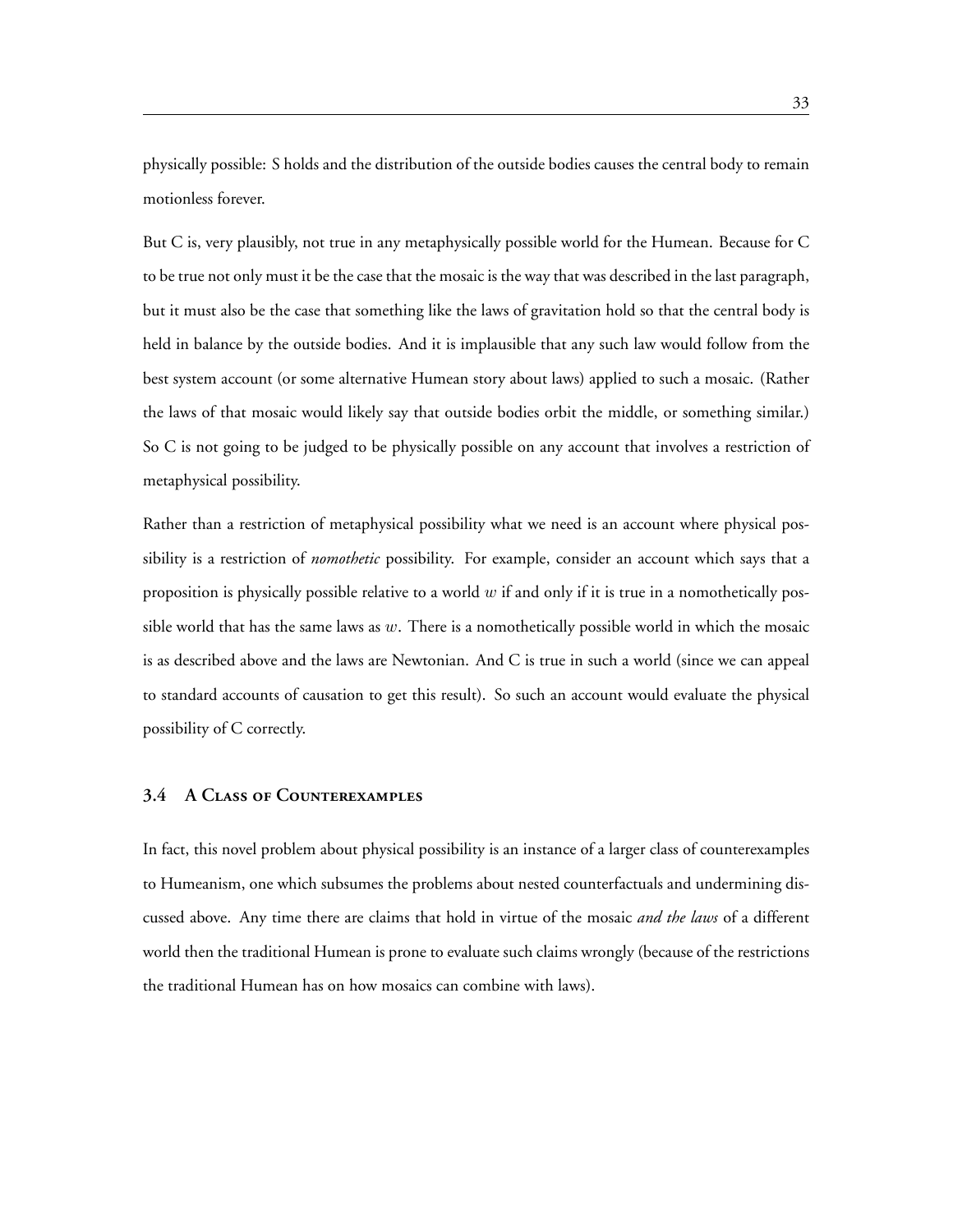The claim about the physical possibility of C is an example of this – the physical possibility of the causal claim C holds in virtue of the mosaic and the laws at other worlds.

The nested counterfactual objection has the same structure. The nested counterfactual we considered was: If the world were empty then (if there were a massive object in the world then spacetime would be curved). The truth of this depends upon the laws of another world. We evaluate this counterfactual by looking at the closest empty world and then seeing what the laws are in that world. If the laws are those of General Relativity, then it is true that if there were a massive object in the world then spacetime would be curved, and so the whole nested counterfactual is true. But, of course, the Humean will not think that the laws of GR hold in any empty world. They will take the laws to be much simpler, thus the counterfactual in the consequent would be false, and the whole nested counterfactual is false.

So, the nested counterfactual holds in virtue of the mosaic and the laws of a different possible world. In this case, the closest empty world. The Humean evaluates this proposition wrongly because of the restrictions it puts on how laws can combine with mosaics.

The non-supervenience objection is also of this kind. Consider the proposition that it is possible that there is an empty-GR world and an empty-SR world. This proposition seems to be true, but the Humean incorrectly evaluates it because it depends on the laws, as well as the mosaics, of other possible worlds.

Looking at these cases we have almost a recipe for generating counterexamples to Humeanism. Take a proposition that has a component that pushes us to look at another possible world, and a component that relies upon the laws as well as the mosaic of that different world. Put these components together and we have a proposition that holds in virtue of the mosaic *and the laws* of a different possible world – the traditional Humean will misevaluate some of these propositions.

So, for example, we can easily, by slightly adapting the cases we have already seen, generate counterexamples to traditional Humeanism where the Humean misevaluates certain counterfactual claims about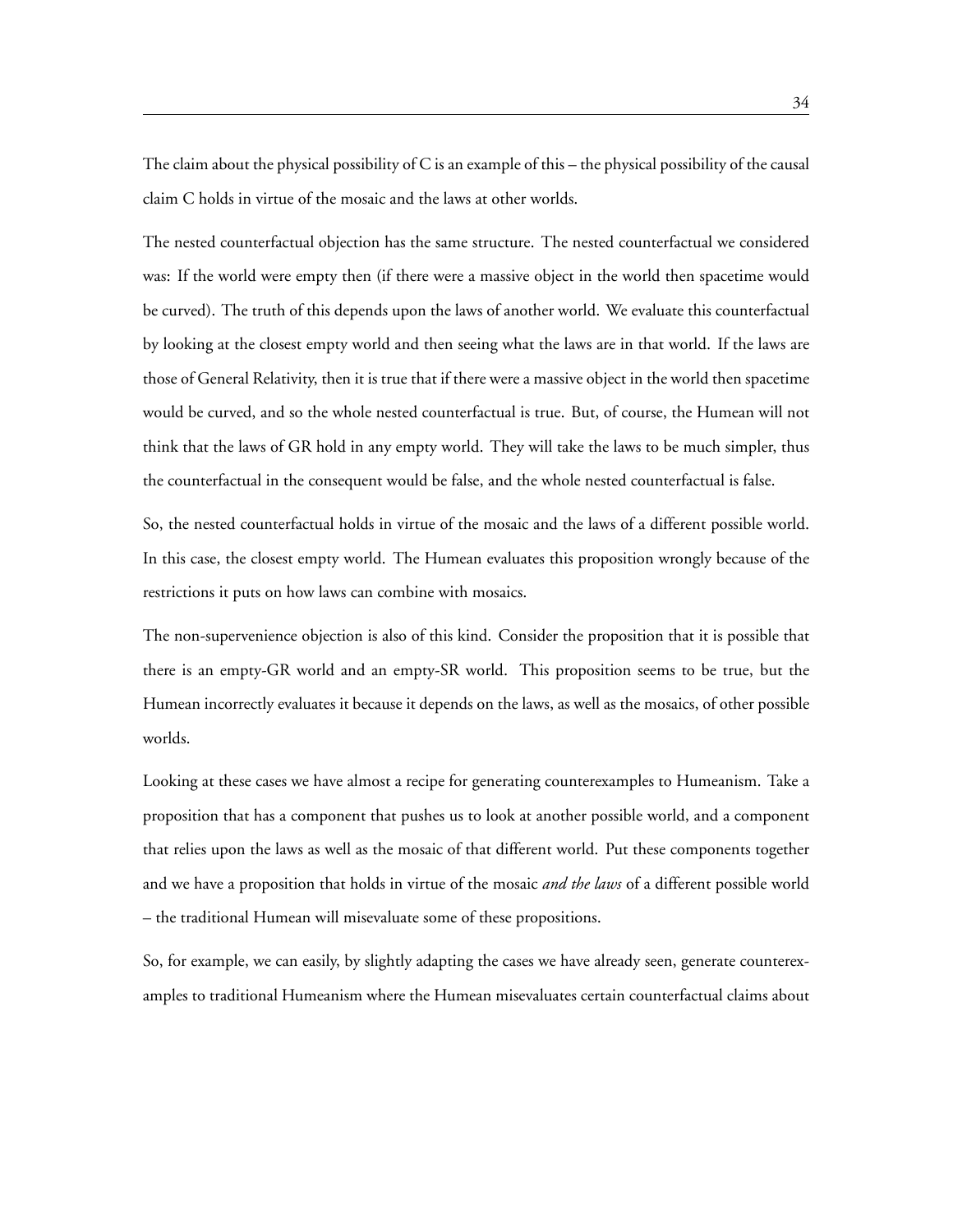explanations; counterfactual claims about chances; claims about the physical possibility of chances, claims about the chances of chances, claims about the physical possibility of laws, and so on. I'll leave it to the reader to generate these, and other, counterexamples.

The point of all this, is that since there is this unified class of counterexamples to Humeanism, responding in a piecemeal way to the counterexamples – for example, by tweaking the semantics of counterfactuals to deal with the nested counterfactual objection, is unsatisfactory. The Humean needs a unified response. And the appeal to nomothetic possibility provides this response – in the space of nomothetically possible worlds there are looser restrictions on how mosaics can combine with laws and so counterexamples cannot be generated in the same way. Expanding the relevant space of worlds from metaphysical to nomothetic defuses this class of counterexamples.

The fact that it allows this unified response to a variety of counterexamples is perhaps the most powerful reason for the Humean to countenance nomothetic possibility.

# **4 Conclusion**

I have outlined a new way of developing Humeanism – one that develops Loewer's response to the circularity problem and extends it in order to deal with the other problems that Humeans face. This way of developing Humeanism points towards certain novel responses to the non-fundamentality and nonsupervenience problems. In particular, recognizing that there are important types of fundamentality and possibility that are distinct from metaphysical fundamentality and possibility allows us to respond to the non-fundamentality and non-supervenience problems. Further, this new grade of possibility seems to give the Humean certain advantages with respect to their accounts of counterfactuals, chance and physical possibility.

This picture is motivated by the idea that the aims of science diverge from the aims of metaphysics. While metaphysicians want to understand the deep dependence structure of the world the aim, or at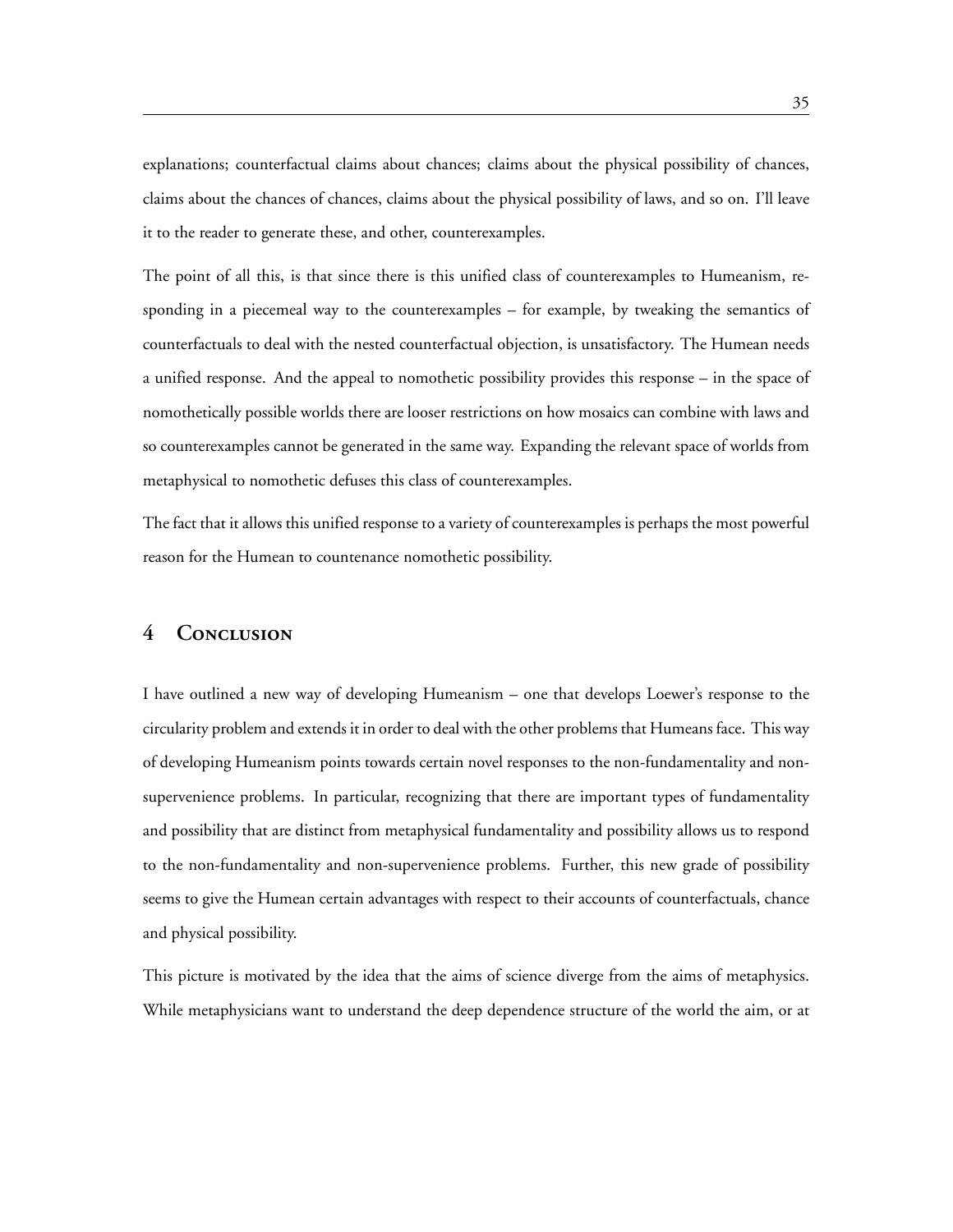least one aim, of science is to unify. This warrants a certain kind of divergence between the practice of metaphysics and that of science – the aim of unification means that it is not part of the practice of scientific explanation to reduce the laws to anything else (and this is true even if particular scientists, in their philosophical moments, were to accept Humeanism). This feeds through to the other elements of the practice of science – like the possibilities that scientists countenance diverging from metaphysical possibility. The divergence between metaphysical and scientific practice, that the objections to Humeanism make salient, is not something that that refutes Humeanism. Rather it is something that follows from a natural Humean understanding of science.

Of course, a lot more work is required in order to fully flesh this out. What I have done is just provide the outline for a larger Humean project. But I think that the picture outlined here is promising.

One final point: I expect a certain type of reaction from a totally committed anti-Humean. They will think their view fits better with scientific practice and will consider the view developed in this paper as ad hoc or overly complicated machinery that is supposed to replicate what their view gets naturally. One part of this is right. Often anti-Humeans build their metaphysics in order to mirror scientific practice – Maudlin, for example, is pretty explicit about this approach. And if the anti-Humean builds their metaphysics in order to mirror scientific practice then anyone who wants to capture the practice will replicate, in some sense, elements of the anti-Humean view. For people who see no attraction at all in the Humean picture this will be enough to reject the view. But this paper is not for them. For people who find some attraction in the austerity and elegance of the Humean picture then there is value in the account developed here – it allows you to enjoy those attractions whilst avoiding unpalatable consequences.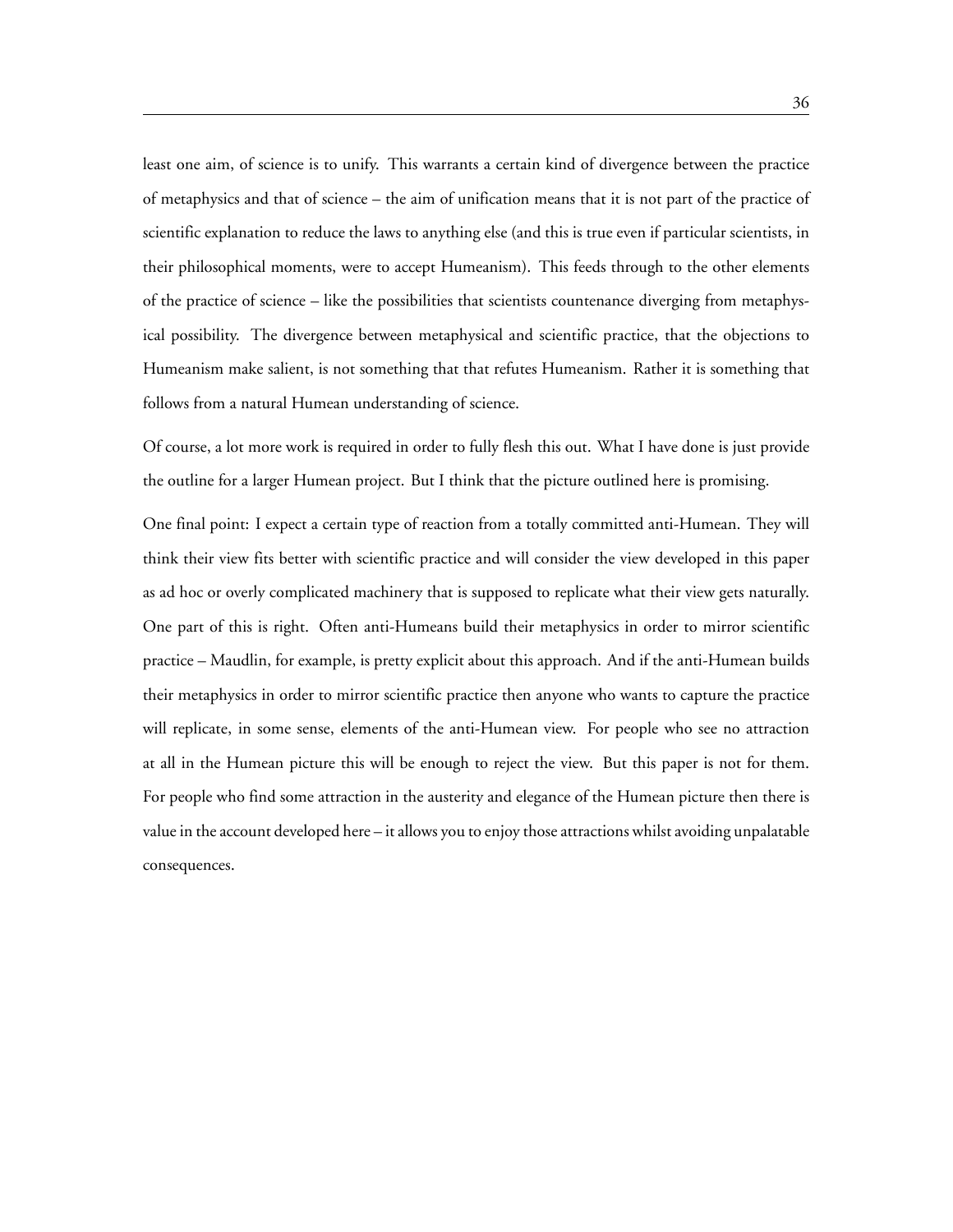# **References**

- <span id="page-36-2"></span>Armstrong, D. M. (1983). *What is a Law of Nature*. Cambridge Studies in Philosophy. Cambridge: Cambridge University Press.
- <span id="page-36-10"></span>Arntzenius, F. and N. Hall (2003). On What We Know about Chance. *The British Journal for the Philosophy of Science 54*(2), 171–179.
- <span id="page-36-4"></span>Beebee, H. (2000). The Non-Governing Conception of Laws of Nature. *Philosophy and Phenomenological Research 61*, 571–594.
- <span id="page-36-5"></span>Bennett, K. (2017). *Making Things Up*. Oxford University Press.
- <span id="page-36-6"></span>Bhogal, H. (2017). Minimal Anti-Humeanism. *Australasian Journal of Philosophy 95*(3), 447–460.
- <span id="page-36-0"></span>Bhogal, H. and Z. R. Perry (2017). What the Humean Should Say About Entanglement. *Noûs 51*(1), 74–94.
- <span id="page-36-11"></span>Bigelow, J., J. Collins, and R. Pargetter (1993). The Big Bad Bug: What Are the Humean's Chances? *British Journal for the Philosophy of Science 44*(3), 443–462.
- <span id="page-36-3"></span>Bird, A. (2007). *Nature's Metaphysics*. OUP.
- <span id="page-36-1"></span>Carroll, J. (1994). *Laws of Nature*. Cambridge University Press.
- <span id="page-36-8"></span>Dasgupta, S. (2018). How to be a Relationalist.
- <span id="page-36-9"></span>deRosset, L. (2010). Getting Priority Straight. *Philosophical Studies 149*(1), 73–97.
- <span id="page-36-7"></span>Dorst, C. (forthcoming). Humean Laws, Explanatory Circularity, and the Aim of Scientific Explanation. *Philosophical Studies*, 1–23.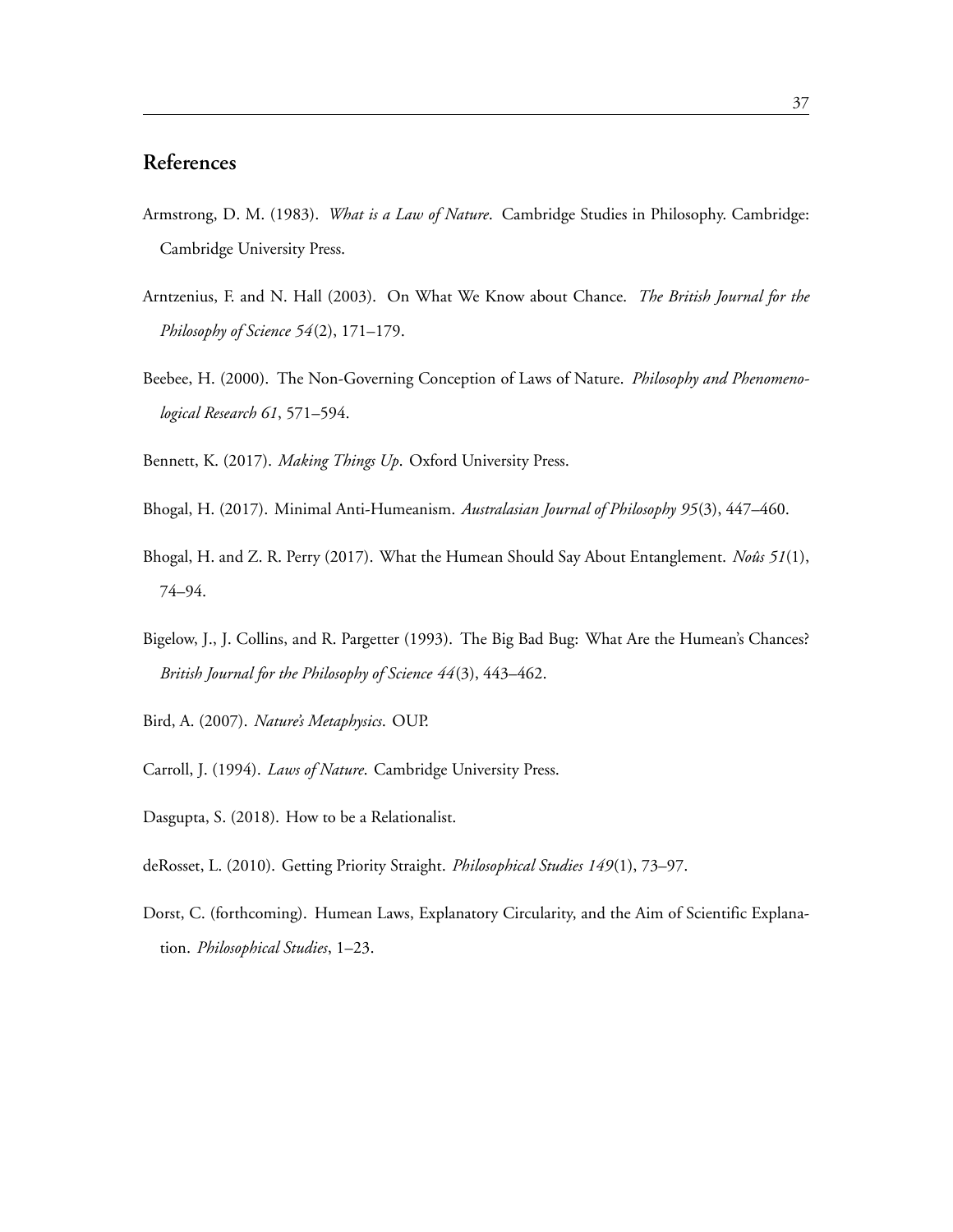- <span id="page-37-2"></span>Earman, J. and J. T. Roberts (2005). Contact with the Nomic: A Challenge for Deniers of Humean Supervenience About Laws of Nature Part I: Humean Supervenience. *Philosophy and Phenomenological Research 71*(1), 1–22.
- <span id="page-37-0"></span>Esfeld, M., D. Lazarovici, M. Hubert, and D. Dürr (2014). The Ontology of Bohmian Mechanics. *British Journal for the Philosophy of Science 65*(4), 773–796.
- <span id="page-37-7"></span>Feigl, H. (1970). The "Orthodox" View of Theories: Remarks in Defense as Well as Critique. *Minnesota Studies in the Philosophy of Science*.
- <span id="page-37-4"></span>Fine, K. (2001). The Question of Realism. *Philosophers' Imprint*.
- <span id="page-37-6"></span>Friedman, M. (1974). Explanation and Scientific Understanding. *The Journal of Philosophy 71*(1), 5–19.
- <span id="page-37-9"></span>Friedman, M. (1983). *Foundations of Space-Time Theories*. Princeton: Princeton University Press.
- <span id="page-37-1"></span>Hajek, A. (2010). Mises Redux-Redux : Fifteen Arguments Against Finite Frequentism. In *Philosophy of Probability: Contemporary Readings*, pp. 209–227. Routledge.
- <span id="page-37-11"></span>Hall, N. (2012). Humean Reductionism About Laws Of Nature. *Unpublished manuscript*.
- <span id="page-37-12"></span>Hall, N. (2015). Humean reductionism about laws of nature. In B. Loewer and J. Schaffer (Eds.), *A Companion to David Lewis*, Chapter 17, pp. 262–277. Wiley.
- <span id="page-37-8"></span>Hempel, C. G. (1966). *Philosophy of Natural Science*. Englewood Cliffs, N.J.,Prentice-Hall.
- <span id="page-37-3"></span>Hicks, M. T. (ms.). What the Laws (Can't) Explain.
- <span id="page-37-5"></span>Hicks, M. T. and P. van Elswyk (2015). Humean Laws and Circular Explanation. *Philosophical Studies 172*, 433–443.
- <span id="page-37-10"></span>Jenkins, C. S. and D. Nolan (2012). Disposition impossible. *Noûs 46* (4), 732–753.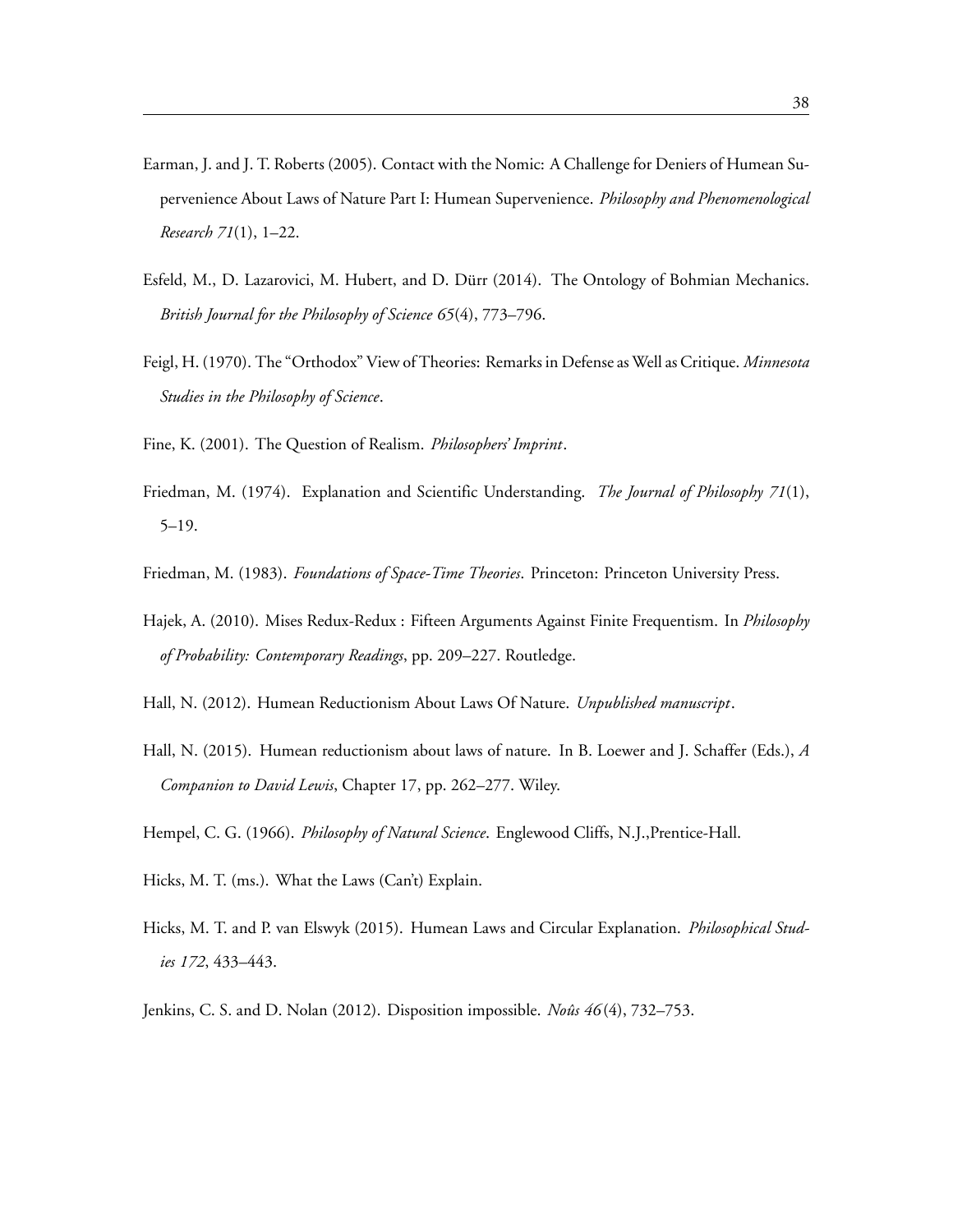<span id="page-38-7"></span>Kitcher, P. (1981). Explanatory unification. *Philosophy of Science 48*(4), 507–531.

<span id="page-38-8"></span>Kneale, W. (1949). *Probability and Induction*. OUP.

- <span id="page-38-9"></span>Krauss, L. (2012). *A Universe from Nothing: Why There Is Something Rather than Nothing*. Atria Books.
- <span id="page-38-11"></span>Lange, M. (2009). *Laws and Lawmakers: Science, Metaphysics, and the Laws of Nature*. Oxford University Press.
- <span id="page-38-5"></span>Lange, M. (2013). Grounding, scientific explanation, and Humean laws. *Philosophical Studies 164*, 255–261.
- <span id="page-38-6"></span>Lange, M. (2018). Transitivity, Self-Explanation, and the Explanatory Circularity Argument Against Humean Accounts of Natural Law. *Synthese 195*(3), 1337–1353.
- <span id="page-38-10"></span>Leuenberger, S. (2014). Grounding and Necessity. *Inquiry 57*(2), 151–174.
- <span id="page-38-3"></span>Lewis, D. (1983). *Philosophical Papers, Volume 1*. Philosophical Papers, Volume 1. Oxford: Oxford University Press.
- <span id="page-38-13"></span>Lewis, D. (1994). Humean Supervenience Debugged. *Mind 103*(412), 473–490.
- <span id="page-38-12"></span>Loew, C. and S. Jaag (2019). Humean Laws and (Nested) Counterfactuals. *The Philosophical Quarterly*.
- <span id="page-38-4"></span>Loewer, B. (1996). Humean supervenience. *Philosophical Topics 24*(1), 101–127.
- <span id="page-38-2"></span>Loewer, B. (2012). Two accounts of laws and time. *Philosophical Studies 160*(1), 115–137.
- <span id="page-38-0"></span>Maudlin, T. (2007). *The Metaphysics Within Physics*. The Metaphysics Within Physics. New York: Oxford University Press.
- <span id="page-38-1"></span>Miller, E. (2014). Quantum entanglement, bohmian mechanics, and humean supervenience. *Australasian Journal of Philosophy 92*(3), 567–583.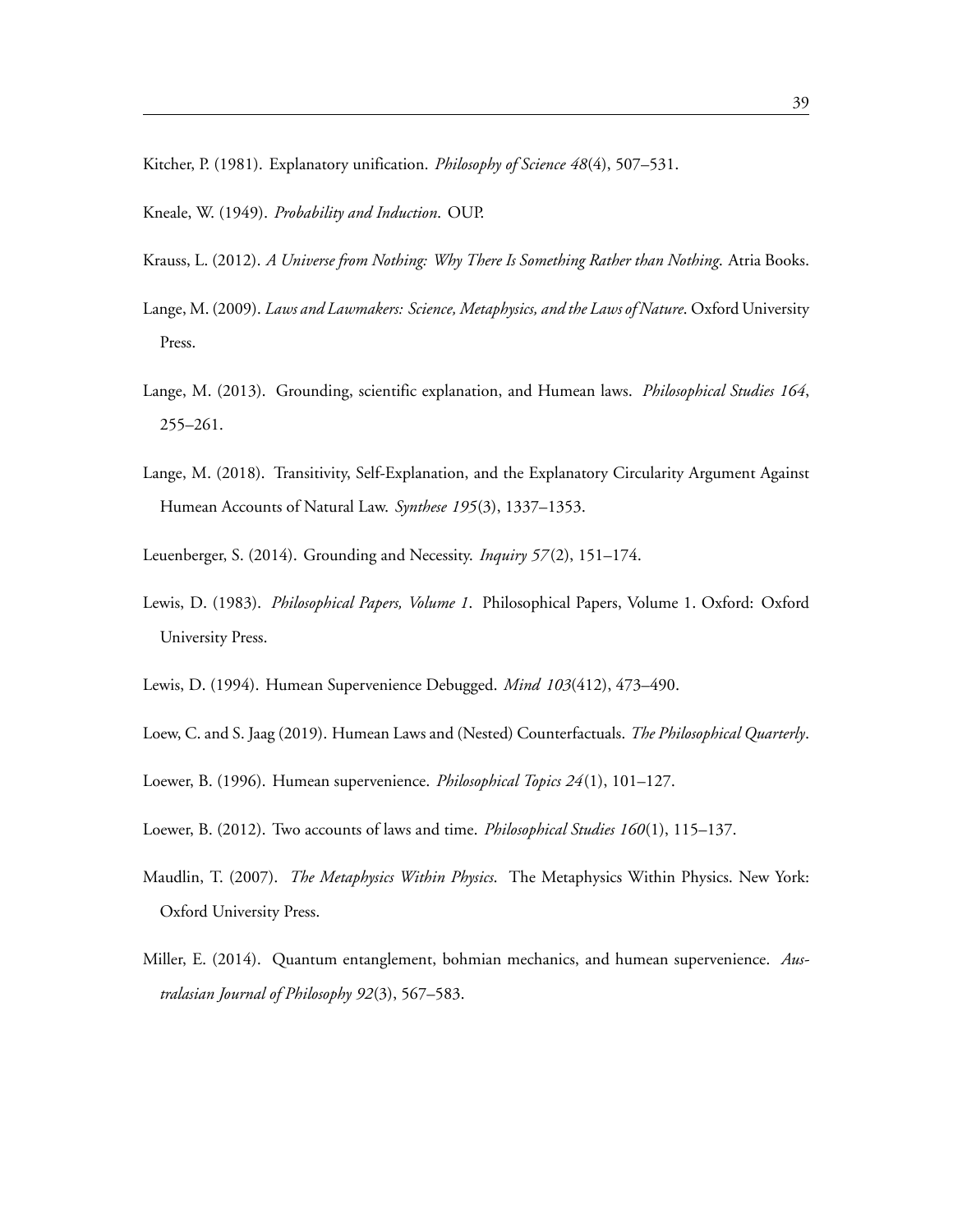<span id="page-39-6"></span>Miller, E. (2015). Humean Scientific Explanation. *Philosophical Studies 172*(5), 1311–1332.

- <span id="page-39-8"></span>Oppenheim, P. and H. Putnam (1958). Unity of Science as a Working Hypothesis. Volume 2. University of Minnesota Press.
- <span id="page-39-0"></span>Roberts, J. (1998). Lewis, Carroll, and Seeing Through the Looking Glass. *Australasian Journal of Philosophy 76* (3), 426–438.
- <span id="page-39-1"></span>Roberts, J. T. (2008). *The Law-Governed Universe*. Oxford University Press.
- <span id="page-39-4"></span>Rosen, G. (2010). Metaphysical Dependence: Grounding and Reduction. In Bob Hale and Aviv Hoffmann (Eds.), *Modality: Metaphysics, Logic, and Epistemology*, pp. 109–36. Oxford University Press.
- <span id="page-39-11"></span>Schaffer, J. (2007). Deterministic Chance? *British Journal for the Philosophy of Science 58*(2), 113–140.
- <span id="page-39-3"></span>Schaffer, J. (2009). On What Grounds What. In D. Manley, D. J. Chalmers, and R. Wasserman (Eds.), *Metametaphysics: New Essays on the Foundations of Ontology*. OUP.
- <span id="page-39-5"></span>Schaffer, J. (2015). What Not to Multiply Without Necessity. *Australasian Journal of Philosophy 93*(4), 644–664.
- <span id="page-39-12"></span>Schneider, S. (2007). What is the Significance of the Intuition That Laws of Nature Govern? *Australasian Journal of Philosophy 85*(2), 307–324.
- <span id="page-39-9"></span>Skiles, A. (2015). Against Grounding Necessitarianism. *Erkenntnis 80*(4), 717–751.
- <span id="page-39-7"></span>Sklar, L. (1993). *Physics and Chance: Philosophical Issues in the Foundations of Statistical Mechanics*. Cambridge University Press.
- <span id="page-39-10"></span>Sklar, L. (2014). *Physical Theory: Method and Interpretation*. Oxford Univerity Press.
- <span id="page-39-2"></span>Skow, B. (2016). *Reasons Why*. Oxford University Press UK.